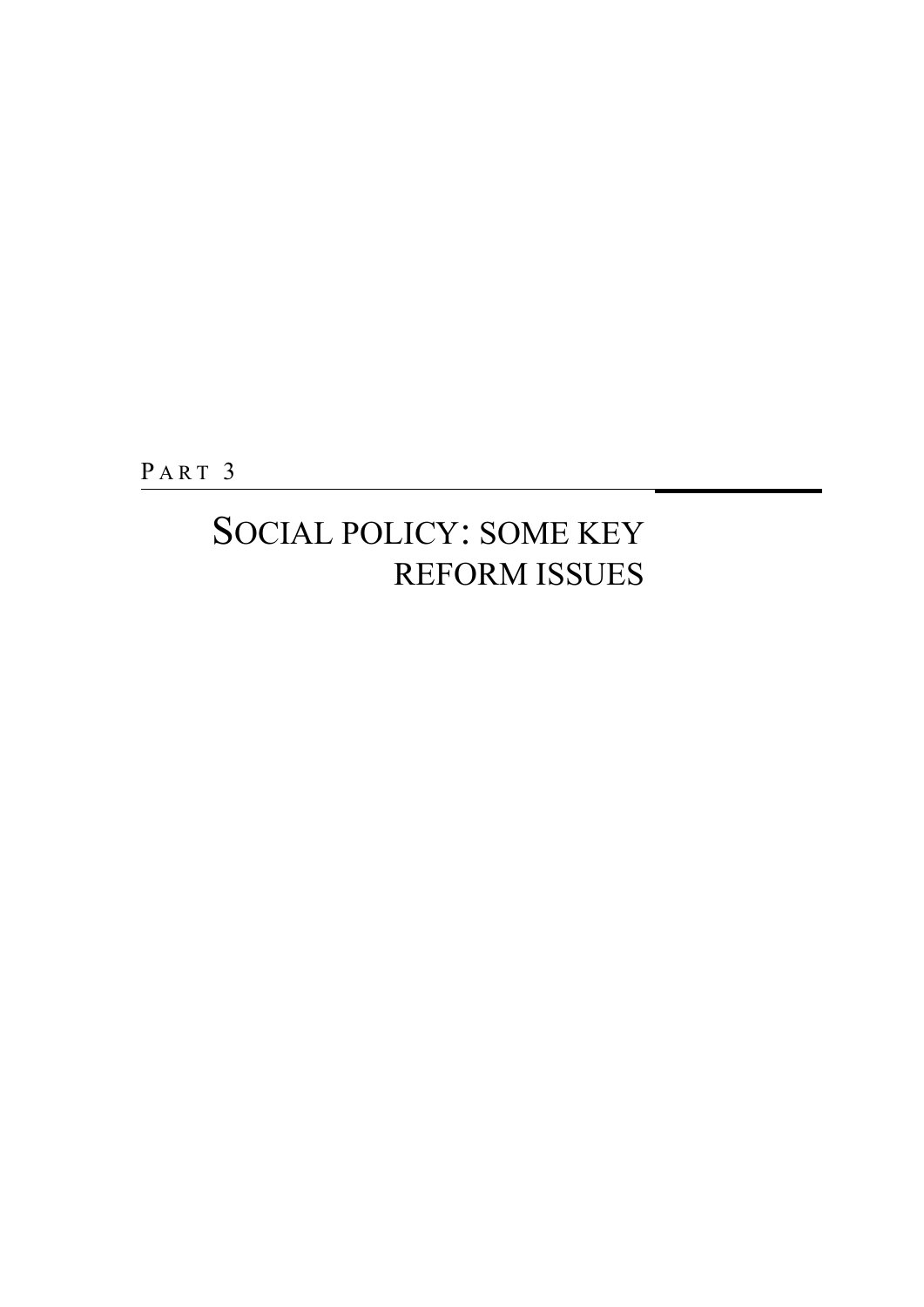*Over the years, the Commission has increasingly been tasked with investigating key areas of social and environmental policy. One strand of work has been the provision of data for COAG on the efficiency and effectiveness of government services, and monitoring outcomes for Indigenous people. The diversity of the Commission's involvement is reflected in the following speeches, which also cover policy challenges in health, education and gambling.* 



Cartoon by Nicholson from *The Australian*. www.nicholsoncartoons.com.au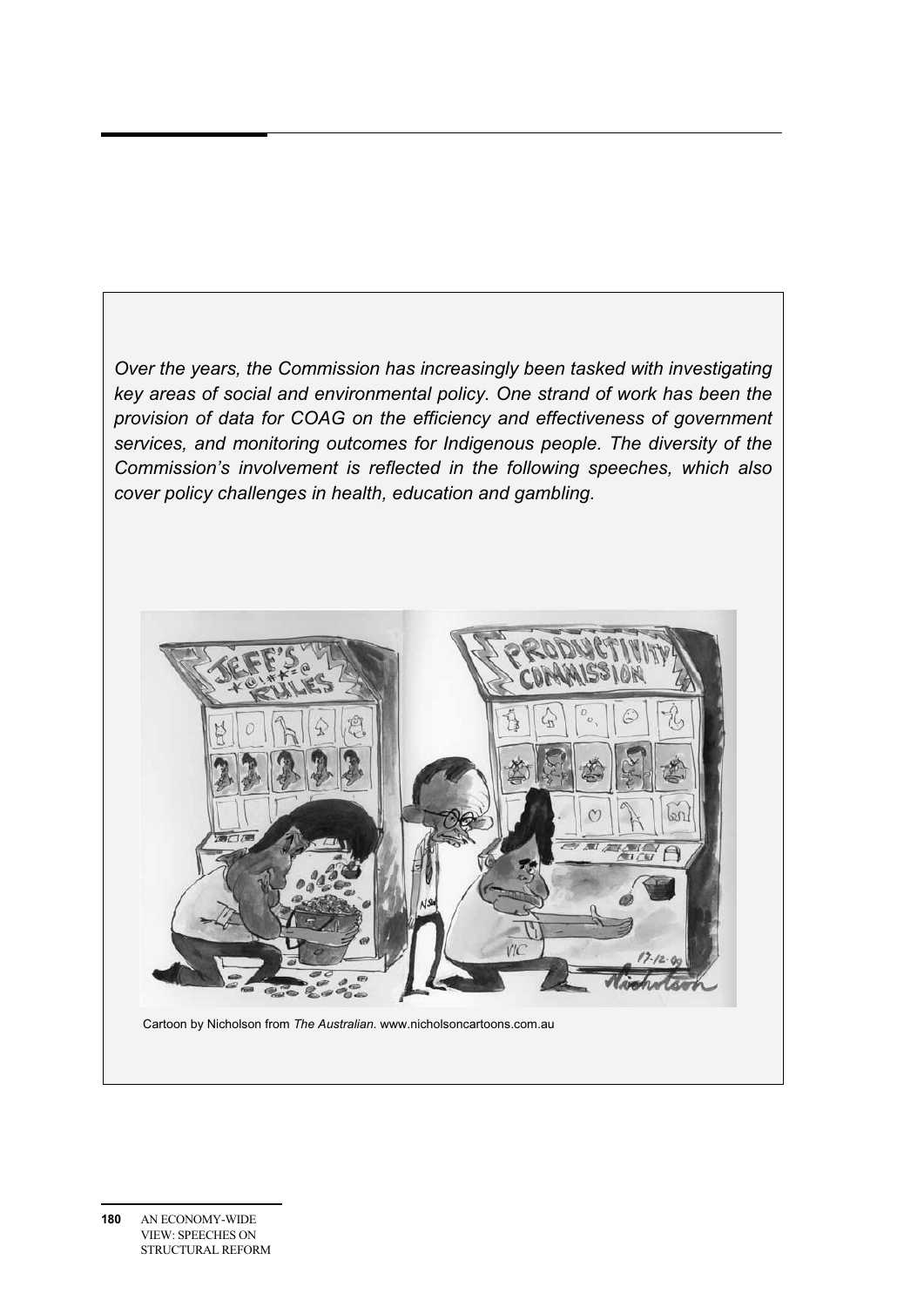### Health costs and policy in an ageing Australia<sup>∗</sup>

Australia has traditionally been regarded as having a relatively cost-effective health system. Per capita spending has been below the OECD average, and well below that of the United States in particular, for comparable or better health-system outcomes.

But there is a question as to whether this is likely to remain the case. Over the past decade, Australia's health expenditure has grown by about 70 per cent in real terms, with private sector growth outpacing that in the public sector in more recent years (though public expenditure is still two-thirds of the total). This rate of growth has exceeded that of the economy as a whole, leading to a 1.5 percentage point rise in the health sector's share of GDP to its present 9 per cent (AIHW 2007).

All components of health spending have grown. While inpatient and outpatient services still dominate total spending, there has been an acceleration in expenditure on pharmaceuticals and therapeutic appliances since the late-1990s.

This aggregate growth has been matched or exceeded by other countries, however, so that international relativities have not changed much (figure 1). For example, we remain a somewhat bigger spender than the United Kingdom and a much smaller spender than the United States.

This indicates that trends across countries are being influenced by similar forces. But it also suggests that some countries may have systems that can do better than others. Most are likely to be severely tested by developments in demography and technology in coming decades. It is important to understand how these forces are likely to play out, and their implications for health policy, given the size of the healthcare sector and its importance to community wellbeing.

#### **The health 'market'**

 $\overline{a}$ 

At a broad level, we can conceptualise the market for healthcare like the markets for other services in the economy, as being shaped by both demand- and supply-side influences.

• On the demand side, the key determinants of expenditure growth are changes in the size and structure of the population, its overall affluence or purchasing power

<sup>∗</sup> 'Public Health Oration', Menzies Centre for Health Policy, John Curtin School of Medical Research, Australian National University, Canberra, 26 June 2008. (Co-authored with Lisa Gropp and Ralph Lattimore.)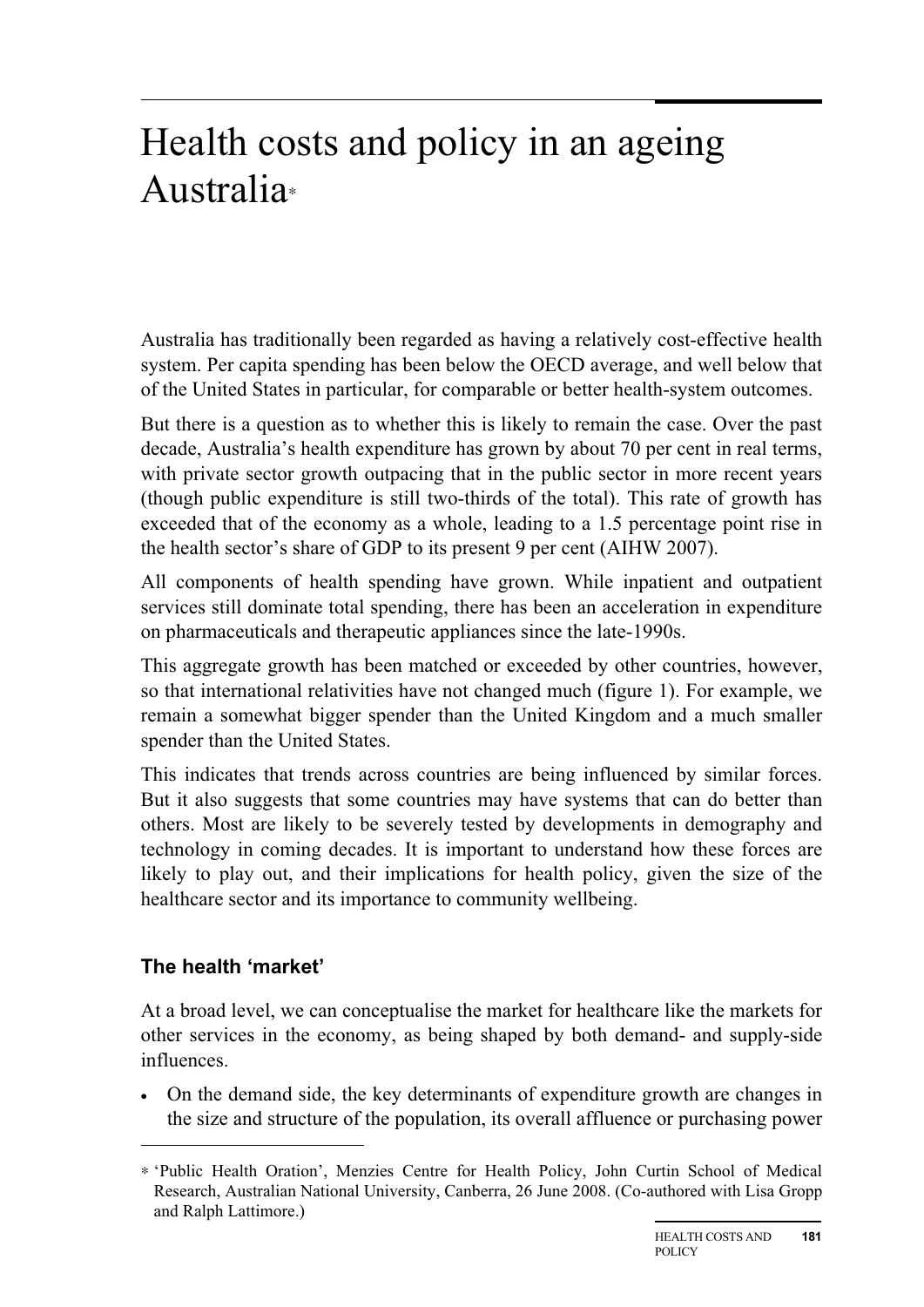and — related to this — societal preferences or expectations and, of course, inherent healthiness.

• On the supply side, new knowledge and technical change have a strong bearing on the nature of health services provided, as well as on who and what can be treated. The implementation and diffusion of technology over time depends on the availability of, and access to, skilled people and capital resources.



#### Figure 1 **Health spending as a share of GDP (per cent)**

#### *A creature of government*

These dynamic influences are comparable to other markets. But unlike most other markets, there is a bigger role for governments and only a limited role for prices in balancing supply and demand over time. Much healthcare is funded by governments or insurers, rather than being bought directly by consumers, and the provision of healthcare is constrained by regulation and by the medical profession itself.

While there are some features in common with other markets, these are limited, and government policy is clearly influential in shaping healthcare expenditure. That said, the most critical underlying drivers of expenditure going forward will be further advances in medical technology, the ageing of Australia's population and the important interactions between them. These are complicated and contentious areas, posing significant challenges for public policy, and with much at stake for the community in 'getting it right'.

#### **Technological change is a key driver of health costs**

It is widely recognised that technology has a major impact on the health sector and on health outcomes, but there has been some debate about whether technological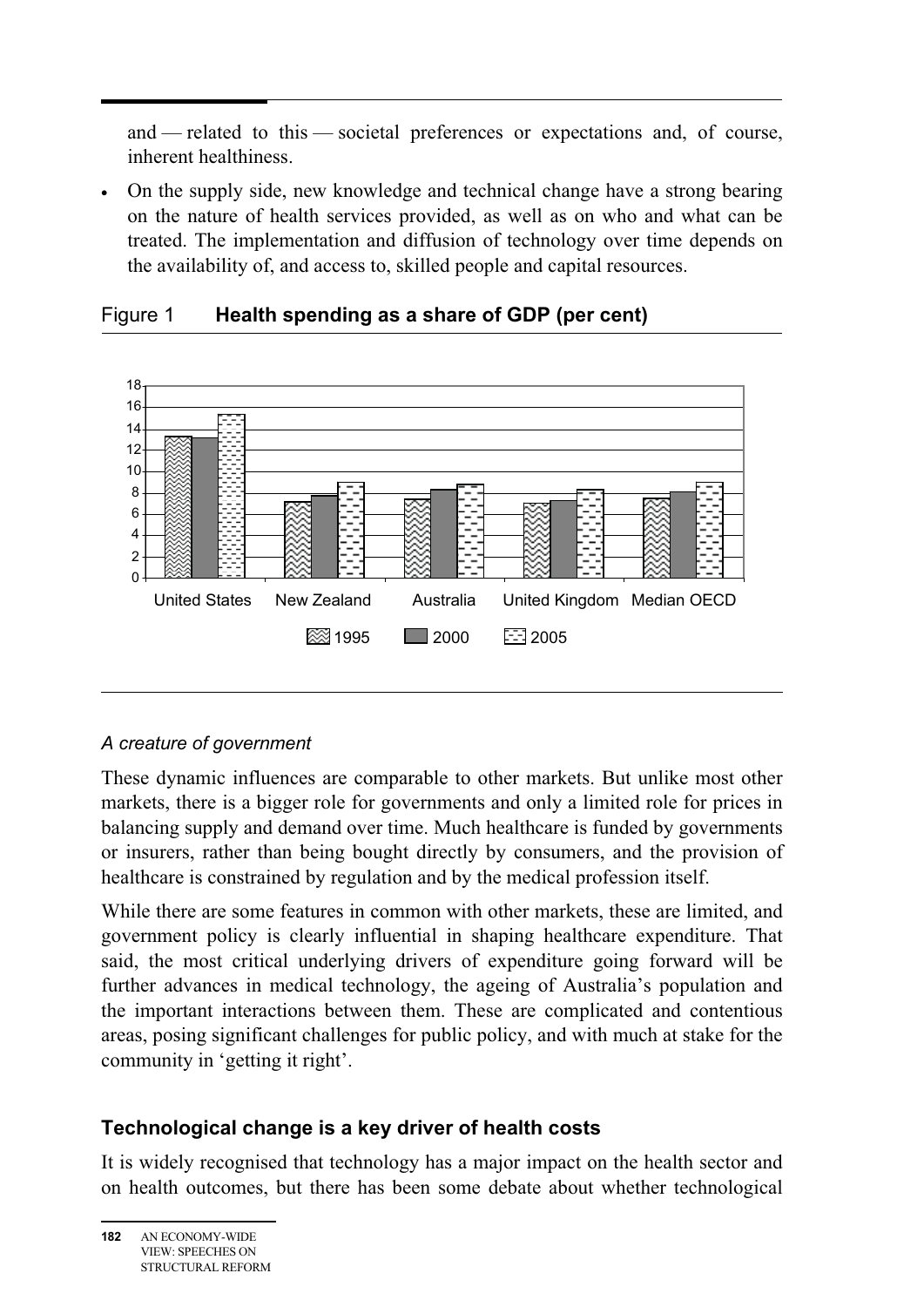advances will, on balance, serve to reduce or increase overall health expenditure in future, especially in the context of an ageing population.

Assessing expenditure impacts is not straightforward, requiring an examination of the cost of the technology for each person treated; whether it is a new treatment; whether it replaces or supplements existing treatments; its uptake; and its effect on subsequent use of the health system.

Overall spending can increase — even if unit costs decline — when improvements in a treatment expands its use. New technologies can have beneficial flow-on effects in other areas of spending, however, such as by reducing rates of hospitalization or the duration of hospital stays, or by allowing the aged to remain in their own homes and thereby reducing aged-care costs. On the other hand — and probably only economists would point this out — if one disease is successfully treated, people may live on to develop other ailments, which can themselves require expensive treatment. (I hasten to add that this is not an argument for avoiding better treatments!)

#### *Understanding technology's cost impacts*

The Commission has measured the cost impacts of new technologies over a recent ten-year period (PC 2005d). The results of the main econometric analysis are depicted in figure 2**.** While the estimates depend to some extent on what is assumed about the sensitivity of demand to income growth, the results suggest that technology contributed around one-third of the increase in real health expenditure in the decade to 2003, with the (substantial) income growth experienced by Australians in this period being the other dominant contributor.

Some case studies that we conducted provided insights as to why new technologies were contributing to net cost increases. The story varied in relation to unit costs, with some rising and others falling, though on average they were greater. The decisive factor, however, was the expansion of treatment associated with new technologies.

#### *The outlook for technology*

So what does the future hold? It seems safe to anticipate that further technological advances will transform our ability to detect or successfully treat diseases, and thus bring considerable benefits to many people. But such developments are likely to continue to increase, rather than reduce, healthcare expenditure overall. As in the recent past, the reasons are the high costs of development (particularly of biological medicines), the expansion of treatment possibilities, and more ongoing treatment.

Further, as noted earlier, such technological advances will require complementary investments in skill development within the health workforce, together with changes in modes of delivery of care. These have additional cost implications, the size of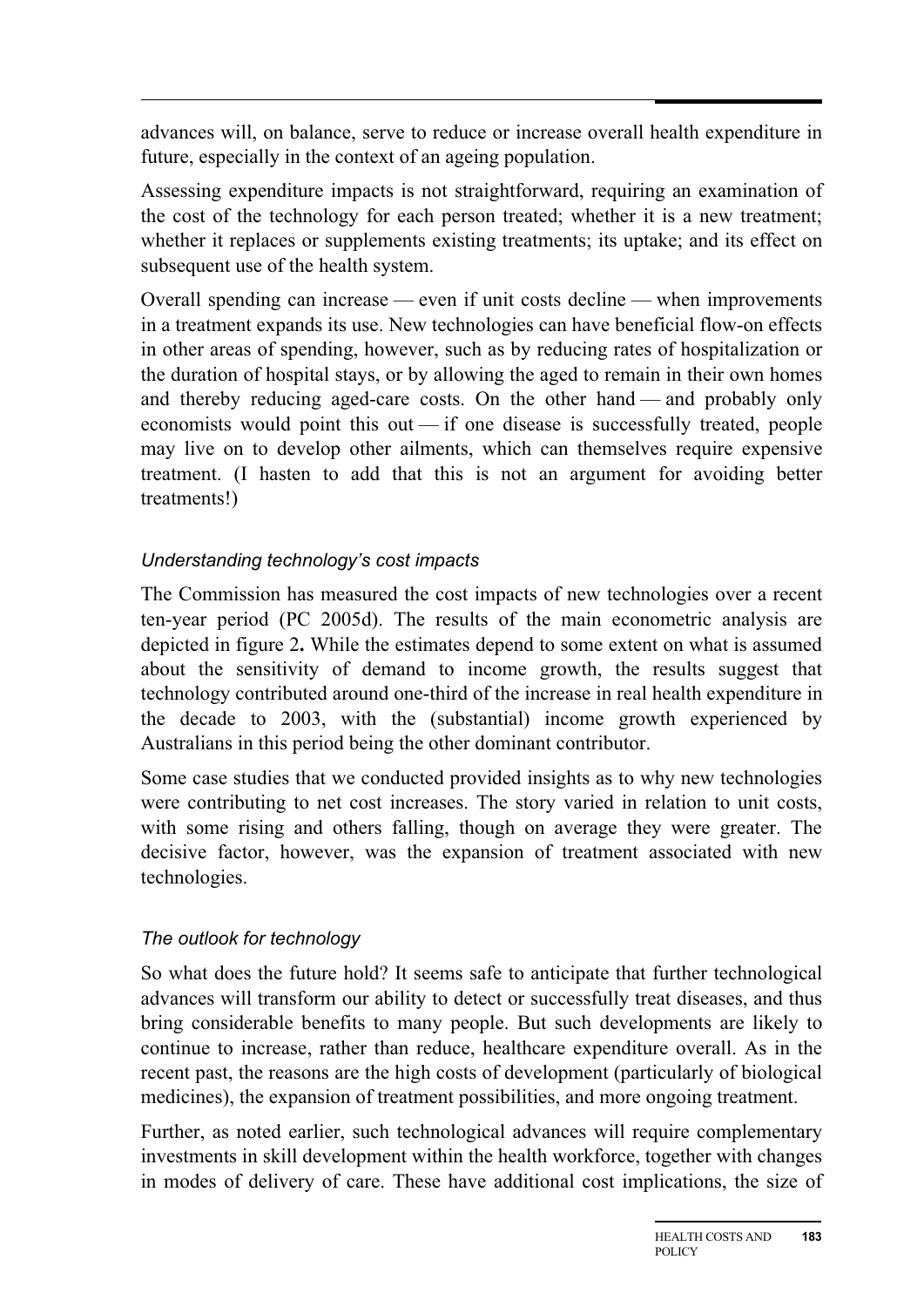#### Figure 2 **Drivers of past health spending**

Annual growth rate (per cent) in real expenditure



which will depend on the adaptiveness of the healthcare delivery system, including in relation to roles within the health workforce.

#### **Population ageing will compound future cost increases**

So it seems clear that rising demand fuelled by income growth, and increased service possibilities from technological advances will continue to be important into the future. But an emerging additional influence is the ageing of Australia's population. This inevitable, pervasive force will fundamentally change the outlook, compared with any simple extrapolation of the past.

#### *Impacts of ageing*

That we are today living longer on average than our forebears is a symptom of success — a cause for celebration! But this phenomenon also poses considerable policy challenges for governments, particularly in the financing of healthcare.

In short, the pronounced ageing of Australia's population will reduce the (per capita) growth capacity of the economy — by shrinking the proportion of the population in the workforce — while simultaneously expanding the rate of government spending. The second Intergenerational Report (Treasury 2007) projected that the resulting impacts on the spending of the Australian Government would amount to around 5 per cent of GDP by the middle of this century. Throwing in the spending pressure for state governments will push this to around 6 per cent (PC 2005b).

Further substantial growth in health expenditure will be the dominant cause of this fiscal blow-out, with population ageing being a key underlying contributor.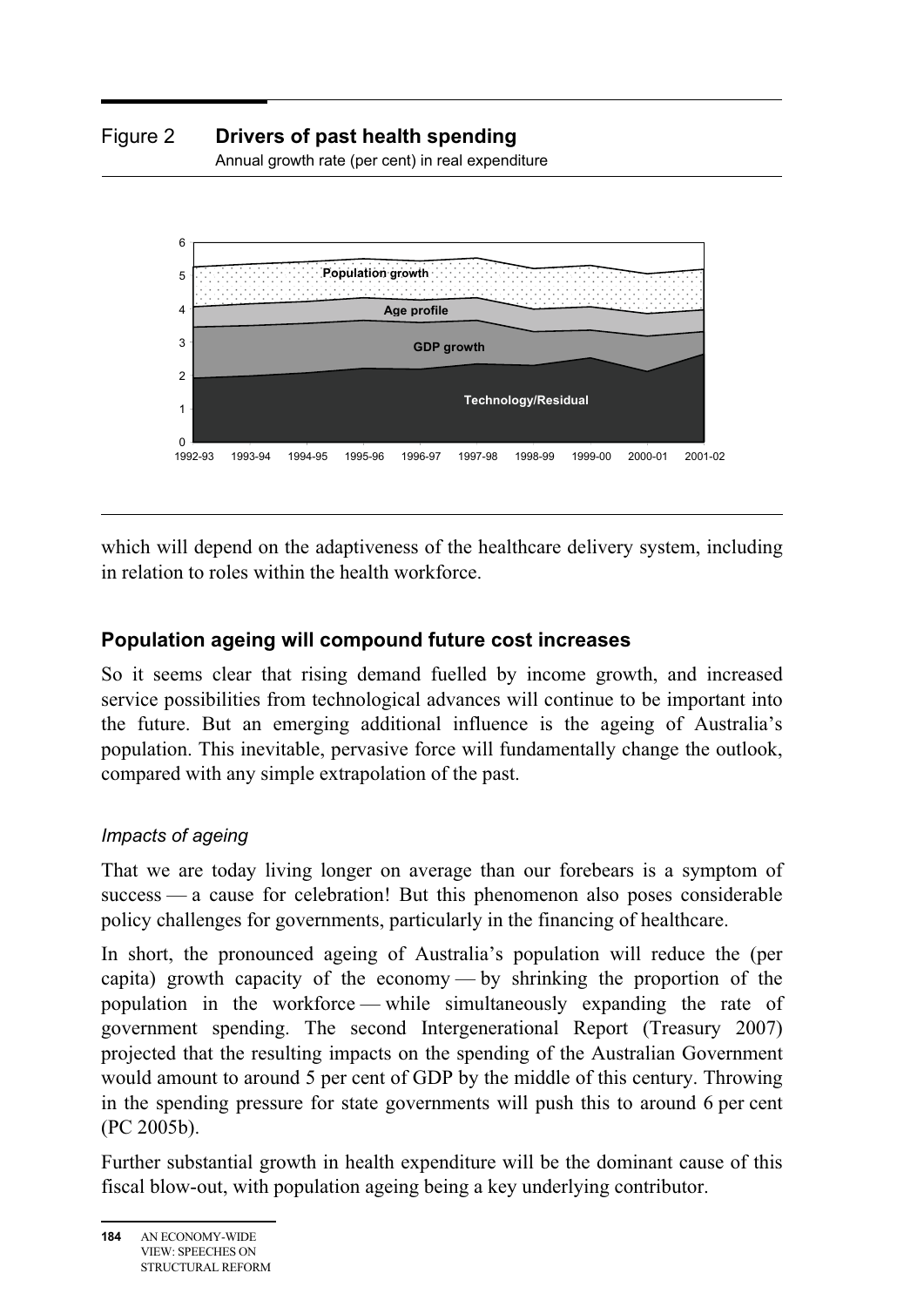$\overline{a}$ This view about the impact of ageing on health spending in the future is not universally shared, including among health economists and government officials, so I would like to spend a little time outlining the basis for our conclusions.

#### *Health costs rise (sharply) with age*

Perhaps the best starting point is what we already know empirically about how health costs vary by age groups. Cross-sectional data for public hospitals, the Pharmaceutical Benefits Scheme (PBS) and medical benefits are shown in figure 3. The escalation in costs for progressively older age brackets is striking.

For health services as a whole, average expenditure on those aged 65 and above in 2002–03, at around \$5200 per person, was three times greater than for those aged under 65 (PC 2005b). And the ratio gets progressively greater for older age groups. When this age-cost profile is combined with the much higher projected demographic growth rates for older age groups to the middle of this century we start to get a sense of what lies ahead.

#### *Counter arguments do not hold up*

Against this interpretation, it has been argued that all such cross-sectional aggregate data is revealing is the higher incidence of deaths in older age brackets, and the relatively high proportion of lifetime health costs incurred in the period just before death. On this view, if people on average live longer, a large share of their health costs will simply be deferred, and lifetime costs won't increase much.

#### Figure 3 **Health costs rise steeply with age**



This hypothesis is logically appealing, but it is not supported by the evidence.

• While it is true that healthcare spending is relatively high towards the end of one's life, the bulk of costs still relate to people not at risk of imminent death.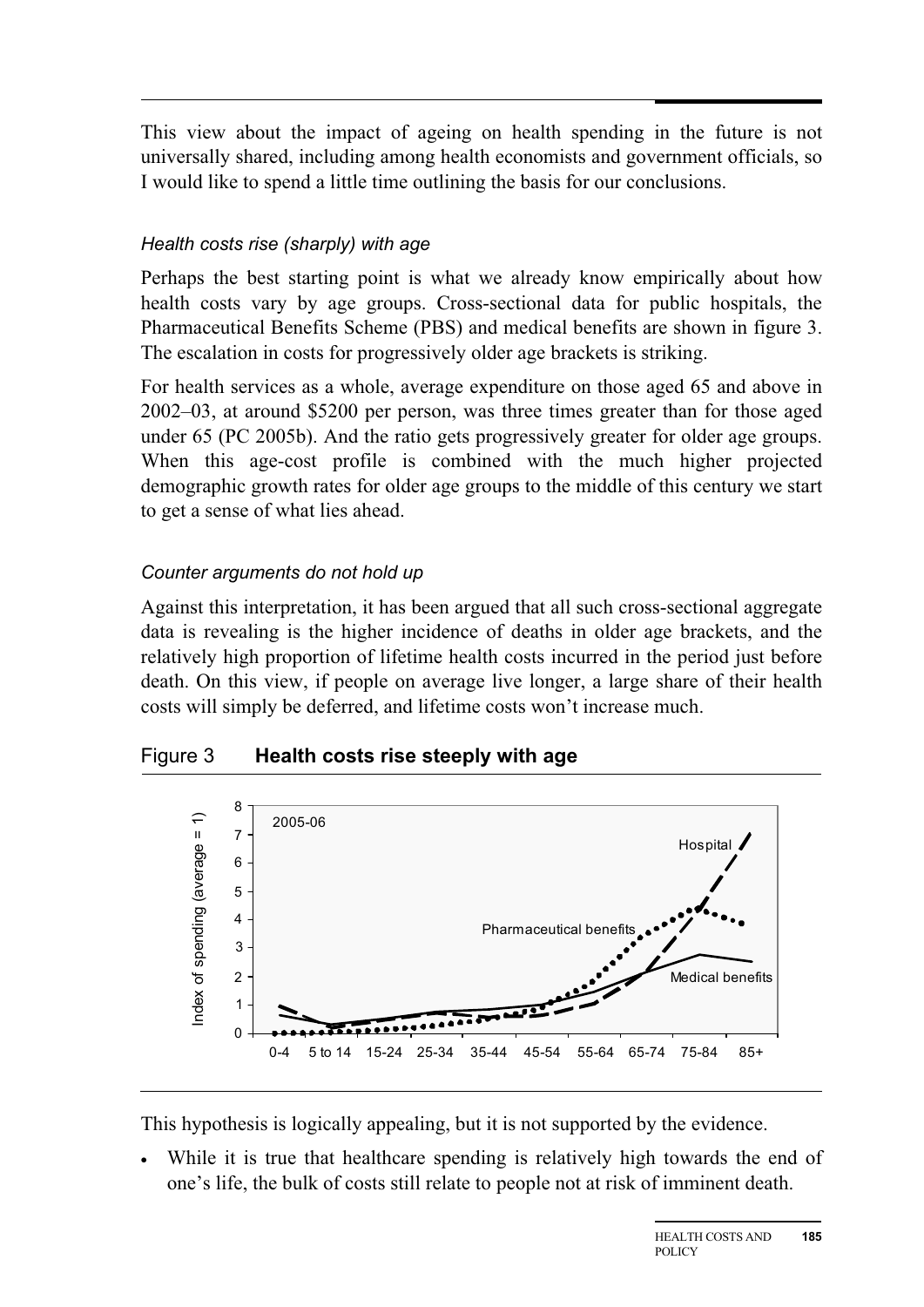• But even if a proximity-to-death phenomenon *did* explain most of the rise in age-specific expenditure, the projected ageing of the population would still lead to a major surge in future health spending as a share of GDP. The reason for this is that the ageing phenomenon is superimposed on the bulging demographic known as the post-war baby boom. As the boomers reach the end of their lives (in the period 2025–50) the incidence of deaths in the population will swell dramatically (PC 2005b). That in turn would see an escalation in healthcare spending in that period.

A second and related argument commonly made as to why population ageing would not greatly increase healthcare costs is based on the observed fact that older people are becoming 'healthier'. If this phenomenon continues, as it should, it is hypothesised that it will serve to flatten, over time, age-health cost profiles such as those shown in figure 3.

Again this argument is plausible. However, though the issues are complex, the weight of evidence (such as it is) is against it. While age-specific disability trends do seem to be improving (though the empirical evidence is not clear cut) there is an upward trend in various chronic health conditions. These include diabetes linked to rising obesity and age-related conditions, including diabetes again, Alzheimer's, hearing loss and Parkinson's disease. These are being managed by medical (and aged-care) interventions at significant cost.

#### *The impacts of ageing could be understated*

Recent trends suggest that ageing and technology are forming a potent expenditure cocktail that will, if anything, see a *steepening* of the age-cost profile over time. Indeed, the evidence suggests that this is already happening. For example,

- hospital 'separations' (figure 4) have been increasing faster for the oldest Australians (with the growth rate of private hospital usage exceeding that for public hospitals) (PC 2005b)
- this is reflected in the steepening age-profile of separations for both hip-replacement and cataract surgery in Australia
- in the case of hip-replacement surgery, the ageing-related growth is even more marked in US data (figure 5). This also reveals that in the 1980s, the incidence of hip replacements was similar across age groups, despite the need being greater for older people.

#### *Projected health expenditure*

In its own projections, the Productivity Commission has been relatively conservative. For example, we assumed an unchanging age-cost profile, together with a moderate projection of demographic structural change. Even so, it was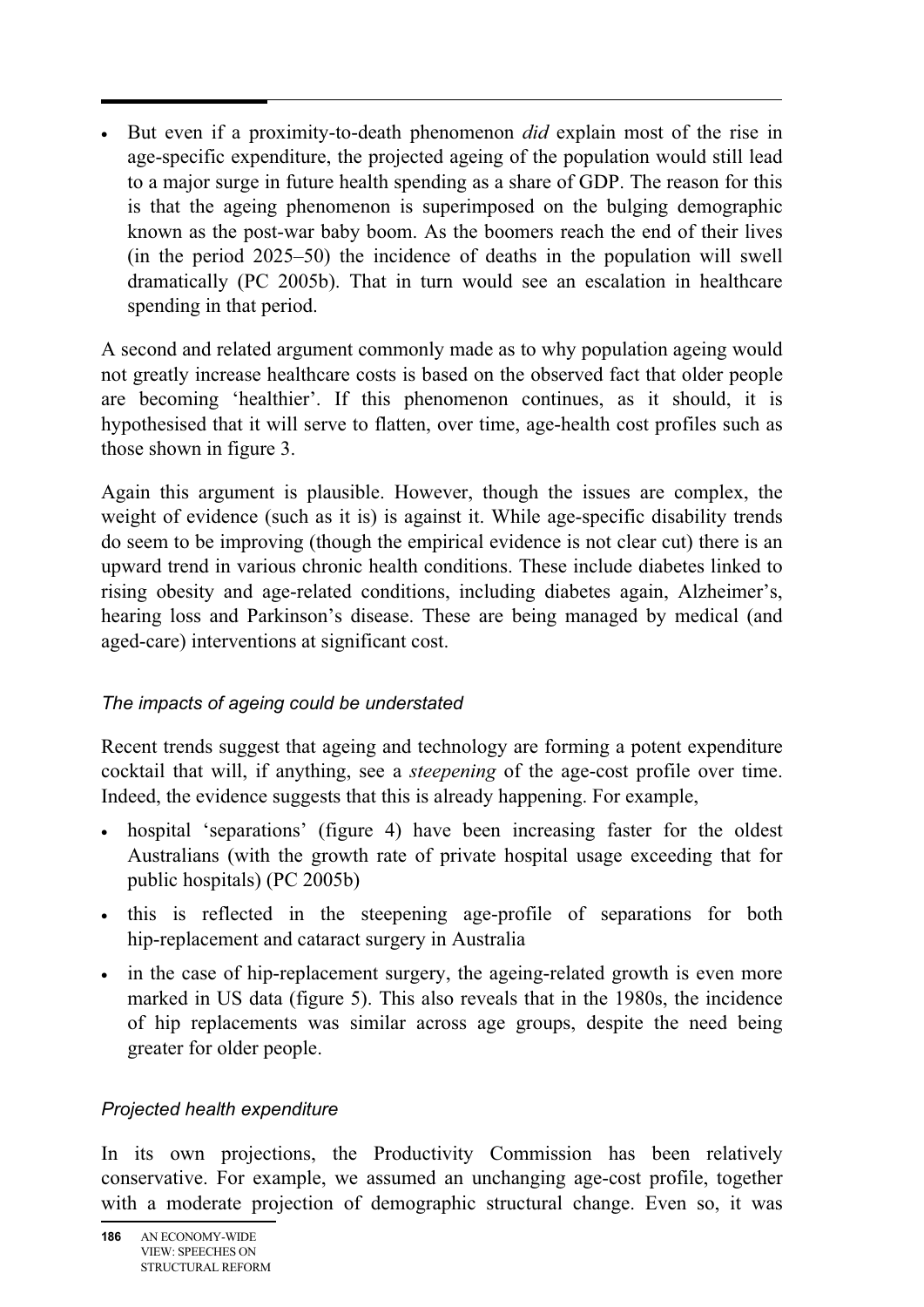projected that the combined health expenditure of governments in Australia would almost double by 2044-45, reaching just over 10 per cent of GDP (figure 6). While all components are projected to increase, the PBS share grows most — more than tripling — followed by hospital costs.

If the ratio of public to private health expenditure were maintained, total spending would amount to around 15 per cent of GDP by 2045 (greater than currently in the United States).

#### *Indentifying the ageing-related component*

The Commission unpacked the ageing component from population growth and demand/technology, to assess its separate contribution as an expenditure driver.

Looking firstly at the proportion of expenditure attributable to those aged 65 and over, we projected that this would rise from about 35 per cent today, to around 60 per cent by 2044-45; that is, to become well over half the health budget.

Of course, not all the increase in spending arises from ageing. So we conducted a thought experiment in which we froze the population age structure and allowed the other expenditure drivers to vary over time. Ageing alone is estimated to push up health expenditure from \$170 billion to \$210 billion by 2045, an increase of 25 per cent (figure 7). As a proportion of GDP, the increase is from 8.1 per cent to 10.3 per cent. Expressed differently, ageing is projected to account for one half of the total increase in (public) health costs as a share of GDP over the next four decades.

#### Figure 4 **Hospital separations are increasing fastest for older Australians**

Average annual increase (per cent)

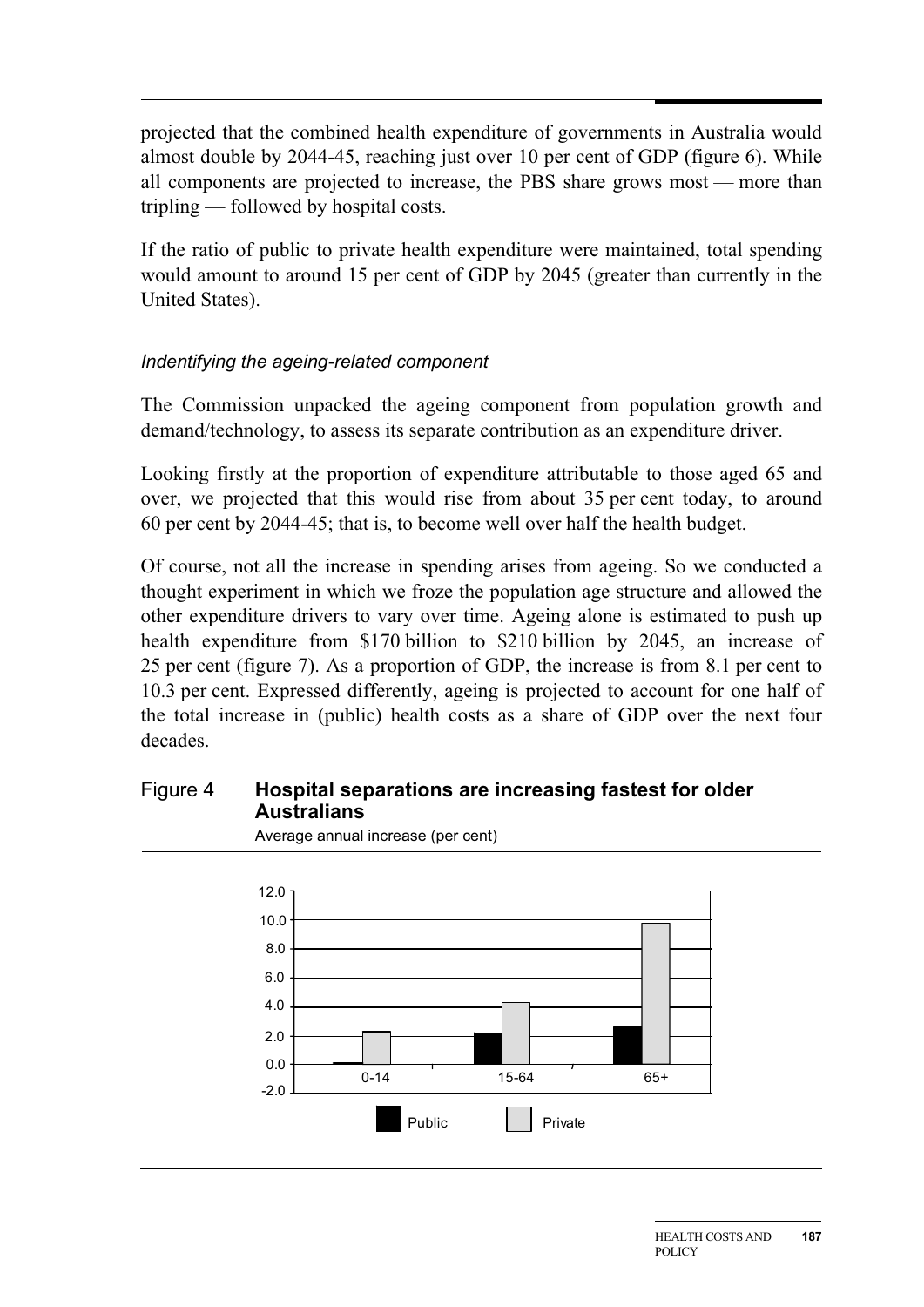#### Figure 5 **Longer-term hip-replacement trends among America's aged** Per 100 000 people



#### Figure 6 **Projections of government health expenditure**  Proportion of GDP (per cent)

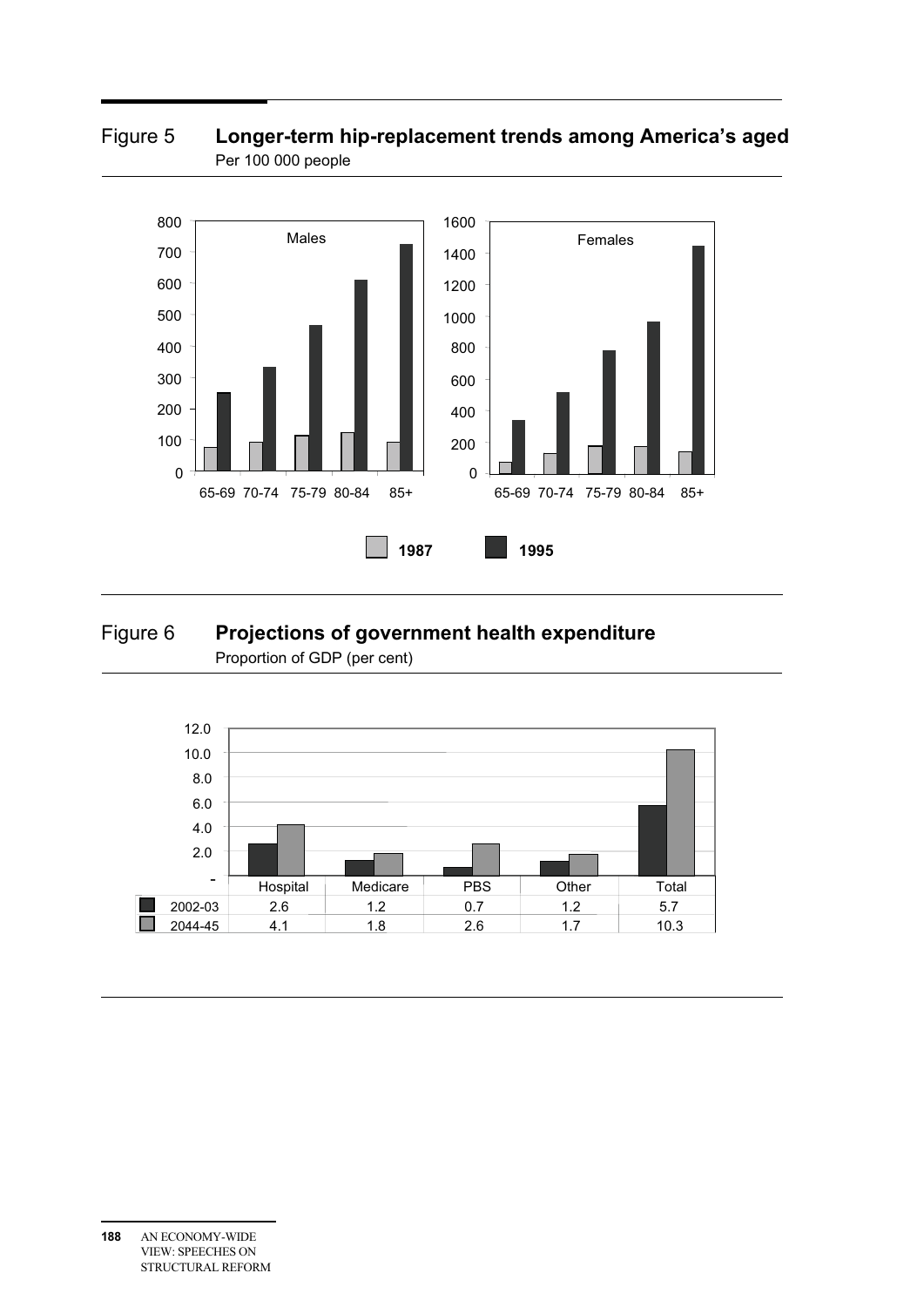Figure 7 **What a difference ageing makes** 





#### **Some policy implications**

Projected health expenditure growth of this magnitude will clearly create a problem for governments, even if only because it will need to be financed. There are three broad policy choices.

#### *Three broad options for governments*

First, governments could take a *reactive* role, cutting services or inputs into the health sector (lower quality staff, older technologies, longer waiting periods, greater rationing of treatments). This might avoid a fiscal deficit, but it would soon create a *service* deficit — more insidious because it is less visible, with the potential to adversely affect people. It would also be pushing against the tide of demand for services generally.

At the other extreme, governments could adopt a *passive* role, simply accommodating expenditure pressures through public financing. This avoids any worsening of rationing, but as noted it creates a burgeoning fiscal deficit that must be financed. It can not realistically be financed by cutting back other budgetary demands — like aged care, education, infrastructure, and R&D. So addressing fiscal deficits implies the 'T' word — taxes now or later. Fully offsetting the healthinduced fiscal pressure would require an increase in taxes of some 16 per cent. Apart from the politics (again) the costs and potential inequities of extracting more through our imperfect taxation system make this choice problematic.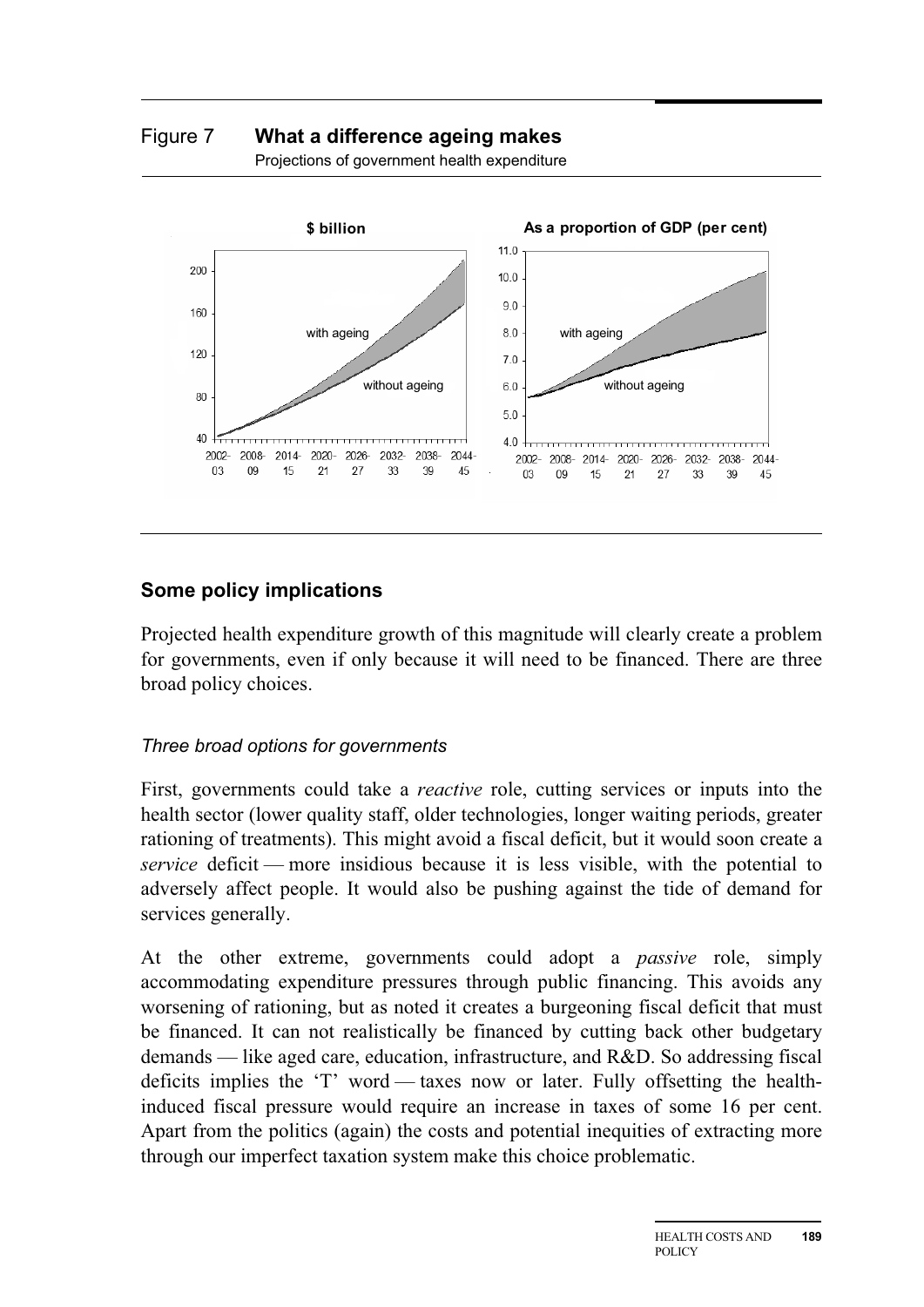$\overline{a}$ The third, *proactive*, course — identifying areas for reform in the health sector that improve its financing or functioning — looks by far the most attractive.

#### *Attaining the ideal: a 'market' analogy*

When considering how to give effect to this proactive option it is useful to ask 'what would an ideal health system look like?'. Many would agree that both equity and efficiency would need to be integral, such that:

- a) clinically required services would be available to all
- b) only services for which the benefits exceeded costs would be provided
- c) there would be no opportunities for producing more from existing inputs.

Fantasising for a moment that health services were like, say, the restaurant industry — supplied by a myriad of producers in approximately competitive markets and dealing with well-informed, demanding consumers — the above goals could be met by markets, supported by cash transfers to the disadvantaged (to meet goal (a)). Fully-informed consumers would buy services that were worth the cost (satisfying goal (b)). In such an ideal market, competition between private providers would drive them to be productive (satisfying goal (c)).

The reality, of course, is that health services are not like restaurants. And more 'market-like' systems, such as in the United States, produce outcomes that appear to be more expensive and less equitable than most universal systems. Even so, some of the features of markets that achieve efficiency and consumer empowerment might be emulated *within* a universal, largely 'free', publicly-financed health system.

#### **Demand-side policies**

#### *A bigger role for 'pricing'?*

Prices play a central role on the demand side of most markets. In health markets whether private or public — full pricing for all services would never occur because consumers are willing to pay for insurance (through taxes or premiums) to avoid catastrophic risks. The issue is about the right level of insurance, and therefore, the right level of co-payments.

Co-payments can provide a valuable role in constraining inappropriate demand and, by marshalling private financing, relieving some of the fiscal strains for government from burgeoning healthcare costs. These days the choice is not really *whether* to have them — they are already here in GP services, pharmaceuticals and other services — rather, it is about the types of services to which co-payments should be applied, their level and their structure.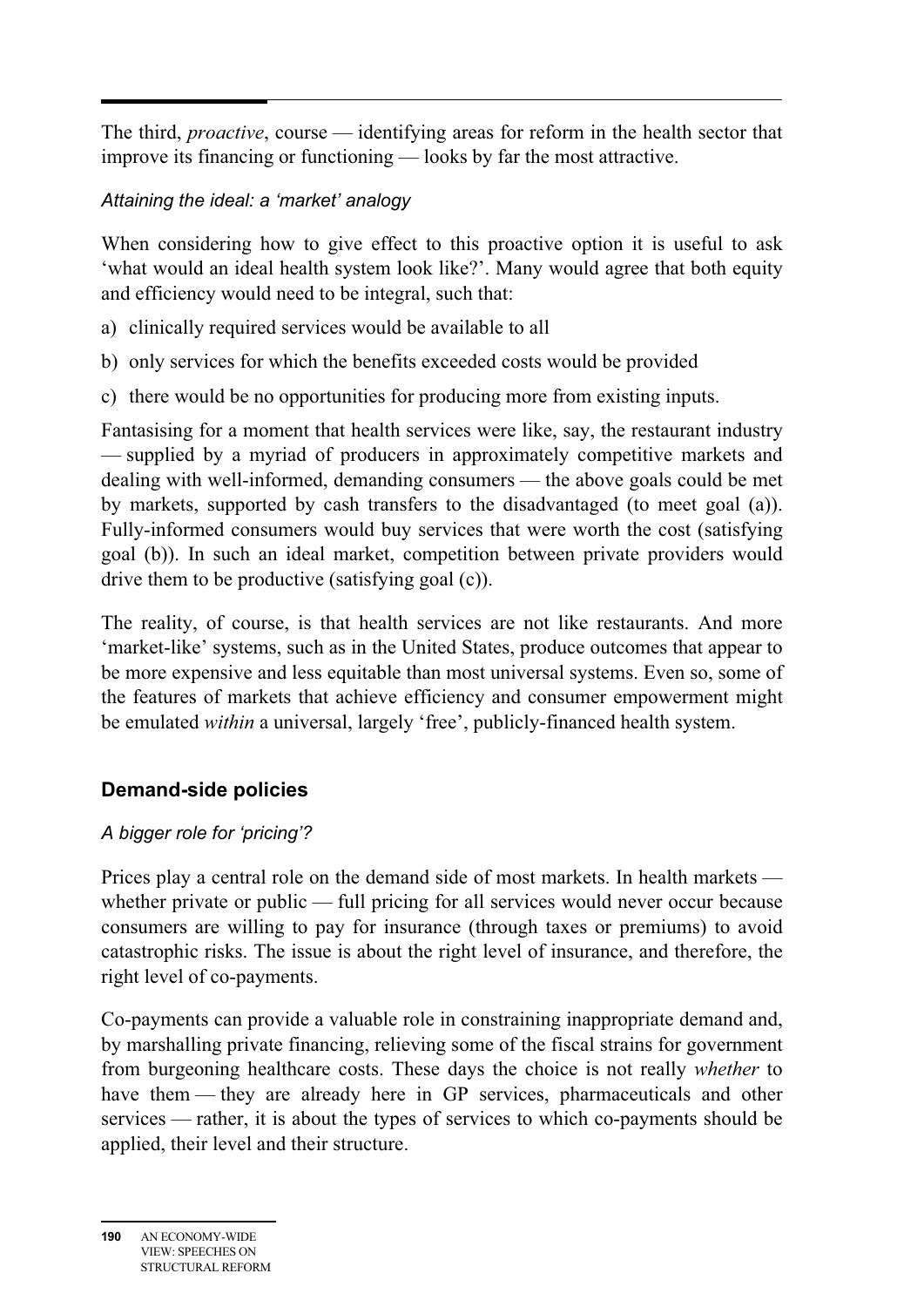| <b>Demand side</b> | Pricing                       | Information and<br>empowerment                                     | Regulation                                      |
|--------------------|-------------------------------|--------------------------------------------------------------------|-------------------------------------------------|
| <b>Supply side</b> | Incentives                    | Decision-making<br>processes                                       | Health workforce                                |
| System wide        | Roles of different<br>funders | Coordination and<br>interactions<br>between parts of<br>the system | Transitions:<br>'big bang' or<br>incrementalism |

'Good' co-payment design is not easy. And there are other potential problems with co-payments, such as diversion of demand to unpriced services. But there is also scope to extend their use, such as for services that are shown to have low cost effectiveness. The policy challenge is for us to learn more about where their further use could yield net benefits to the community.

#### *Information and consumer 'empowerment'*

People's lack of information and knowledge about health and treatment is the fundamental 'market failure' on the demand side that underlies many of the features of the public health system. But there is scope for policy to promote better informed consumers and thereby to achieve better outcomes at lower social cost.

One avenue is to provide information, and advertise information sources, that could enable consumers to be more discerning in their use of the health system. A second step might be to provide information on outcomes by hospital and doctor, and give consumers more choices about both. Choice of this kind, combined with funding premiums for higher-performing hospitals and recognition of higher-performing health staff can improve quality of services as well as empowering consumers.

Of course, such 'league tables' need to be designed carefully to avoid perverse outcomes such as discouraging surgeons from taking on high-risk patients. As in most areas of health reform, careful evidence-based change, supported by trials if possible, is the best way of proceeding.

#### *Preventative action*

A third step relates to encouraging changes in consumer behaviour to avoid or reduce health risks — 'preventative health'. There is evidence that information can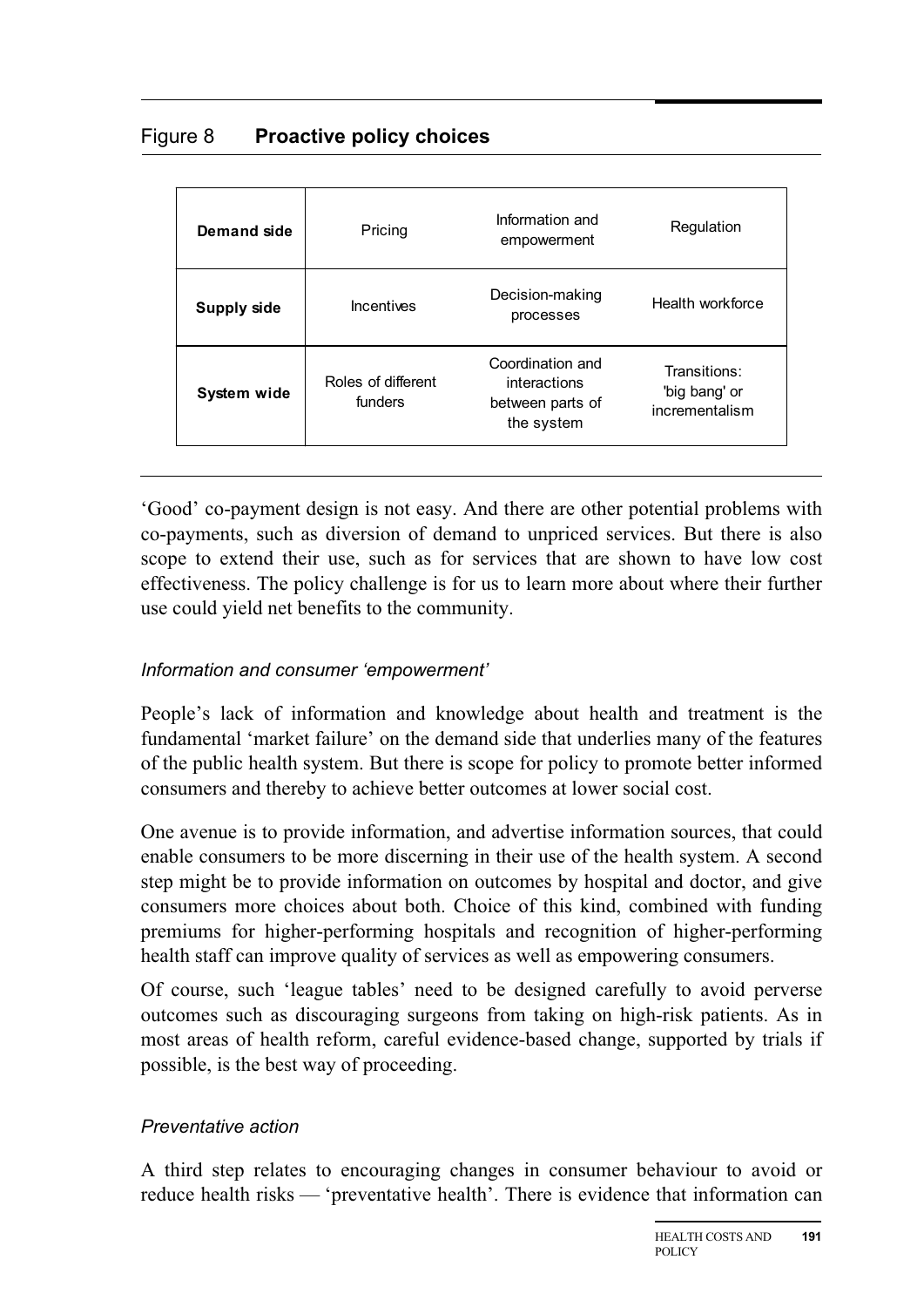$\overline{a}$ have powerful impacts. One of the biggest identified priorities in preventative health is curbing obesity, the incidence of which has grown rapidly over the past decade Obesity is a significant health and social issue. It is causally linked to higher prevalence rates of heart disease, stroke, diabetes II, kidney disease, arthritis and some cancers, as well as social marginalisation.

However, while achieving behavioural change to address this burden of disease is an appropriate goal, doing so effectively through information provision and social marketing alone is likely to prove demanding.

#### *Regulatory options?*

From a policy perspective, the obvious alternative approach is regulation. Many successful public-health interventions have in fact been based on regulation, rather than information provision. Well-known examples include safety-belt regulation and drink-driving penalties; smoking bans in workplaces; addition of fluoride to water; and removal of carbon monoxide from domestic gas supply.

However, regulation is potentially a more fraught route to societal improvement, to the extent that it overrides individual preferences. For example, rules about what foods can be advertised on television, made available in school tuckshops, or sold at supermarkets, involve progressive encroachment on an individual's right to choose. In some cases that may be warranted, in others not. The calculations are not straightforward and political judgement will inevitably be called upon.

Therefore, as in the case of public education campaigns, it will be very important to subject all new regulatory proposals to careful analytical scrutiny in advance and subsequent formal evaluation following implementation. This is rarely done well; and sometimes the latter is not done at all.

#### **Supply-side policies**

When people think of the health system, they mostly think about the supply side; doctors, hospitals, chemists and pharmaceutical components, health bureaucrats and systems for public financing. This preoccupation with the supply side is in itself an indication of the currently attenuated role of the consumer.

#### *Incentives and productivity*

In normal markets, the costs for consumers are the rewards for suppliers. That price nexus is all but severed in the heath system. Instead, the most important incentives provided to suppliers come from governments.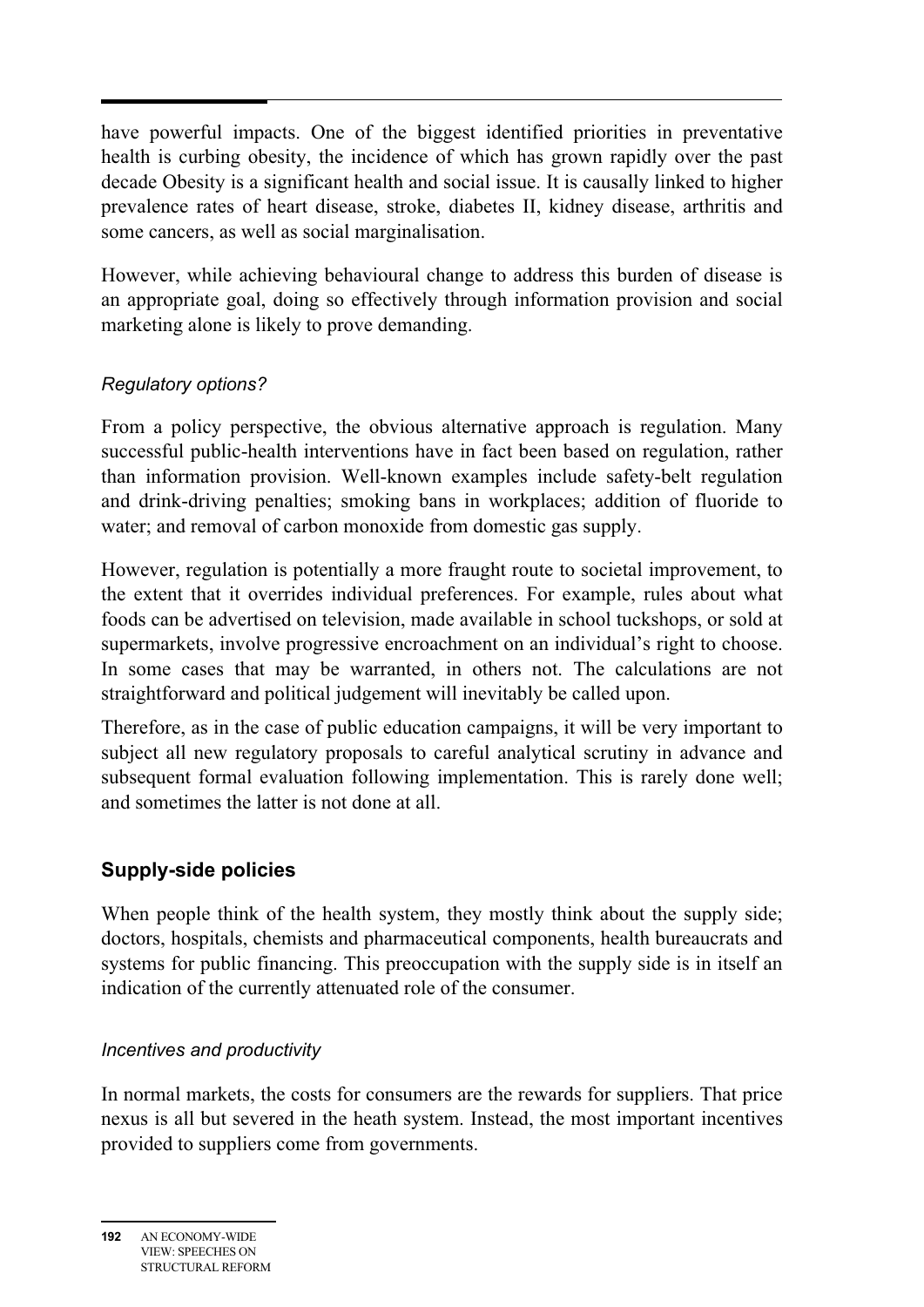A well-functioning health system should have strong incentives to maximise productivity as well as to attain appropriate quality (as occurs routinely in the business world). In its recent report on the National Reform Agenda, the Commission found evidence of sizeable productivity gaps in the supply of existing services around the country (PC 2006b). We estimated that the gains from even partly closing these could amount to nearly \$2 billion a year.

As noted above, information about performance, combined with a degree of consumer choice and financial incentives, can stimulate performance improvement by competing services.

Nevertheless, Australia does not appear to be as innovative in its use of incentives as the United Kingdom (which in many other respects has similarities to our system). In May 2008, the UK Government outlined a system of payments to hospitals that would be linked to patient satisfaction and health outcomes. The experience with this could provide valuable lessons.

#### *Better decision-making processes*

In part, higher productivity may be achieved by simply adopting better processes, such as avoiding wasteful cost shifting between parts of the health system funded by different parties, and the application of evidence-based treatment protocols to reduce adverse events and unnecessary clinical variation. Structural changes, such as re-organising the system to realise economies of scale and scope may also offer gains.

The desirability of good processes also extends to 'technology assessment', which provides the basis for approving the (subsidised) use of new technologies, including new PBS drugs.

#### *Health workforce, regulation and remuneration*

Australia's health workforce is highly regulated. Much of that regulation is appropriate. Occupational certification of surgeons, general practitioners and other health professionals is an effective way of signalling their competence to patients.

But there are also some rigidities in workforce regulation and fragmentation in processes that frustrate innovation, raise costs and put strains on a system where workforce shortages are growing across the country (PC 2005a).

#### **System-wide issues**

Health provision *is* a system. The effectiveness of policy change in one area depends on policy settings in others. Indeed, the health system is more even than the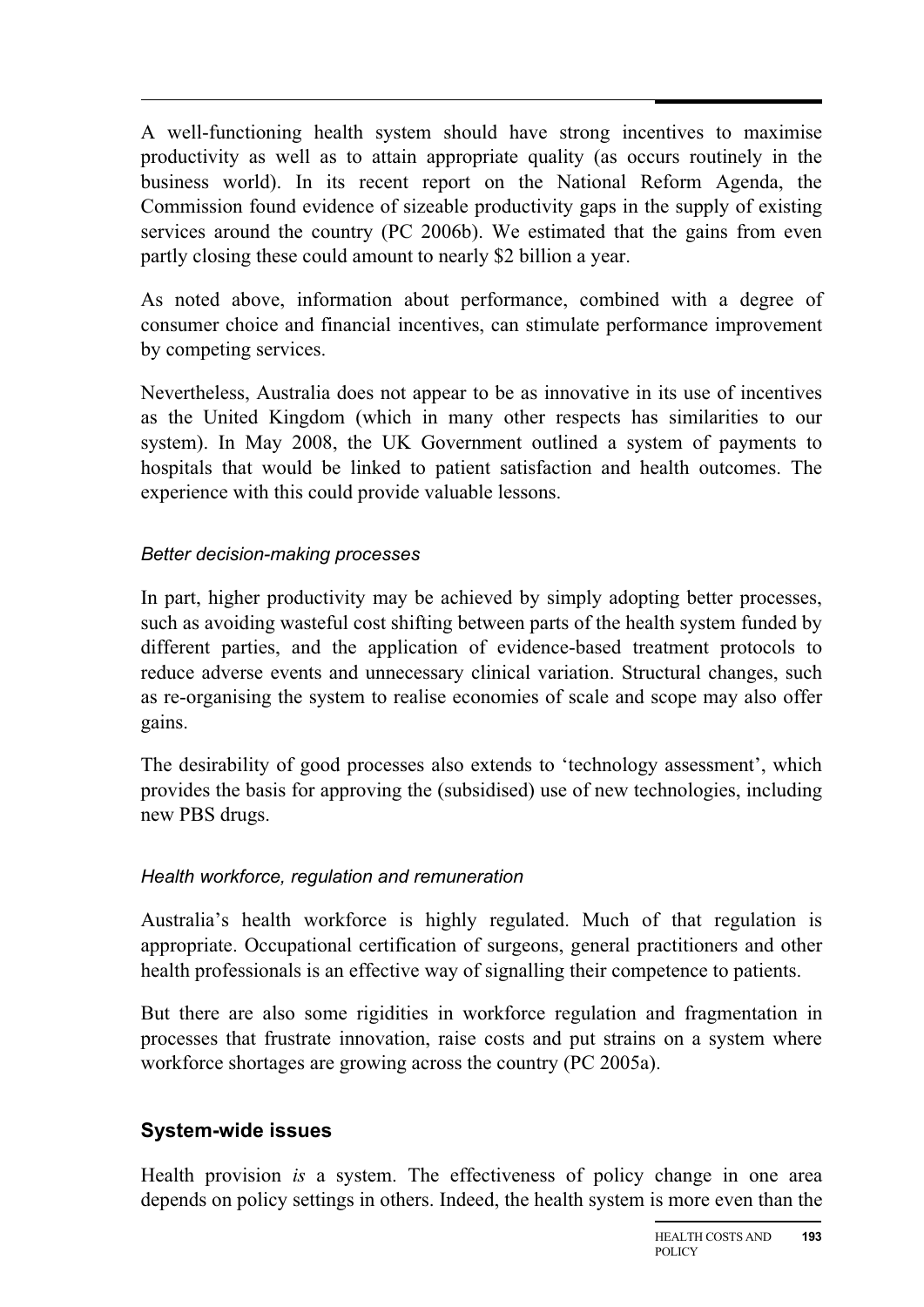resources and structures devoted to healthcare. The complex causal factors behind persistent Indigenous disadvantage provide a vivid illustration of this. Having a good health clinic in a remote Indigenous community is unlikely to achieve better health outcomes if there are barriers to access, if housing is overcrowded, diets are poor, and substance abuse is widespread.

The notion of health as an interconnected system is becoming better understood, both in the extreme case of Indigenous health policy and in the mainstream. This is illustrated by the piloting of coordinated primary healthcare. This has been suggestive of significant benefits through more integrated service provision; though it also has revealed considerable underestimation of the administrative complexities entailed (Department of Health and Ageing 2007).

In its report on private health insurance, the Commission advocated a major public review of the health system as a whole, and it has since reaffirmed that view (IC 1997b, PC 2005e). The most effective way of implementing changes to achieve system-wide improvement is likely to continue to be through incremental steps, rather than any 'big bang' reform. The challenge is to ensure that it is consistent with a coherent strategy for the system as a whole.

Any national reform plan needs to be cognisant of the emerging cost pressures related both to the demand (ageing) and supply (technology) sides of the healthcare market. Those pressures are inevitable and of major dimensions. They are best addressed proactively and there appears scope to do that. However this brief excursion through various areas that are seen as prospective is suggestive of caution. Ultimately, health policy reform is about changes that can lead to improvements in people's wellbeing. While greater cost effectiveness and efficiency must be an integral part of this, mere cost containment should not be the goal.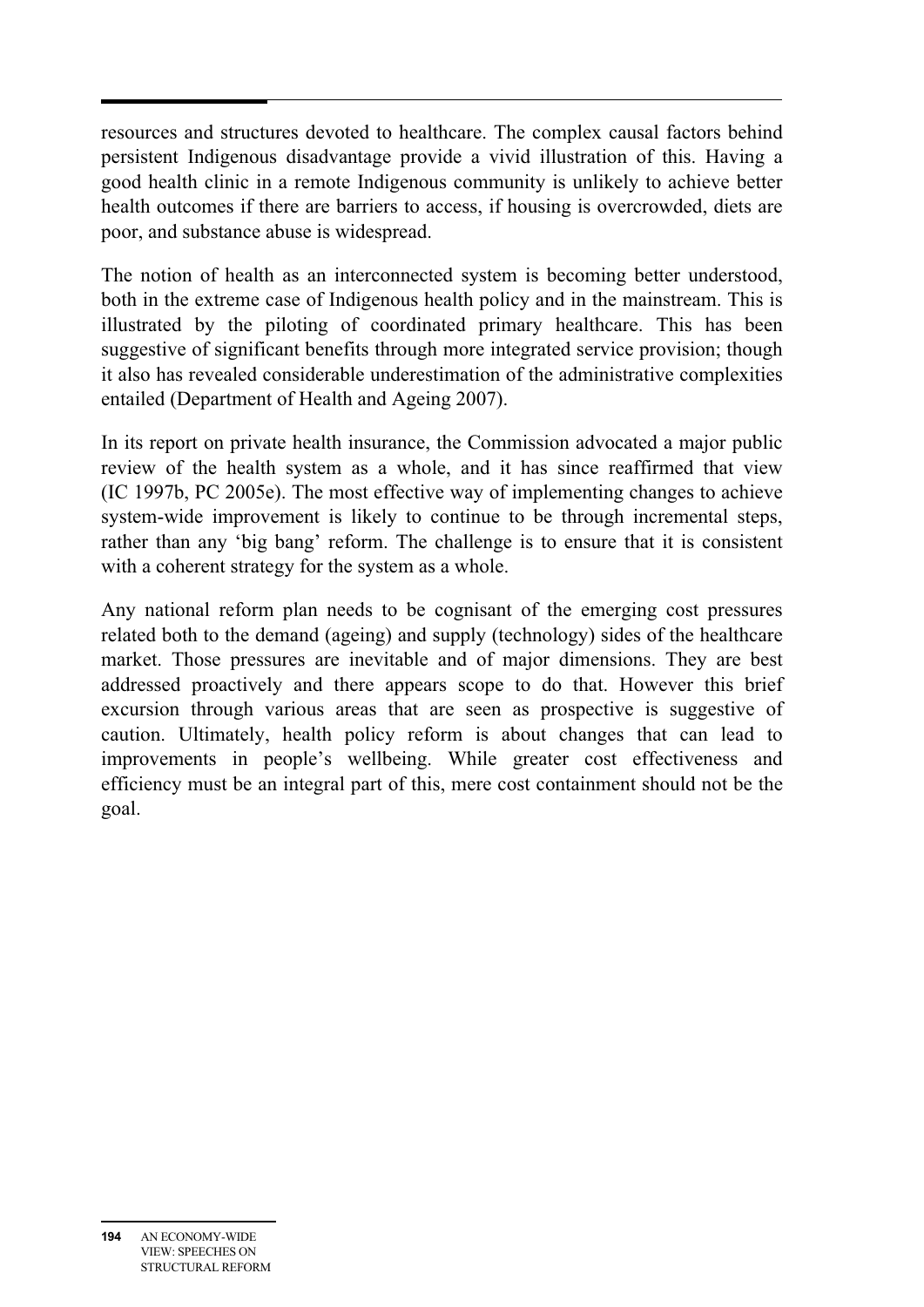### Reviewing the service performance of Australian governments<sup>∗</sup>

Assessing the performance of government in delivering services for which there is (or can be) no well developed market, and where criteria such as access and equity loom large, is no simple matter. Individually governments can set objectives and collect information which can at least reveal trends in their individual performance over time, but how do they know what is potentially achievable or, to use an overworked expression, 'best practice'?

Federations provide constituent governments with an important mechanism for doing just that — to compare performance and learn from what other jurisdictions are doing and how they are doing it. That said, the ability to realise the potential for inter-jurisdictional learning depends on having access to consistent and comparable data. That is where the Review comes in.

The Review of Commonwealth State Service Provision was established in 1993 by Heads of Government in recognition of two things: the importance of governmentprovided services to community living standards, and the scope for different jurisdictions to learn from each other in improving service delivery and achieving better outcomes. The Review embraces services that together add up to over \$65 billion in expenditure (or around one-third of total government spending). That's equivalent to around 10 per cent of Australia's GDP.

The Review was established in an era of reform. It was congruent with the other reforms taking place in the public sector as governments became more focussed on getting greater value out of taxpayers' dollars — more focussed also on what sort of outcomes they were looking for and whether they were being achieved. Heads of government saw an opportunity to learn from each other in improving service delivery and getting better outcomes. But at that time much of the data that existed were fragmented and lacking in consistency. More systematic comparative data were seen as essential, and the Review was set up to provide it.

 $\overline{a}$ 

Presentation to the 'Measuring and Managing Government Performance Summit', Canberra, 20 February 2002. (Co-authored with Robyn Sheen.) Gary Banks has chaired the Steering Committee responsible for the *Report on Government Services* since 1998.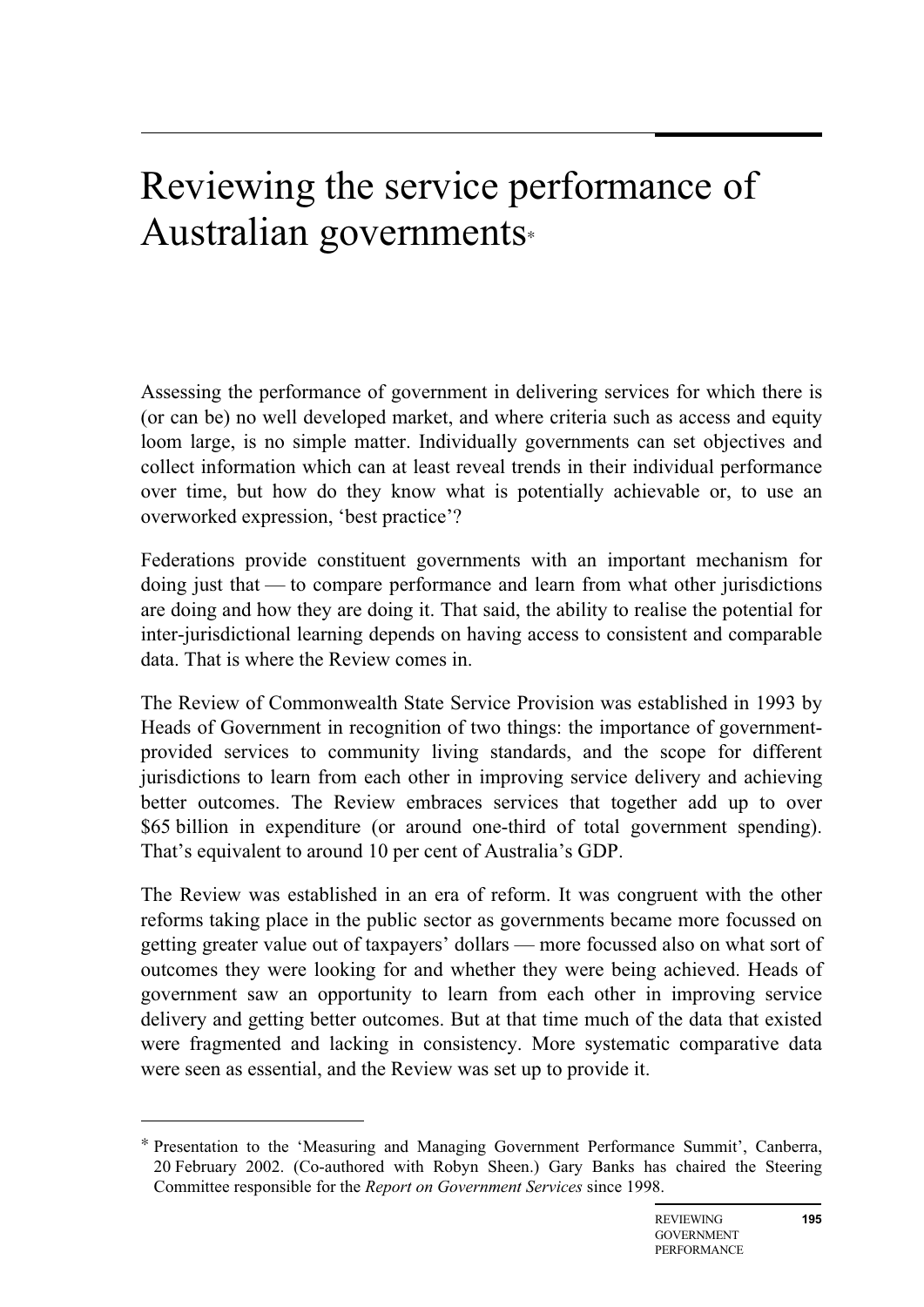#### **The Review has been carefully structured**

A Steering Committee comprising senior representatives from central agencies in the Commonwealth, states and territories has overall responsibility for the Review. It is they who make the decisions about what will be included in the Report and have responsibility for signing it off.

Supporting the Steering Committee are working groups for each of the 12 sectors. They comprise representatives from the 80 or so relevant line agencies in all jurisdictions and form the 'engine room' of the Review. Many working groups also have observers from various statistical agencies — like the Australian Bureau of Statistics and Australian Institute of Health and Welfare — who provide much of the data in the Report.

The Industry Commission was originally asked to chair the Review and provide its secretariat, and the Productivity Commission has continued those functions. In both of its roles — that is, Chair and secretariat — the Commission brings to the Review the advantage of its statutory independence, the transparency of its processes, and a community-wide focus. As Chairman of the Commission, it has been my responsibility to assume the role of Chair of the Review's Steering Committee.

#### **Its guiding principles and scope**

The Review's task is to provide objective information relevant to assessing government performance. The aim is to facilitate well-informed judgments and sound public policy on government service provision.

There are three broad principles underpinning the work of the Review: a focus on *outcomes*; a concern for *completeness*; and a preference for information that is *comparable* across all jurisdictions.

Since the release of the first *Report on Government Services* in 1995, the scope of the Report has expanded considerably as more data have become available. The Review covers sixteen individual service delivery areas, which can be grouped under six broader categories:

- *education* schools and vocational education and training
- *health* public hospitals, general practice and key health management issues (mental health and breast cancer)
- *justice* police services, court administration and corrective services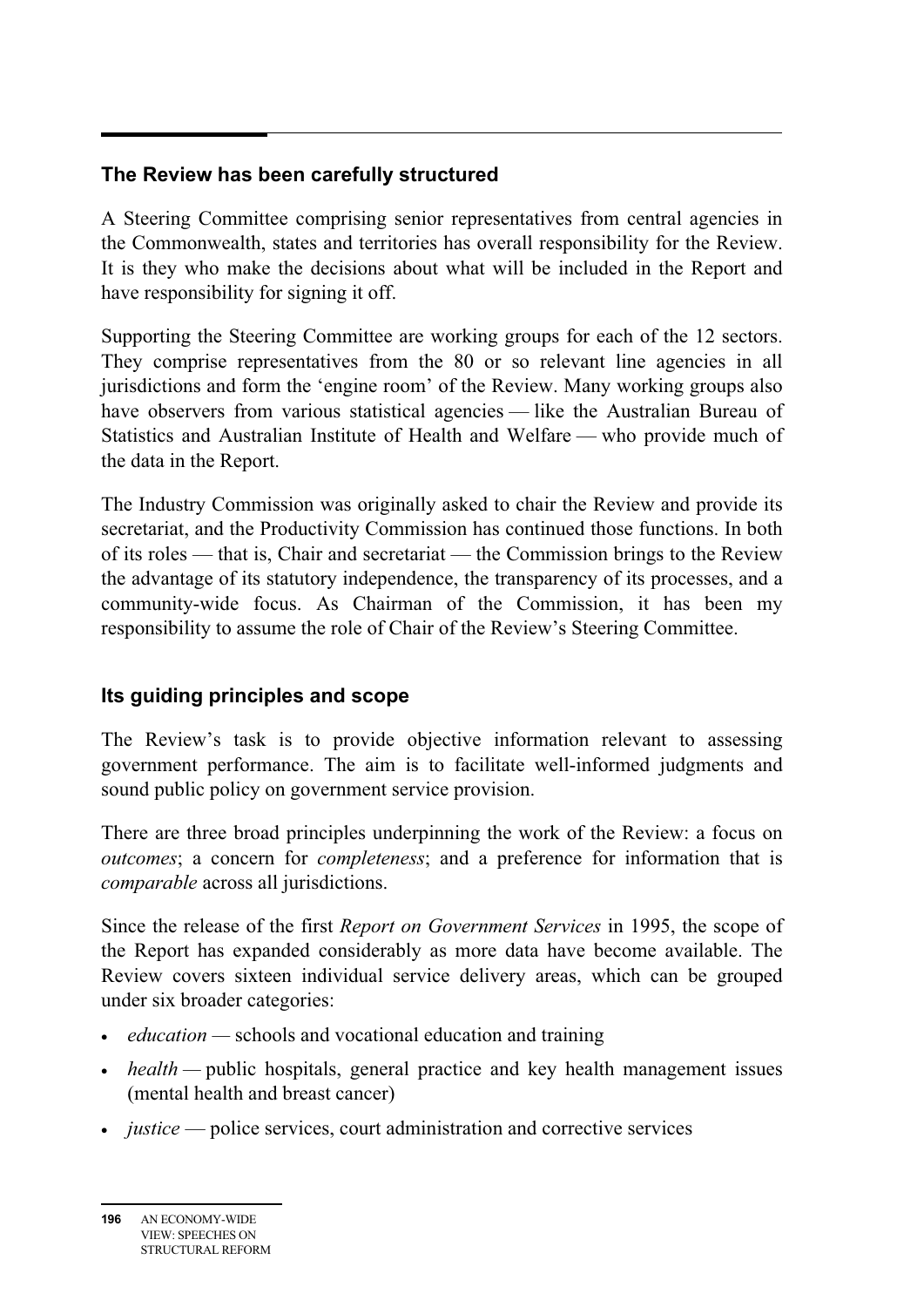- *community services* aged-care services, services for people with a disability, children's services, and protection and support services
- *emergency management* fire and ambulance
- *housing* public and community, plus rent assistance.

I am often asked why we cover some areas of government service delivery but not others — for example, why not include employment services or transport? The focus of the Review is on social services rather than economic infrastructure, so areas like transport, energy or communications are ruled out. As for including other possible services in the social domain, the Review has generally given priority to those services which are provided by all states and territories.

#### **The performance indicator framework**

For each sector that the Review reports on, a performance indicator framework has been developed. Within this framework, performance is reported in terms of efficiency and effectiveness.

What do these two concepts mean?

- *Efficiency* relates to how well organisations use their resources to produce units of services. The generally used indicator of efficiency is the level of (government) inputs per unit of output.
- *Effectiveness* relates to how well a service achieves its desired outcomes. Effectiveness indicators in the Report include: access and equity; appropriateness; quality; and actual outcomes.

As anyone in the public sector will know, service provision can sometimes involve a tradeoff between effectiveness and measured efficiency. A change in service delivery may increase the level of resources per unit of output (resulting in what might look like a decrease in efficiency) but lead to better overall outcomes. For example, the accessibility or quality of the service may improve, resulting in a more than proportionate benefit to the community.

The Review itself does not seek to analyse such trade-offs. Its role is to present objective information that allows closer analysis of this kind, but not to make judgements about how individual governments are performing.

The performance indicator frameworks are developed by the individual working groups. While the ultimate aim is to provide quality data that are comparable and timely, reporting in all service areas has been a journey of (continuous) improvement, sometimes from very patchy beginnings. Great importance is placed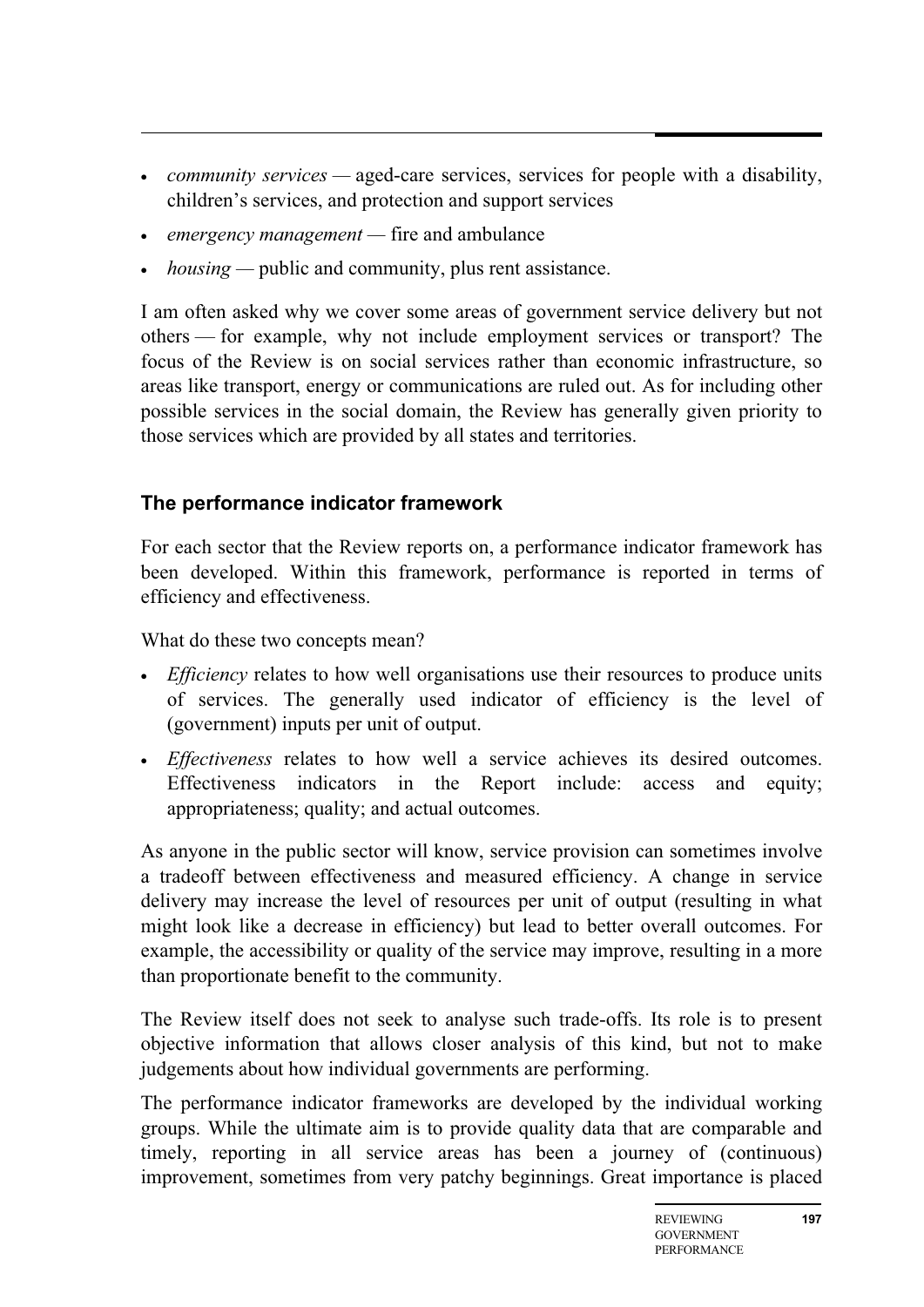on developing indicator frameworks that will provide a picture of what performance information is needed to assess whether objectives are being met — even if all of that information isn't immediately available.

#### **Some misunderstandings and criticisms**

There is a common misunderstanding that the Report is a benchmarking report, which in some respects goes to different conceptions about what benchmarking is. For example, some people see benchmarking as a way of identifying best practice, while others see it as setting a minimum standard to be achieved. The *Report on Government Services* does not in itself purport to establish benchmarks of best practice.

Having said that, the Report has become a useful vehicle by which governments can determine their own relevant benchmarks. They may need to make adjustments for those differences which the Review is careful to set out in its caveats, but the data provide a good starting point. They may go about this task by looking at their performance in comparison to other jurisdictions which are of like size, or deliver kindred services; or the Report may lead them to ask questions about where and how they can do things better and to consult more closely with other governments.

While most participants in the Review accept that performance reporting and transparency of government spending is important, there are still some pockets of resistance to supplying the necessary data. The school education sector comes to mind, but it is by no means alone.

The school sector has made some progress towards comparative reporting of learning outcomes over recent years. But there is still a significant gap between what the Ministerial Council for Education, Employment, Training and Youth Affairs has agreed to report and what is being delivered. And there is a substantial time lag between collection and publication of results.

Most service areas in different jurisdictions see themselves as special. But claims that 'we are too different' or that the services are 'not amenable to quantification' have diminished over time as people, sitting around the table, have come to understand the more basic similarities.

However, it would be fair to say that the Review and what it stands for have attracted some vocal critics over the years. Clearly the Review's activities in shining light on the efficiency and effectiveness of government services are not always welcome!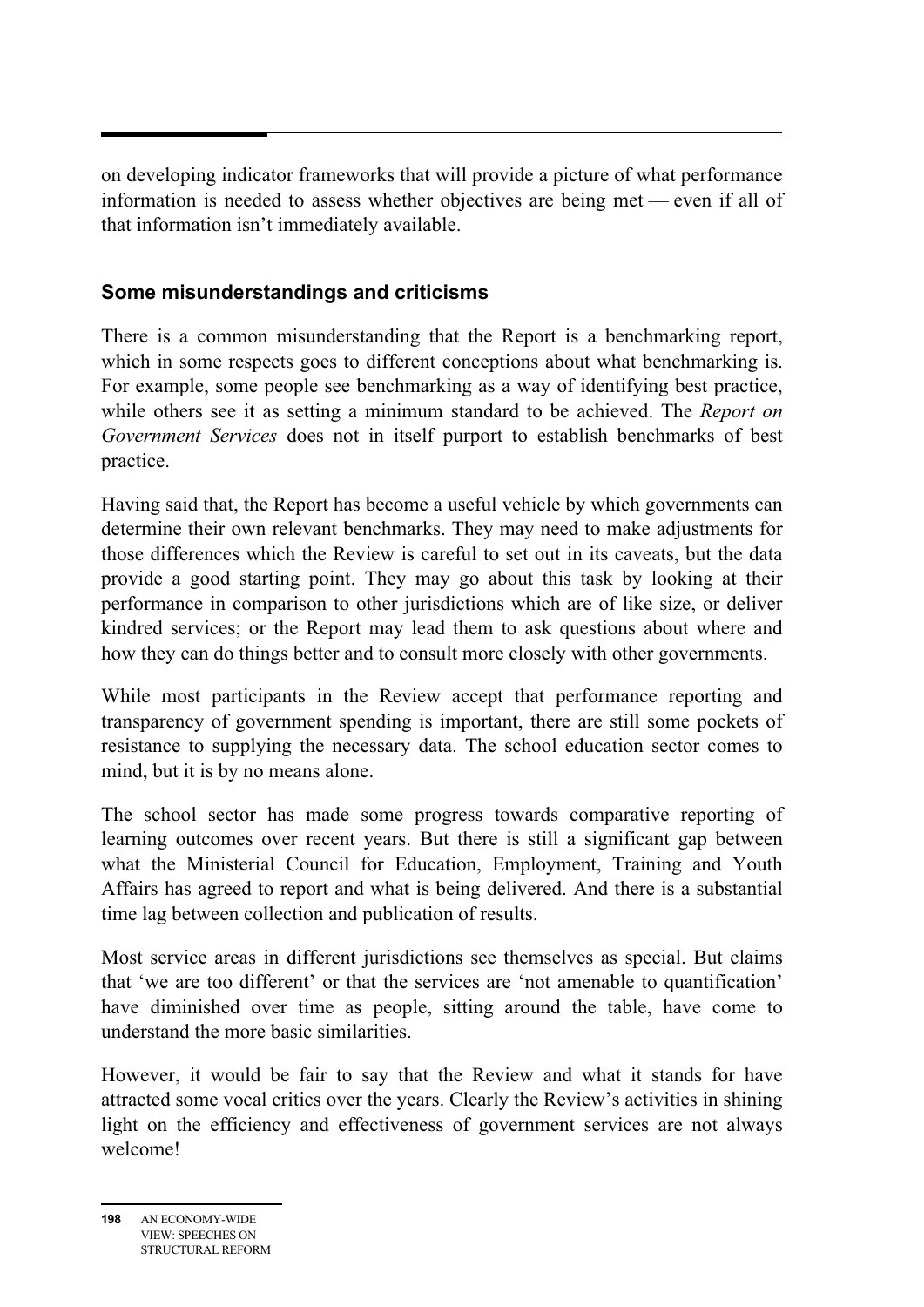The most recent public example of that is in the area of Court Administration. For example, the Chief Justice of the Supreme Court of New South Wales recently had this to say about the Review:

All aspects of this process are being pursued with a single ideology and a single methodology. A system of performance benchmarking is established, pursuant to which performance indicators are developed and published. In the case of the judicial system, the terminology is misleading, perhaps dangerously so. The courts do not deliver a 'service'. The courts administer justice in accordance with law. They no more deliver a 'service' in the form of judgments, than the Parliaments deliver a 'service' in the form of statutes. (Spigelman 2000, quoted in Drummond 2001)

I would agree that the Review's processes derive from a common purpose, but it has no ideological basis. With eight governments involved that would be an achievement indeed! And with 12 different service sectors sourcing data from a range of providers, you could only say it had a single methodology in the very broadest terms.

Also, there is no system of establishing performance benchmarks. It is up to governments and their agencies to decide whether they want to use the Report for benchmarking purposes, and how.

But I do agree that it would be inappropriate and dangerous to consider legal judgments as a service, at least in the conventional sense involving a client or customer relationship. I'm not sure that many of those who lose out from a judicial decision would consider themselves well served. In a much broader sense, however, the justice system certainly does provide a service to the community. As I've previously observed, society could not function effectively without it.

In practice, as everyone knows, the Review does not report on judgements. But it *does* seek to report on court administration — how well the courts go about their business. Anyone who has found themselves attending the pleasure of the court system will understand why that is a worthwhile task. The value of courts to society lies not just in the quality of the judgements that are ultimately made, but also in the processes that produce them. Justice greatly delayed, or achieved at excessive social cost, has a diminished value to society.

#### *The Judges' objections*

Objections from sections of the judiciary to such performance measurement appear to be of two principal kinds. The first relates to its possible implications for the independence of the courts; the second, to the feasibility of obtaining meaningful and comparable information.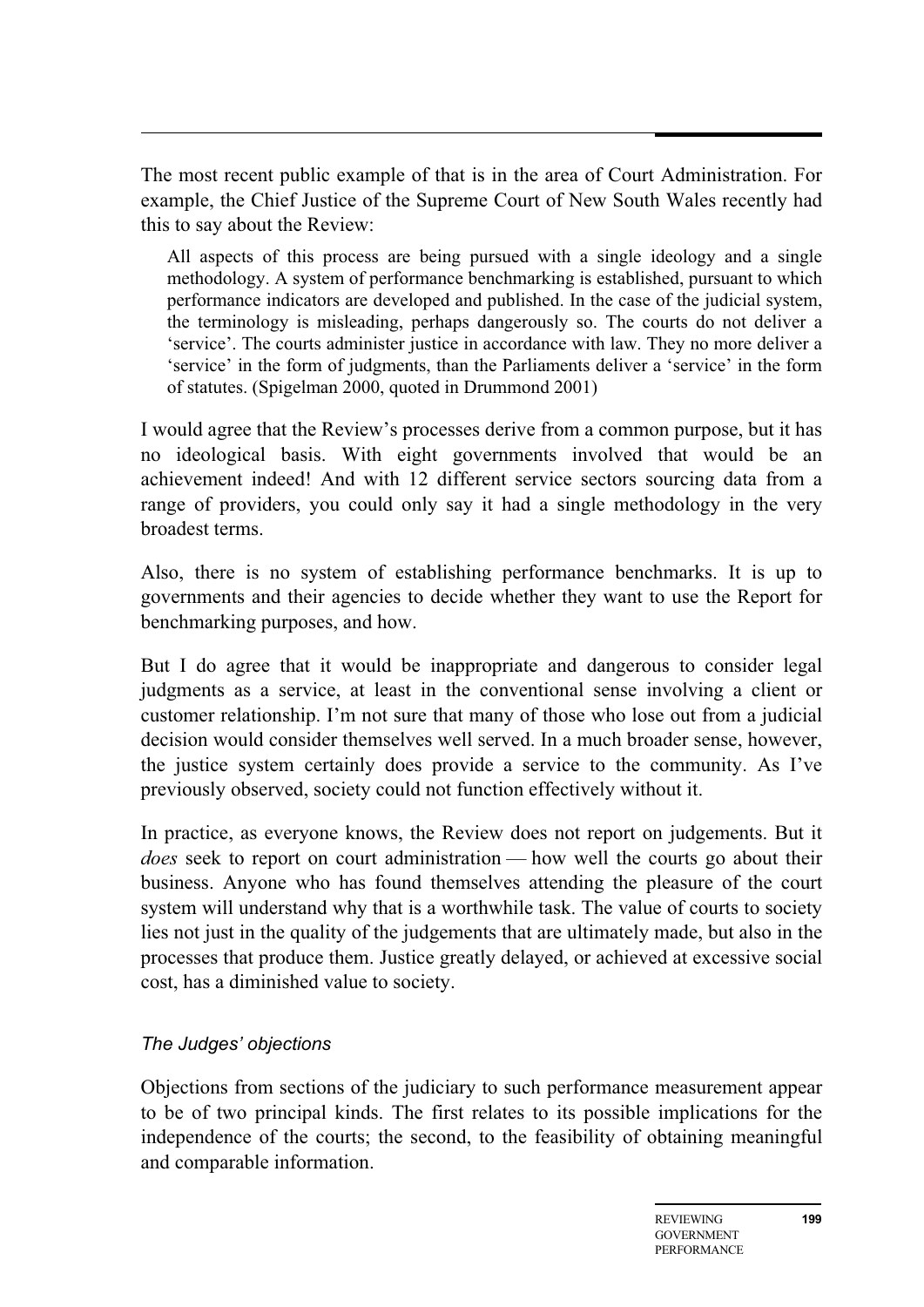There can be no question as to the critical importance of judicial independence. Judges must be able to make unconstrained judgements. In order to do that, they not only need separate powers and secure tenure, but also adequate incomes and administrative resources.

The resources made available to courts need to account for what New South Wales Chief Justice Spigelman has described as the 'inefficiency' of justice administration compared with some other systems of decision making (Spigelman 2001, p. 7). But that does not negate the value of comparisons of the efficiency of the system in different jurisdictions.

Moreover, as already emphasised, the Review is concerned at least as much with measures of effectiveness as with costs of provision. While the separation of powers is fundamental to judicial independence, it is difficult to see how requirements to report on such matters as court delays, finalisations or lodgements could involve a significant conflict. Indeed, without adequate transparency and accountability, the stature of the courts could ultimately be eroded.

Thus the Chief Justice of Australia, Murray Gleeson, has made the following observation:

The current emphasis on court management is natural and appropriate. The operations of courts involve the expenditure of scarce public resources, and governments are entitled to reasonable assurance that those resources are being applied efficiently and effectively, and are dealt with in a manner that responds to the demands of accountability. Those demands are not inconsistent with the imperative of independence; although the appropriate resolution of the two might occasionally involve some difficulty. (Gleeson 2001)

Gleeson concludes his discussion with what could be cited as the credo for the Review:

Managers have a lot to teach us about how to be more effective in the application of the resources we are given. We have a lot to teach them about the demands of justice, and due process of law. The public will benefit if we learn from each other. (Gleeson 2001)

The second concern voiced by some judicial critics of the Review relates to what is perceived to be a lack of comparability in data from different jurisdictions. As noted previously, *perfect* comparability is typically unattainable and that is not a good reason for forgoing the reporting process.

There is a tendency for those jurisdictions that do not show up too well in the Blue Book's numbers to 'shoot the messenger'. One test of whether such criticism is likely to be valid is to observe how those who fare better treat the same results. To give one relevant example, Victoria's Chief Justice has recently and publicly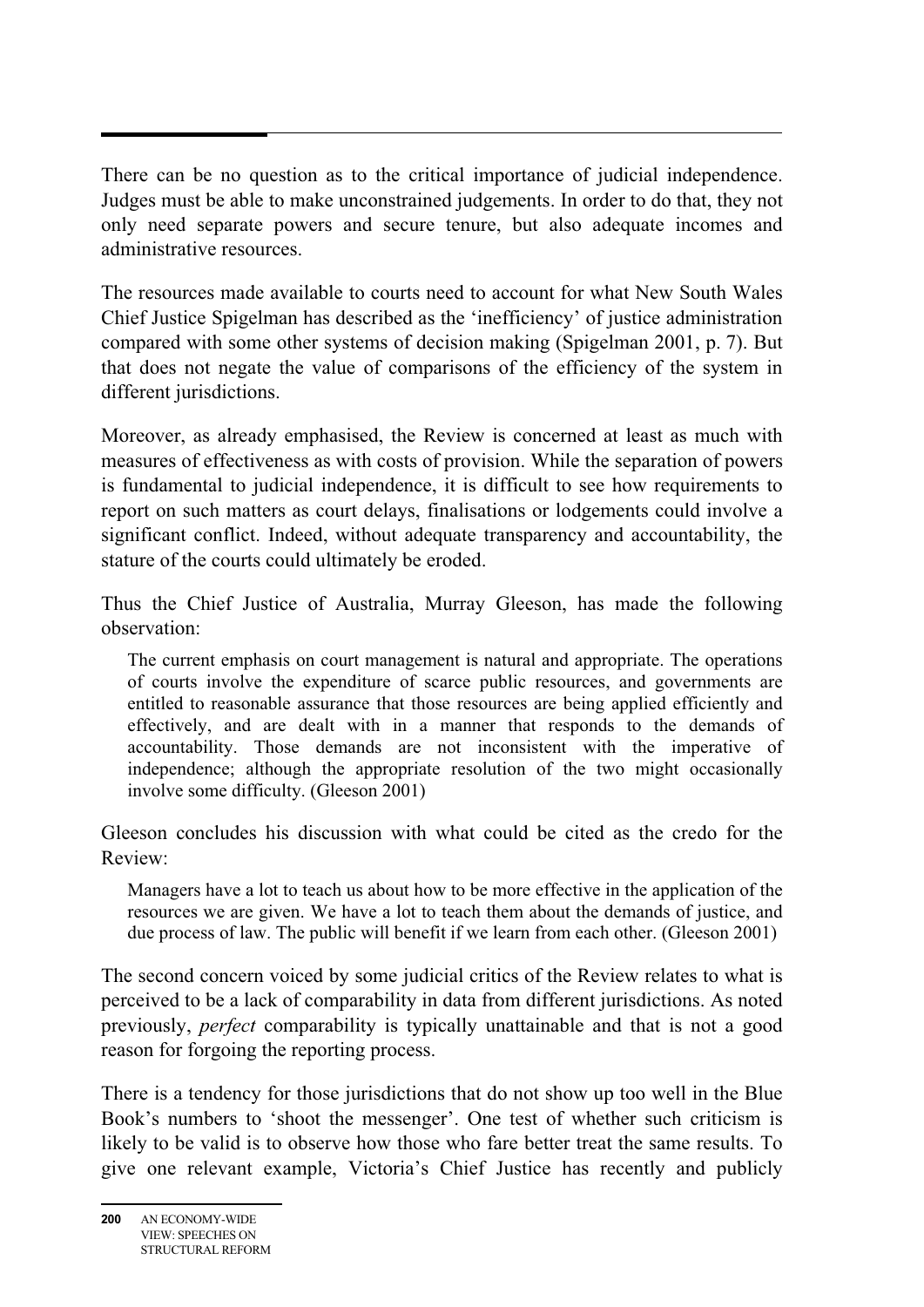endorsed the Review's performance indicators in arguing the need for additional appointments to the Victorian Supreme Court.

Courts need to be accessed by the poorest and most vulnerable people in our society, as well as by the richest and most privileged. That the services provided should be accessible, equitable and timely is broadly accepted — and embedded in the objectives. It is in everybody's interest that there be transparency in the courts' administrative performance, and accountability for the resources used. The 'quality of mercy' we rightly leave to the judges.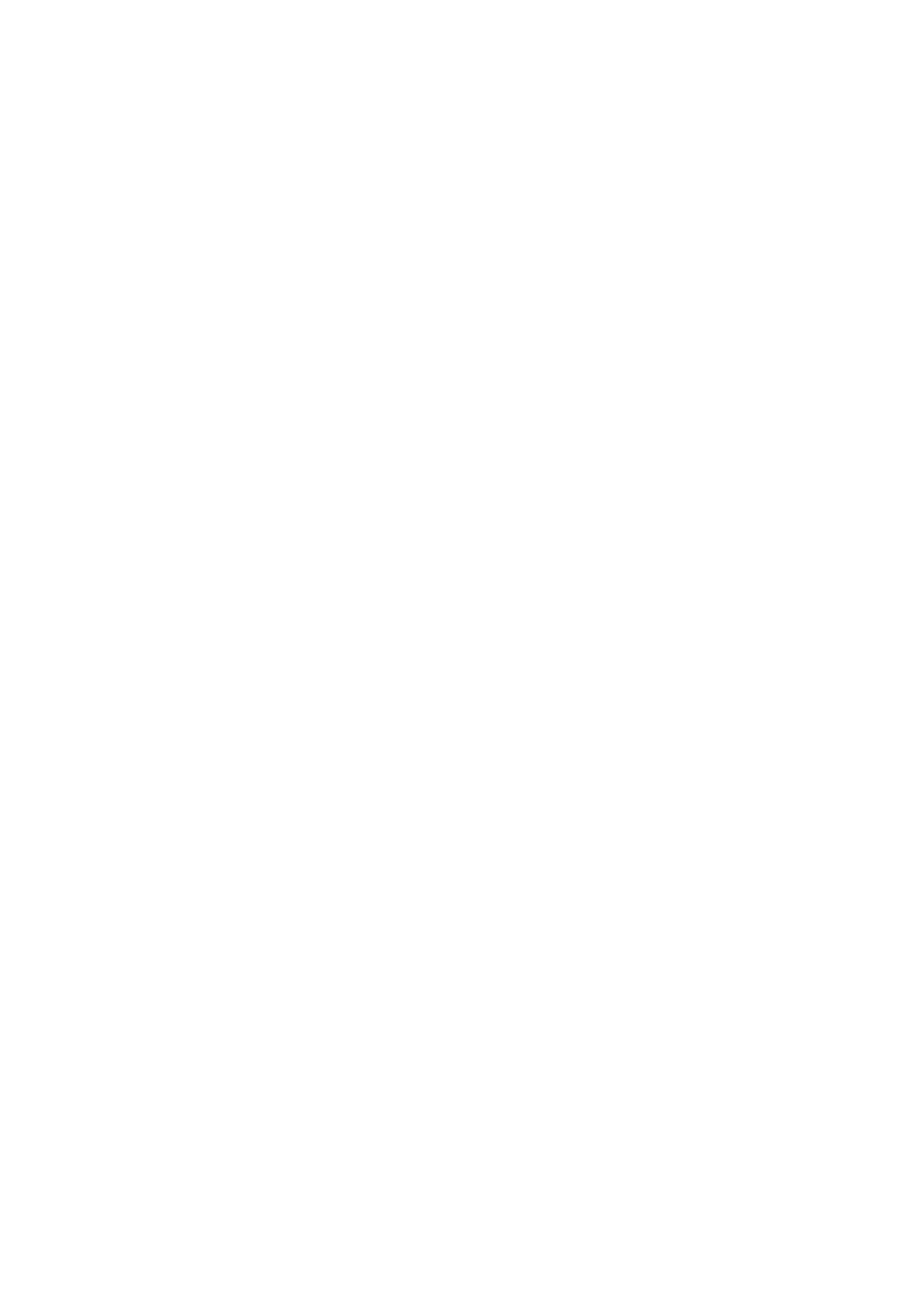# Indigenous disadvantage: assessing policy impacts<sup>∗</sup>

Thanks largely to the economic policy reforms of the past twenty years, Australia has regained its position in the ten most prosperous countries in the world. Like other prosperous countries, we have policies and programs in place to assist the relatively disadvantaged within our society. In common with a number of those countries, the number of Indigenous people who are disadvantaged remains disproportionately high, despite longstanding policy attention. The contrast with our broader economic success is striking.

The widespread disadvantage among Indigenous people in Australia is reaffirmed in a new report released today. The report, *Overcoming Indigenous Disadvantage: Key Indicators* (SCRGSP 2003), forms part of a broader process of policy reassessment and reform that has the potential to redress this persistent failure in the midst of general economic success.

The report was commissioned by COAG and is the responsibility of a steering committee of senior officials from all governments within Australia, assisted by a secretariat drawn from the Productivity Commission. Its commissioning demonstrates a new resolve, at the highest political level, not only to tackle the root causes of Indigenous disadvantage, but also to monitor the outcomes in a systematic way that crosses jurisdictional and portfolio boundaries. In so doing, the report will also raise the transparency of governments' performance.

This report's purpose, therefore, is to be more than just another collection of data. It seeks to document outcomes within a framework that has both an agreed vision of what life should be for Indigenous people and a strategic focus on key areas that need to be targeted if that longer-term vision is to be realised.

The framework that distinguishes the report had its genesis in work undertaken by the Ministerial Council for Aboriginal and Torres Strait Islander Affairs. It has

 $\overline{a}$ 

<sup>∗</sup> Melbourne Institute Economic and Social Outlook Conference 'Pursuing Opportunity and Prosperity', Melbourne, 13 November 2003. (Co-authored with Robyn Sheen.) Gary Banks was the initial convenor for the Working Group overseeing the *Overcoming Indigenous Disadvantage* report.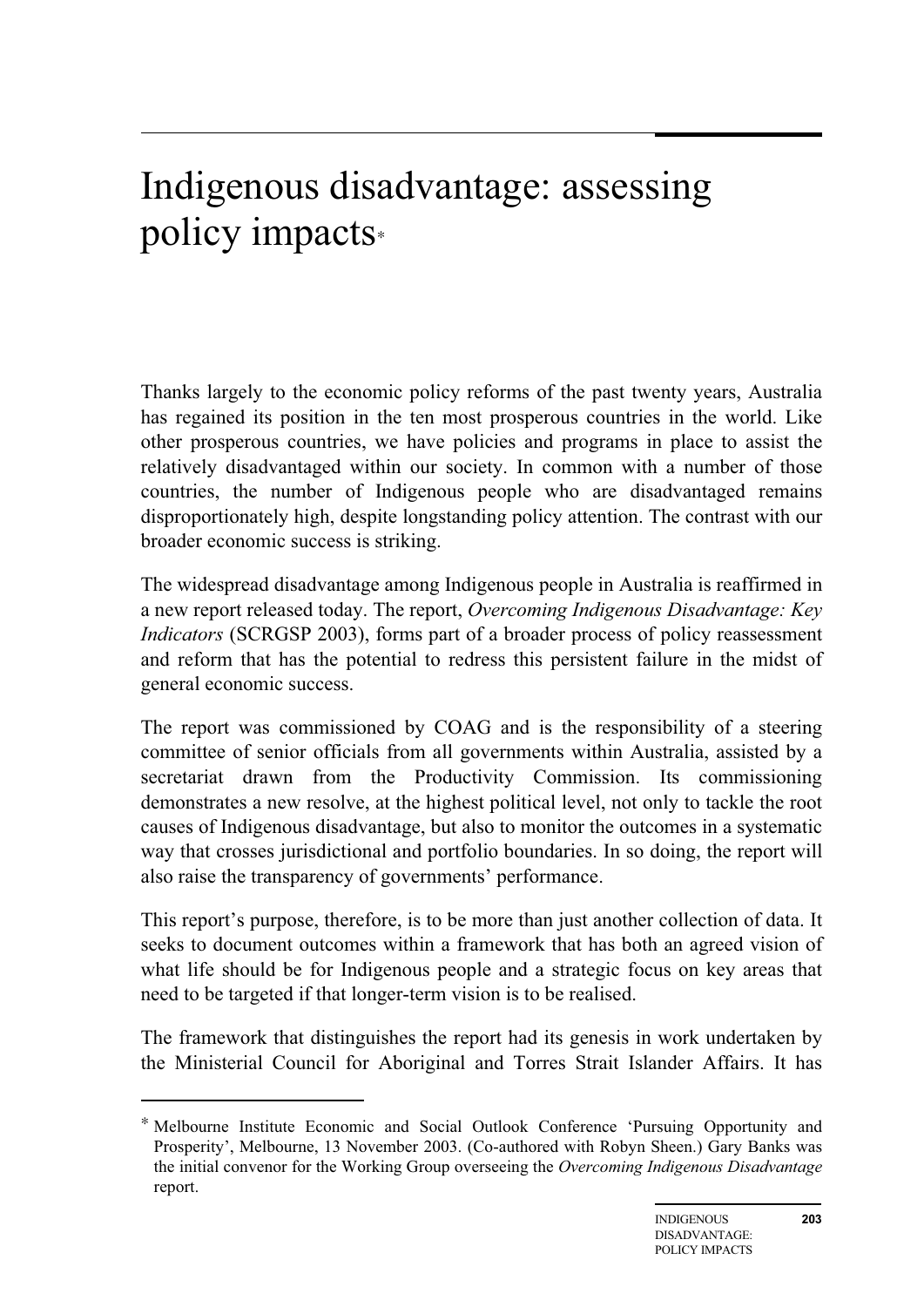benefited from ongoing input from the Aboriginal and Torres Strait Islander Commission, the Australian Bureau of Statistics and the Australian Institute of Health and Welfare. It has also evolved considerably as a result of widespread consultations across the country, particularly with Indigenous people and organisations. It is fair to say that, while agreement on all aspects of the reporting framework would be too much to expect, it has received broad endorsement from all of these groups, and not least from COAG itself.

#### **A strategic framework**

This is obviously not the first report to assemble data on the social or economic status of Indigenous people. Its difference lies in the strategic framework within which the information is collected and presented. The reporting framework is based on a 'preventive model', which focuses on the causal factors that ultimately lead to disadvantage; areas where experience and logic suggests that targeted policies will have the greatest impact.

#### *The vision*

At the apex of this framework are three overarching priorities that were initially derived from COAG (see figure 1). They reflect a vision for Indigenous people that is shared by governments and Indigenous people alike:

- safe, healthy and supportive families with strong community and cultural identity
- positive child development and prevention of violence, crime and self-harm
- improved wealth creation and economic sustainability for individuals, families and communities.

#### *'Headline' indicators provide a snapshot*

A first tier of 'headline indicators' has been developed to provide a snapshot of how actual outcomes for Indigenous people measure up against these overarching priorities. The choice of indicators, while subjective, has generally been accepted as meaningful by Indigenous people. Included are a dozen indicators of social and economic status of Indigenous people relative to other Australians.

The framework and report could rest there, as other reports have done. However, this would not do much for policy makers, or those who wish to monitor their impact. Headline indicators of this kind reflect desired longer-term outcomes and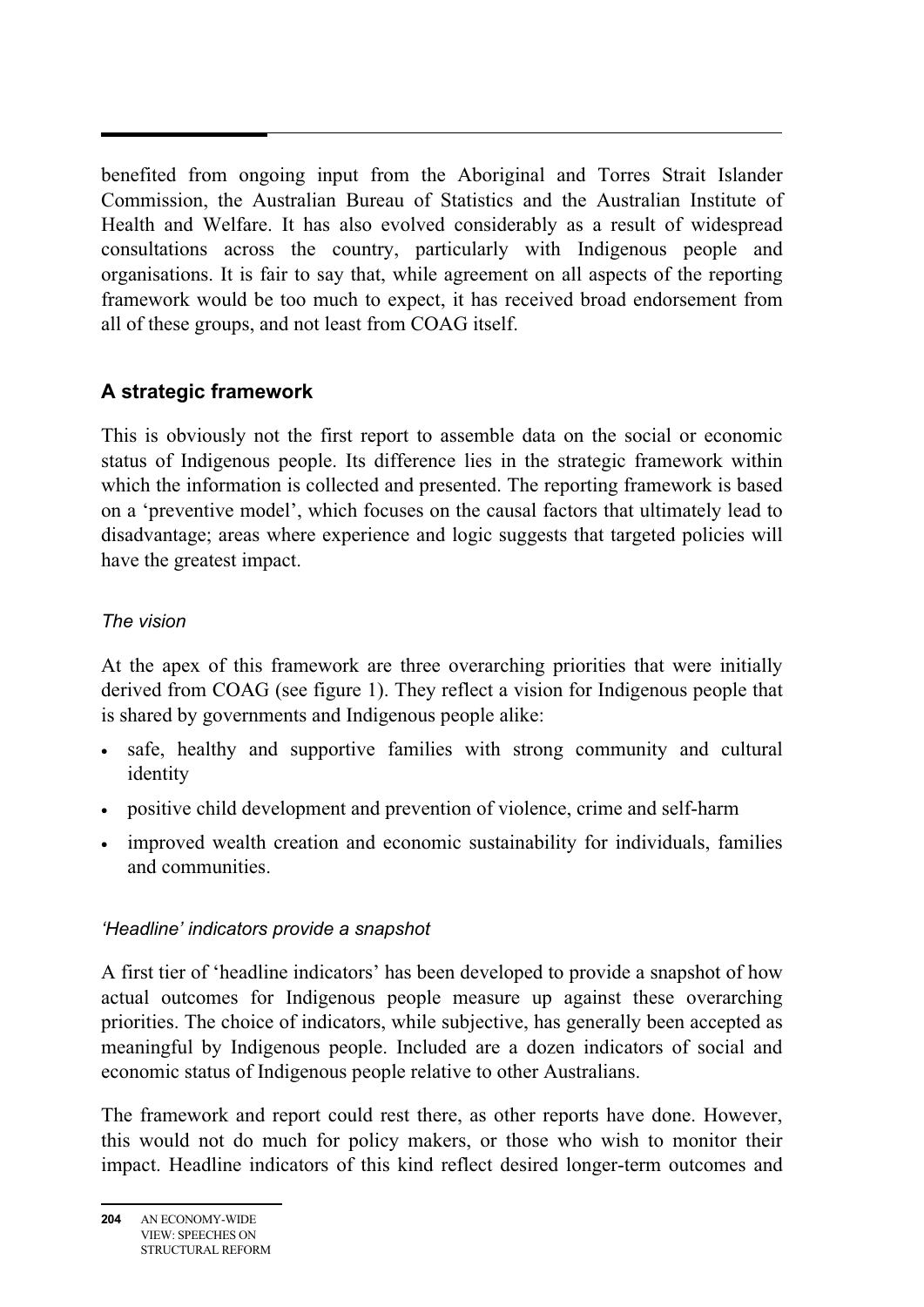therefore are themselves only likely to change gradually. Because most of the measures are at such a high level and have long lead times (for example, life expectancy) they do not provide a sufficient focus for policy action and are only blunt indicators of policy performance.





 **Strategic change indicators (see figure 2)**

Indeed reporting at the 'headline' level alone can make the policy challenges appear overwhelming. The problems observed at this level are generally the end result of a chain of contributing factors, some of which may be of long standing. These causal factors almost never fall neatly within the purview of a single agency of government, or indeed a single government.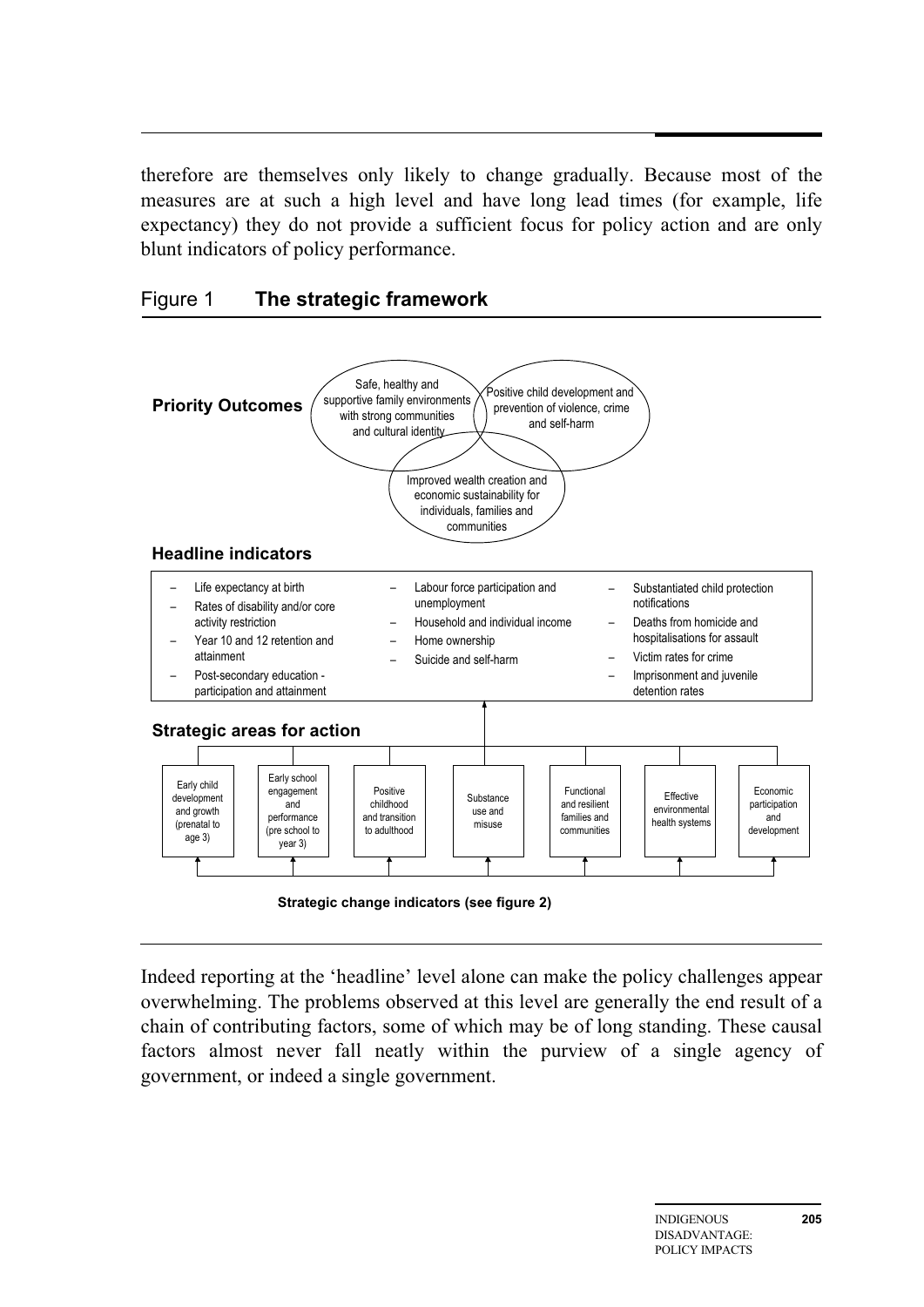#### *The innovation: 'Strategic areas for action'*

For this reason, the framework also contains a *second* tier of indicators under seven 'strategic areas for action'. These have each been chosen for their demonstrated potential to have a lasting impact on (higher level) disadvantage, and for their potential to respond to policy action within the shorter term. They assist policy makers to concentrate on the causes of disadvantage, with the indicators providing intermediate measures of progress.

The strategic areas for action are not 'rocket science': they sensibly focus on young people, the environmental and social factors bearing on quality of life, and material wellbeing (see figure 2). They — and the indicators that relate to them — have been developed with advice and feedback from governments, experts in the field and, most importantly, Indigenous people and organisations. They meet COAG's need for 'indicators that are of relevance to all governments and Indigenous stakeholders, and that can demonstrate the impact of program and policy interventions'.

The report recognises that Indigenous people are as diverse as other sections of the Australian community. People in Arnhem land or central Australia have a quite different life experience to people living in say, Sydney or Perth. Wherever possible, within the data limitations, we have attempted to reflect such differences by presenting information by geographic region. Even then, it can miss variations. For example, Indigenous people living in remote coastal or island areas may have quite different circumstances to those living in remote inland areas.

It should also be emphasised that there are many good things happening at the local level, the results of which may not get picked up in national or even state data collections. And finally, of course, not everything that is important to Indigenous people can be quantified. In some cases, the report attempts to deal with this through case studies.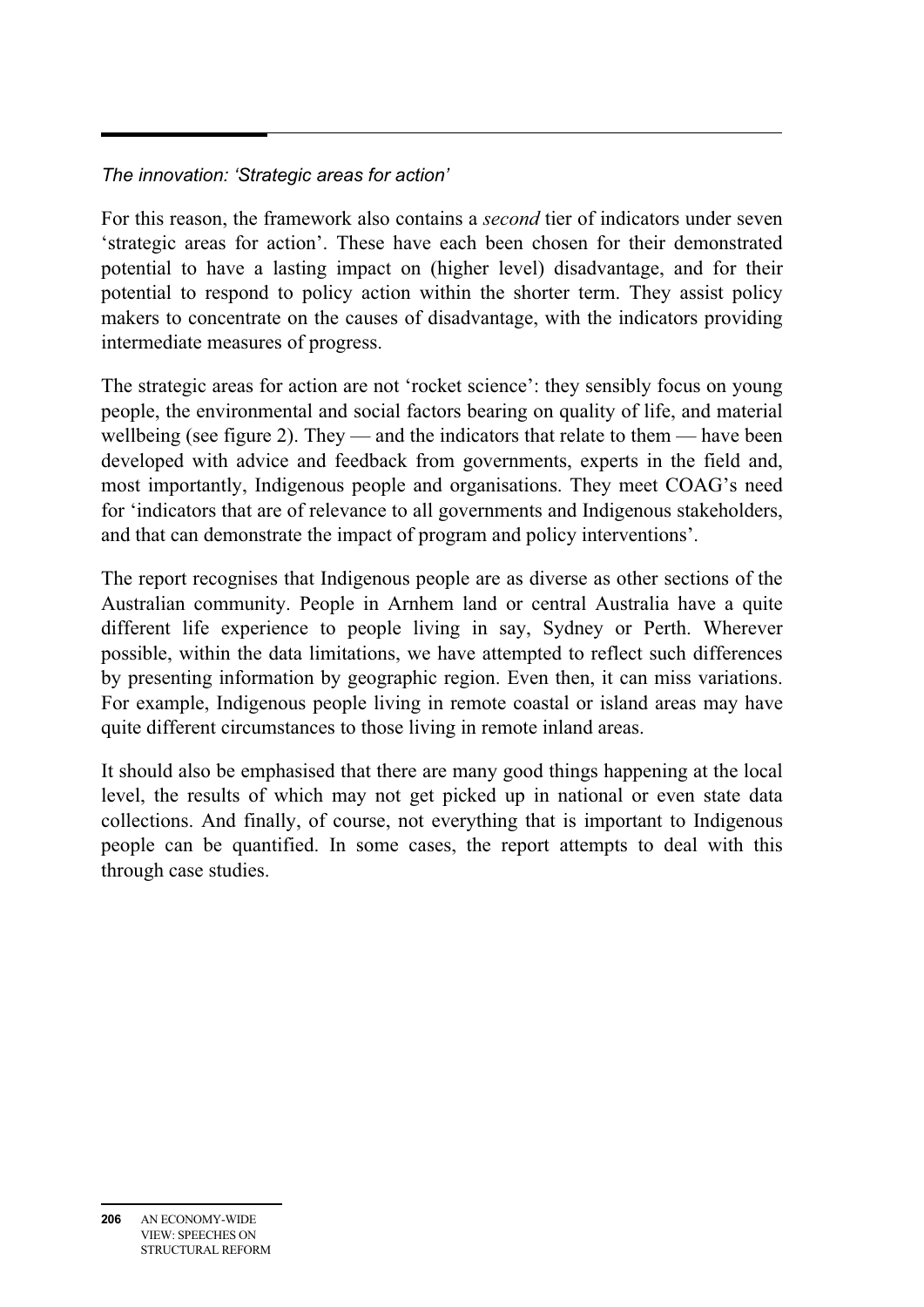**Strategic areas for action**  Strategic areas for action Figure 2

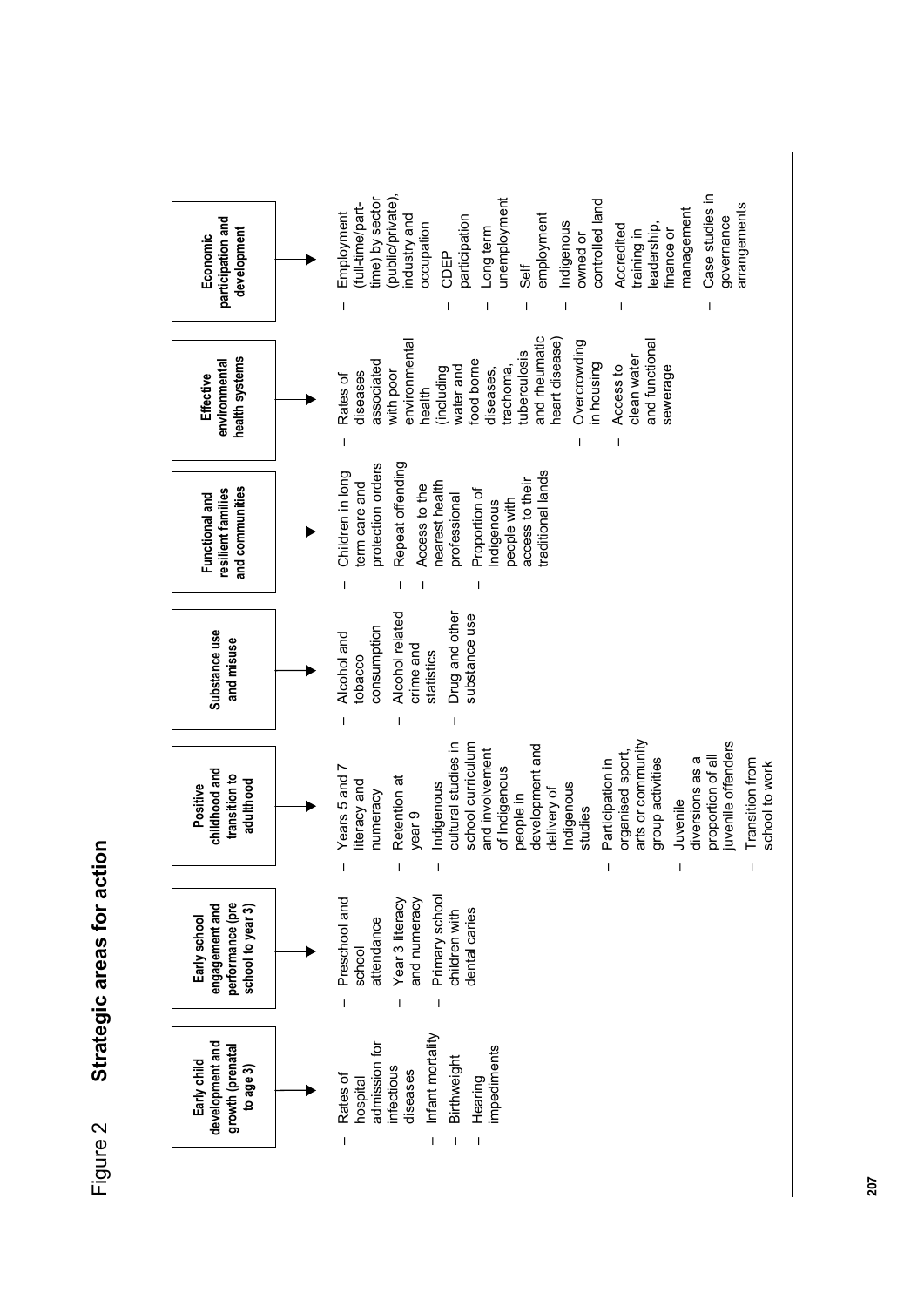#### **Some 'headline' messages**

So what are the facts as they emerge from this report? As noted, the 12 headline indicators provide a high level 'stocktake'. They confirm that disadvantage is broadly-based, with major disparities between Indigenous and other Australians in most areas.

This is most fundamentally reflected in the 20-year gap in life expectancy for Indigenous men and women, relative to the rest of the population. Twenty years is just short of the standard measure of a generation. It represents a tragic loss and a waste, for Indigenous people and for Australia as a whole.

This was brought home to me most forcefully when, at the conclusion of an insightful discussion with one of Australia's foremost Indigenous identities — a man about my own age — he said that on the basis of the averages, by the time the report was released he would not be around to discuss it further with us. (Fortunately, that has not transpired.)

The lower life expectancy of Indigenous people is bound to reflect a range of influences and patterns of behaviour that impact differentially on their health. But there are other contributors. The proportion of homicides in the Indigenous population is over 10 times that for other Australians. The suicide rate for Indigenous people was around three times higher than for the rest of the population, with an even greater disparity for 25 to 34 year olds.

The headline indicators relating to young Indigenous people are also cause for concern. While getting robust and meaningful data in areas of child abuse and neglect is hard, significantly more Indigenous children appear at risk. The statistics show higher rates of child protection intervention, particularly related to neglect. And, despite some improvement, Indigenous juveniles are still 19 times more likely than other young Australians to land in criminal detention. (By the time they grow up, the disparity falls only slightly, to 15 times).

Indigenous students are more likely to leave school when it is no longer compulsory, and have much lower levels of participation and attainment at senior school and post secondary.

The circumstances for Indigenous adults also involve major disparities with other Australians. For example, even with the many people engaged under the Community Development Employment Projects (CDEP) (effectively a form of voluntary 'work-for-the-dole') counted as employed, the overall labour force participation rate for Indigenous people is lower and the unemployment rate is nearly three times higher than it is for non-Indigenous people. It follows that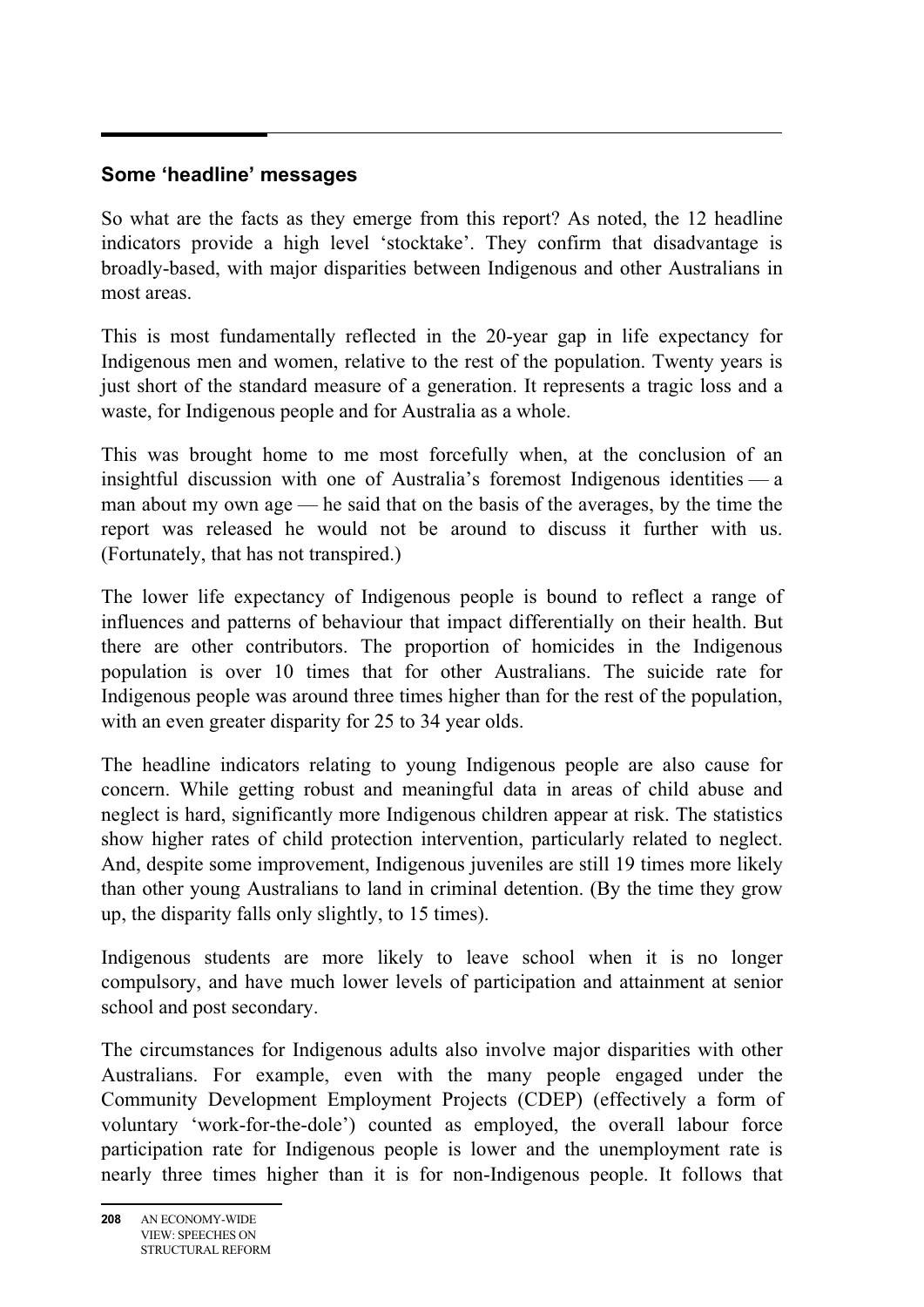Indigenous people also have significantly lower incomes (at both the individual and household level). The difference is particularly marked in remote regions. And, while the incidence of Indigenous home ownership appears to have risen, it is still less than half that of non-Indigenous households.

#### **Outcomes in the 'strategic areas for action'**

These outcomes didn't happen overnight. They have been influenced by experiences in childhood, within families and communities and in the economic and physical environments of Indigenous people. And they are likely to differ in various ways for people in urban environments relative to those in more remote (including island) regions of Australia.

#### *Young people*

In the three strategic areas that focus on young Indigenous people, the potential for cumulative disadvantage is plain to see.

The first of these areas, *early child development to age 3*, is widely seen as preconditioning outcomes in later life, particularly in health and education. Whether there have been improvements is unclear from the data. What is clear is that there are some significant gaps. In particular:

- the Indigenous infant mortality rate is twice as high as for other Australian babies, reflecting in part, a higher incidence of low birthweight
- children under four appear to have a significantly higher incidence of infectious diseases requiring hospitalisation and, in particular, long-term ear infections and consequent hearing loss — a major inhibitor of early school performance.

The second strategic area, *early school engagement*, is critical to future educational performance, and all that follows from that, as well as for social development.

Unfortunately, crucial data on attendance were unavailable. School participation, a weak proxy used in this year's report, was found to be lower for Indigenous children. By year 3, Indigenous students already had significantly lower literacy and numeracy than other students. Among other things, this increases the likelihood of poor subsequent performance and early exit from school.

This was confirmed by indicators in the third area, labelled *positive childhood and transition to adulthood*, which revealed widening disparities in performance in years 5 and 7, and high drop-out rates once compulsory schooling ends in years 9 and 10. Indigenous people have argued persuasively that having more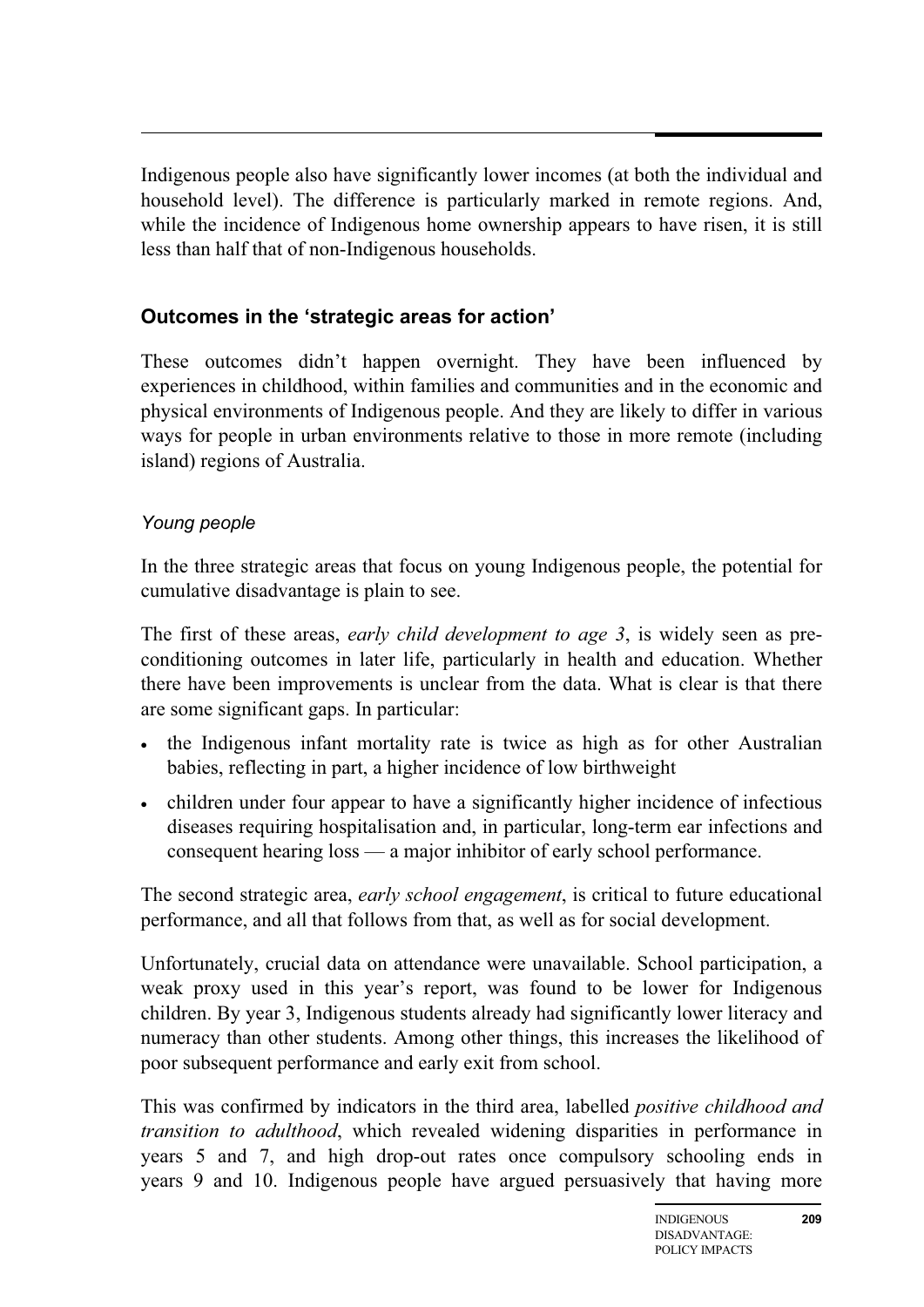Indigenous teachers and content in schools would make a difference in turning this story around. They have also suggested that this would yield benefits for non-Indigenous students. So far, however, Indigenous teachers are heavily underrepresented in the mainstream system.

The transition from school to work is a critical phase for all young people. An educational attainment of Certificate Level 3 or above has been found to reduce significantly an Indigenous person's chance of being unemployed. However, Indigenous people aged 15 to 24 years were much less likely than non-Indigenous people to be in either school or work.

#### *Families and communities*

Families and communities are the bedrock of any society. Indigenous leaders have argued, and research confirms, that dysfunctional families can undermine the potential for individuals to enjoy good health, educational attainment and employment. That said, the functioning of families and communities is a subjective and 'private' matter, for which reliable data or meaningful indicators are inherently hard to obtain.

Some of the report's indicators are therefore least satisfactory in this area, and more work will be needed. For example, the indicator on long-term care and protection orders for children, is not an adequate reflection of actual levels of abuse or neglect. The indicator, 'repeat offending', was chosen because cycles of Indigenous imprisonment can have severe impacts on family life and communities. The data show that Indigenous people are not only massively overrepresented in prisons four in five Indigenous inmates were found to have had previous stints in prison.

A strong theme running through our consultations with Indigenous people was that while spiritual and most cultural matters were not amenable to, or appropriate for, statistical reporting, access to traditional lands played such a fundamental role in their culture and community wellbeing that it needed to be reflected in the reporting framework.

#### *Substance use and misuse*

The interconnections between substance abuse, social problems and poor health are well established, and are manifest within the wider community. Among legal and commercially available drugs, the rate of (regular) smoking was more than twice as high for Indigenous people. In contrast, and notwithstanding perceptions to the contrary, survey-based data indicates that the incidence of excessive consumption of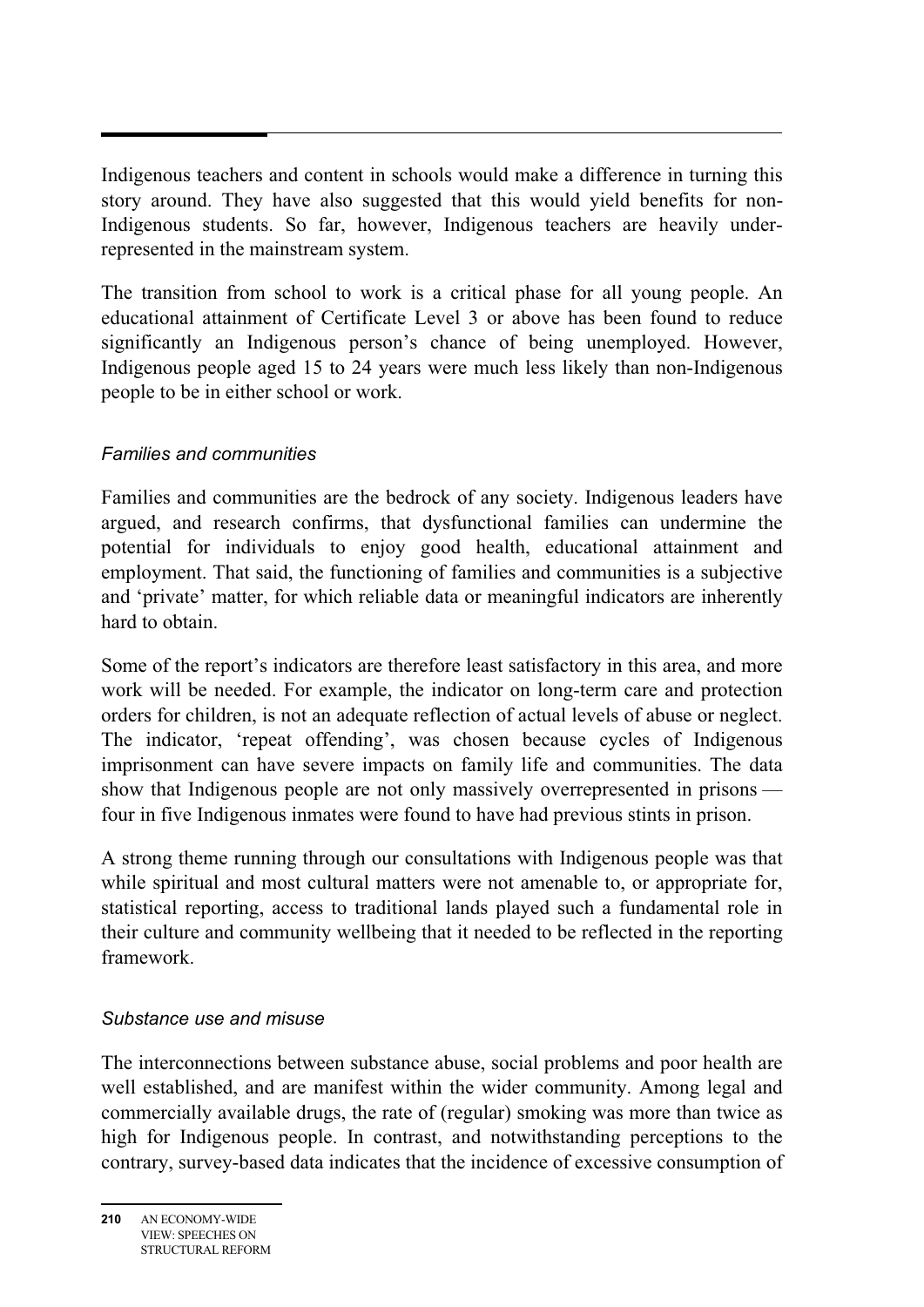alcohol was not much higher overall, though more concentrated in remote communities. Nevertheless, nearly three-quarters of Indigenous homicides involved both the victim and the offender having consumed alcohol at the time —four times the rate for the rest of the population.

Marijuana is the most common illicit drug in Indigenous as well as non-Indigenous populations. Anecdotal evidence suggests that its use has spread quickly. The use of inhalants (glue, petrol) by children also appears much more prevalent in some Indigenous communities, but there is little or no data to verify this.

#### *Environmental health systems*

The conditions in which people live and work have a major influence on their wellbeing and social behaviour. Sanitation, drinking water quality, disease control and housing conditions are some of the factors that contribute to environmental health.

An indication of the relative living conditions of Indigenous people is that the incidence of diseases associated with poor environmental health is up to four times higher than for other Australians.

Overcrowding in housing is a particular problem, even allowing for cultural differences, and has been shown to have particularly adverse impacts on health, family violence and educational performance. Indigenous people were nearly six times more likely to live in overcrowded households than other Australians.

#### *Economic participation and development*

The strategic areas discussed above have a bearing on material as well as other aspects of disadvantage in the longer term. However, a separate set of indicators relating to the current economic participation and development of Indigenous people was seen as critical to focusing attention on what could be done in the shorter term. The extent to which people participate in economic life is closely related to their living standards and broader wellbeing. It also influences how they interact at the family and community levels.

Published employment data show much lower rates of full-time employment, and higher rates of unemployment, for Indigenous people. This is also the case to a lesser extent for long-term unemployment. However, the unemployment data for Indigenous people are not really comparing like with like, as they do not distinguish CDEP jobs from other jobs.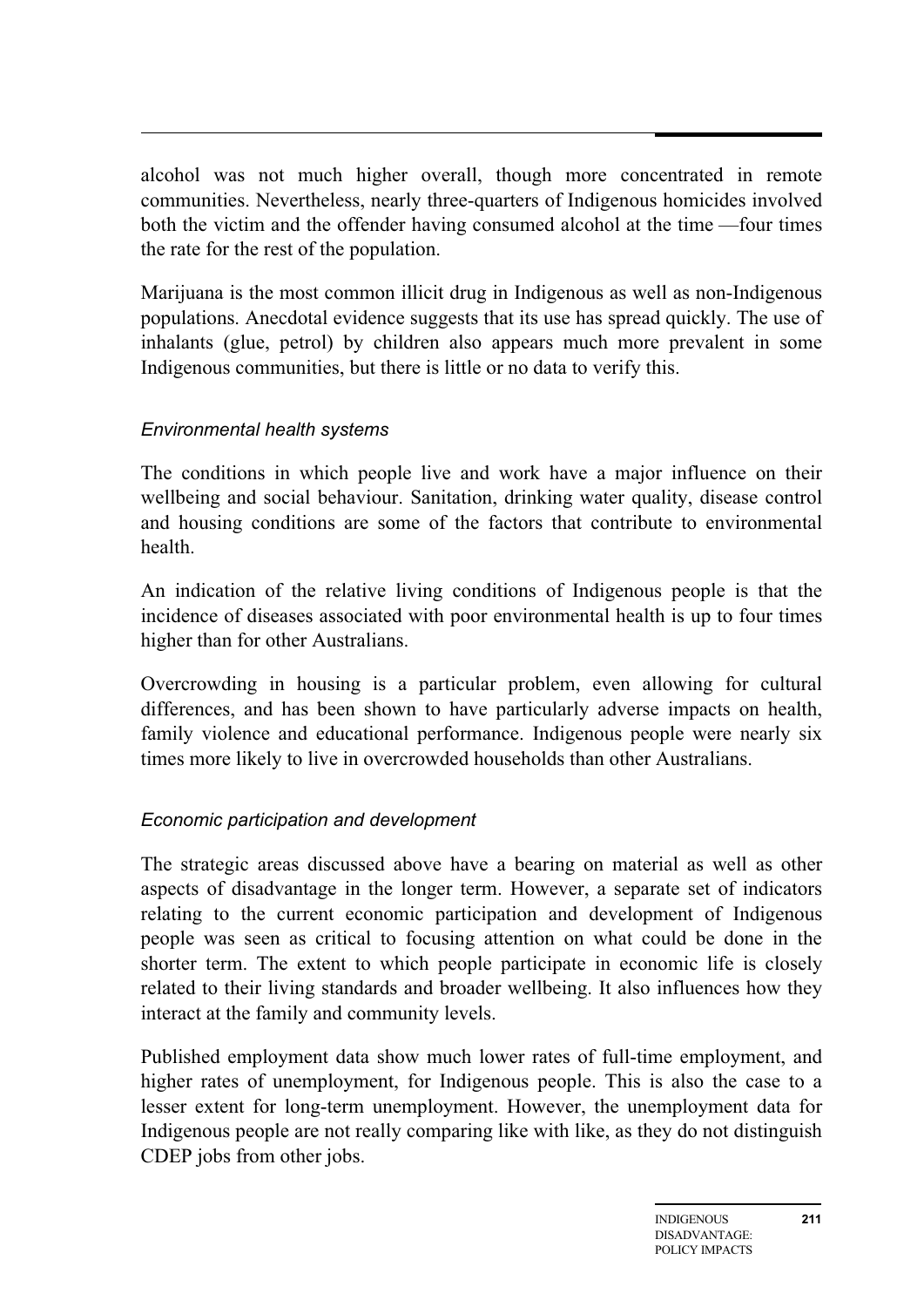Under CDEP, Indigenous people undertake to have their Centrelink entitlements pooled to pay for their employment in projects managed by Indigenous community organisations. It is thus akin to a work-for-the-dole program. While data on CDEP are poor, the scheme clearly accounts for a substantial proportion of Indigenous employment. In remote regions (including the Torres Strait Islands), it accounts for the overwhelming majority of jobs. This is not surprising, of course, as in such areas there may be little market-based employment available to Indigenous people, at least at the wages prevailing in the pastoral and mining industries.

This strategic area also contains an indicator relating to Indigenous owned or controlled land, in recognition of its economic as well as cultural value. Most such land is in very remote parts of Australia and its potential productive value will clearly vary a lot from place to place. The scope to realise the economic potential of Indigenous land is inhibited in many cases by common property ownership and inalienable title — the effects of which have been well documented in the development economics literature. This need not be an insuperable barrier, as developments in other countries have shown, but it will generally need the creation of institutions that give stronger *defacto* property rights.

Finally, the report reflects the growing recognition of the importance of good governance to economic performance. However, capturing this in any meaningful quantitative sense is a major challenge. Initially, the report has focused only on training in the skills relevant to capacity building in administration. The incidence of such training among Indigenous people was found to be only one-fifth of that for other Australians. In addition, future reports will seek to provide case studies that can illuminate aspects of good governance within Indigenous communities and organisations that may have wider application.

#### **Doing better**

This excursion through the indicator results confirms the pervasiveness of Indigenous disadvantage. It is distressingly apparent that many years of policy effort have not delivered desired outcomes; indeed in some important respects the circumstances of Indigenous people appear to have deteriorated or regressed. Worse that that, outcomes in the strategic areas identified as critical to overcoming disadvantage in the long term remain well short of what is needed.

The report challenges us to do better. It also vindicates COAG's decision to give new impetus to the development and coordination of Indigenous policies and programs.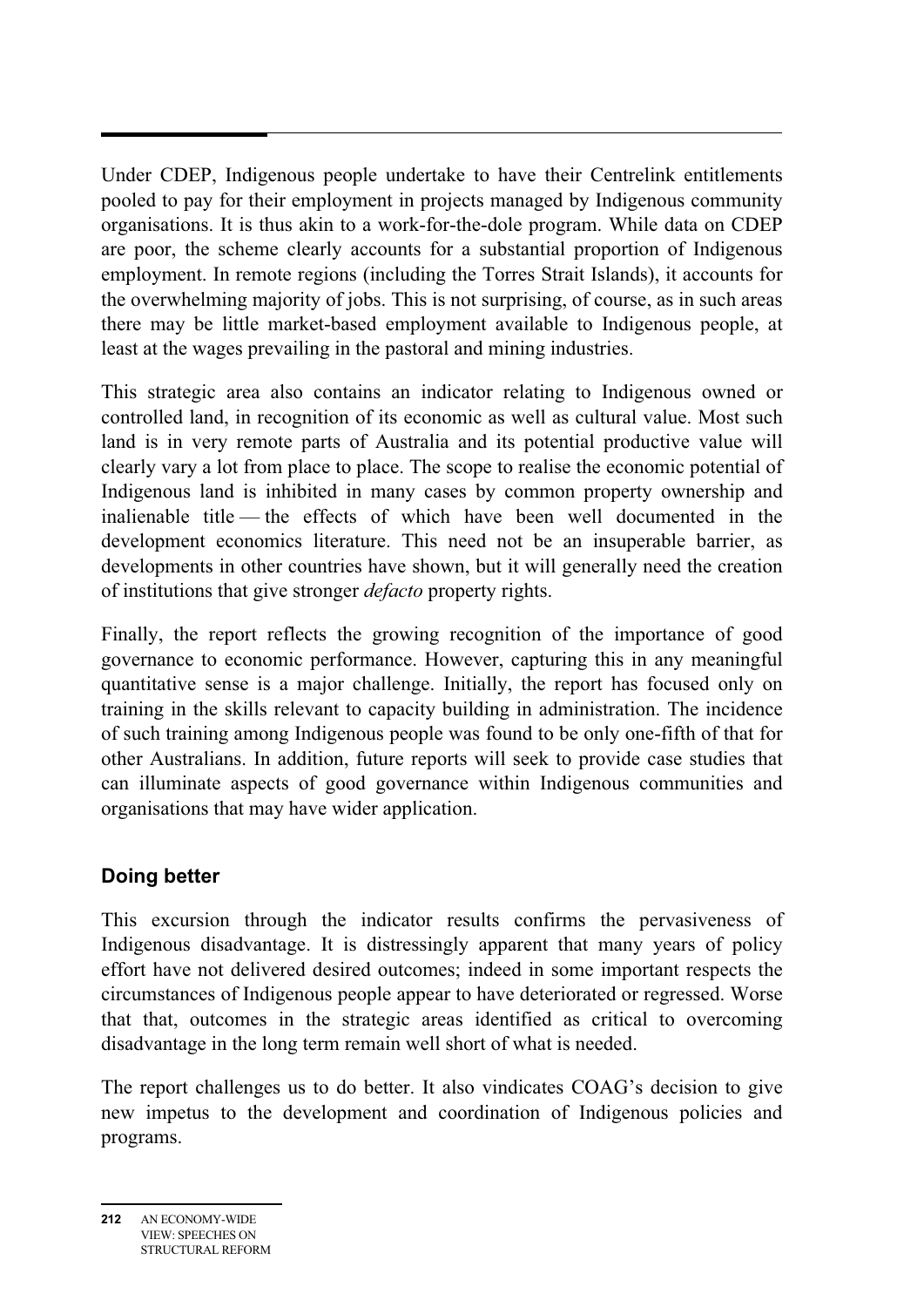#### *Harnessing the report's potential*

The report's contribution to this important national endeavour is essentially *informational*. It does not (and cannot) provide policy answers. But it can (and hopefully will) help governments and Indigenous people to identify where programs need to deliver results, and to assess whether they are succeeding.

For it to be effective in this, it will be important that governments integrate elements of the reporting framework into their policy development and evaluation processes. One important national vehicle for this is the Action Plans that are being developed by Ministerial Councils in such areas as health, education, employment, justice and small business. The whole-of-government, outcomes orientation of the framework also complements the coordinated service delivery trials in eight different regions across Australia that were initiated by COAG.

Information of this kind can thus help governments to devise coordinated strategies and to monitor their impacts. But it can also help to clarify the problems or targets for policy action. It can provide an agreed basis for community awareness and debate. And it may help to engender broader support for new policy actions.

This report is merely a first step in that direction — a work in progress. Its immediate contribution is constrained by serious gaps and deficiencies in data. For example, we know that hearing impediments in young children can seriously undermine their ability to succeed at school, yet we have little basis for knowing whether this problem is getting better or worse. We know that attendance at school is critical to lifelong achievement, but we have inadequate data to monitor it. Substance abuse is blighting young lives, but we have little systematic information on it. Data on the extent of disabilities among Indigenous people is almost nonexistent. The Review documents these and a range of other data priorities that will need to be addressed if the report is to realise its potential and meet COAG's needs.

#### *Policy implications: some personal observations*

As noted, the report seeks to inform us about emerging outcomes in the areas that count most for improving disadvantage over time. It is up to governments to devise and maintain the policies and programs that can improve matters. That said, the process of testing the indicator framework with relevant government agencies and (especially) Indigenous representatives, brought out a number of insights and lessons for policy makers that seem too important to ignore.

(In order to make clear that they do not form part of the official report, I label them 'personal observations'.)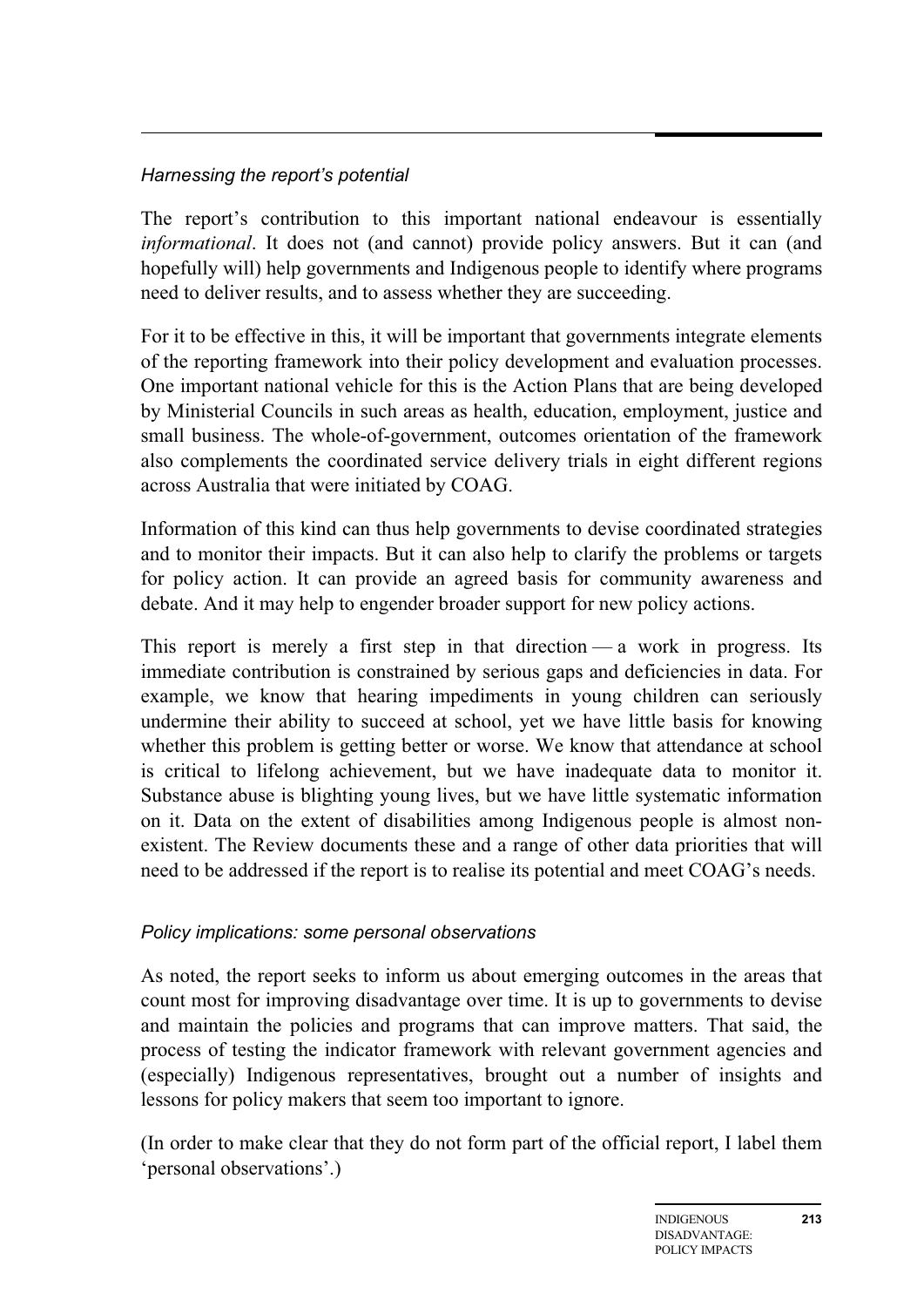The first thing I learnt from those consultations in which I was personally involved, was how little I knew. It was cold comfort to be assured that government officials designing programs were sometimes not adequately informed either. We heard several stories of solutions devised at the 'top' that didn't work at the 'bottom', or where it counted. For example, we heard of Indigenous housing that failed to recognise basic needs and preferences of Indigenous people (too many doors, not enough communal space). We heard about related programs that were delivered in parallel without any apparent coordination between those involved.

Sometimes programs designed with the best intentions have actually had perverse results. For example, when in central Australia, we were told about a program to help young petrol sniffers that provided them with certain beneficial inducements to join the program. Sounded logical enough in conventional terms: but because the benefits were not provided to those who were not users, some young people allegedly became users to get on the 'bandwagon'.

The implication is pretty simple. Good policy in this area, as in others, depends on acquiring a good understanding of its likely effects. That generally requires consultation with those affected. In my experience, the culture of most bureaucracies is not conducive to really effective consultation, the kind that involves some serious listening. Indigenous people are often best placed to know what is likely to work and can help governments think 'outside the square'.

Where consultation has been well done, the measures have sometimes been highly innovative and effective. A small example that we first heard of when in Western Australia, is the 'no school, no pool' initiatives that have been implemented in a number of country towns with the involvement of community leaders. This uses the carrot of access to the town's swimming pool to get children to attend school and keep themselves clean — apparently improving both their health and their educational performance (not to mention their swimming skills!). Another locally devised scheme is the Heavy Equipment Management and Training Project (HEMTP) in the Torres Strait Islands. This scheme, operating in partnership with the Queensland Government, provides cost-effective road building and maintenance to Torres Strait communities. The scheme combines formal training and on-the-job experience, creating opportunities for local employment and boosting the communities' self-sufficiency in managing their own assets.

While some programs or services have not been adequately attuned to cultural differences, it has been argued that in some areas culture is being used as a cloak for double standards in service delivery. Education is again one cited example. In all jurisdictions of Australia, attendance at school is compulsory. But there is much anecdotal evidence that truancy is seen as okay for Indigenous kids, perhaps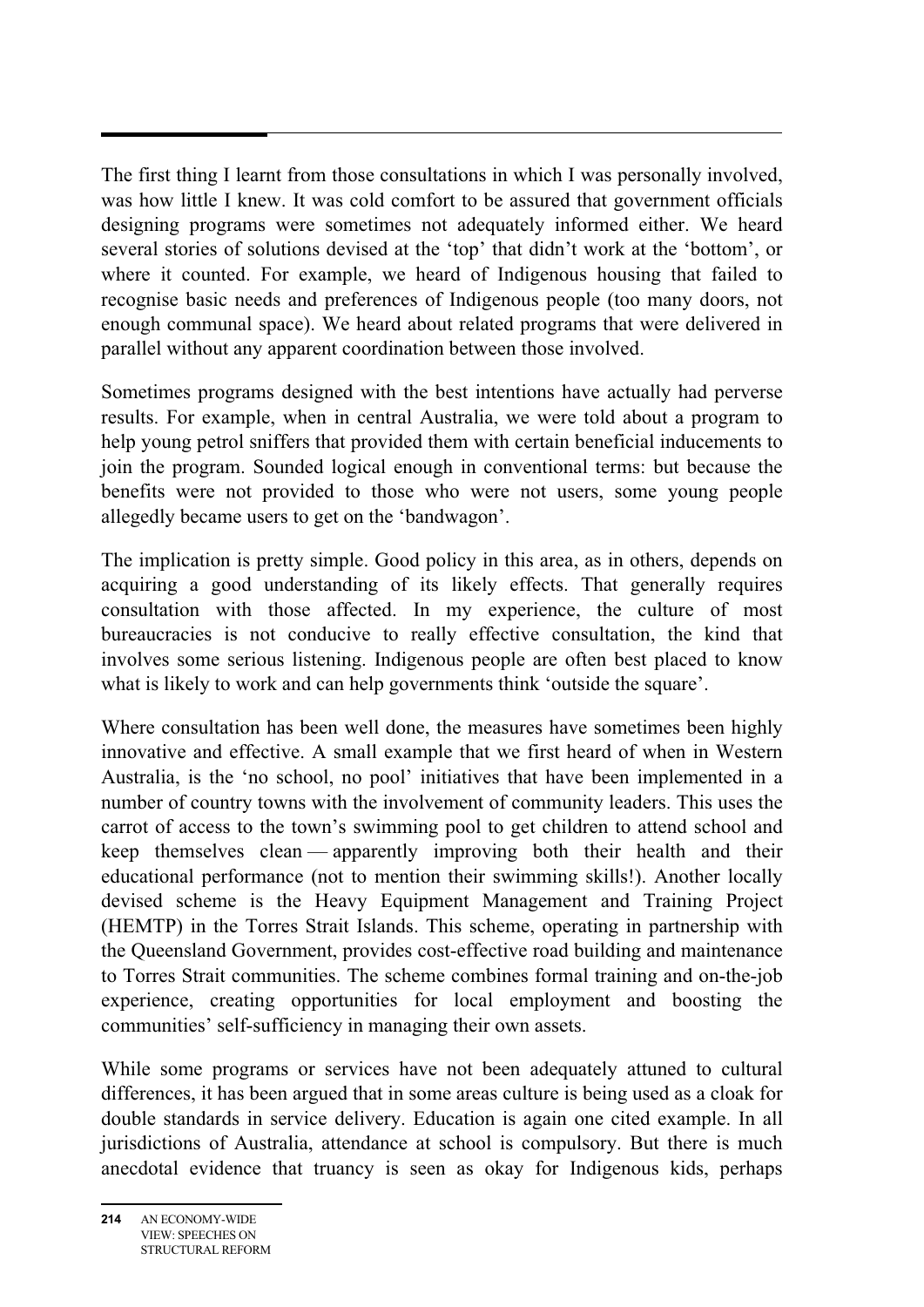drawing on the reality that cultural or family obligations may require periods away from school. If Indigenous children do not attend school regularly, their ability to rise above disadvantage is fundamentally compromised. This is a serious issue for policy. It is therefore alarming that, as noted, we do not have consistent statistics on school attendance, despite the relative simplicity of collecting them. (The national data we do have — on participation — can actually hide the problem.)

I am not suggesting that the reasons for absenteeism by Indigenous children, or their poor educational performance, are simple or easily remedied by standard procedures. Indeed, I believe that the problems observed in this area are instructive of the need for differentiated approaches and have some wider implications. They are not new insights, but they bear repeating.

One is that equality of opportunity for Indigenous people is unlikely to be achieved merely through equality of treatment. A child with a dysfunctional home life, or who is suffering persistent mental or physical abuse, or who has little familiarity of the English language, cannot be expected to prosper at school (among other things) without extra help. Service delivery cannot be infinitely tailored to individual needs. But it can and should respond to more systemic problems through systemic solutions. Thus in the education field we are beginning to see more schools with Indigenous educators, cultural components in curriculum and even breakfast programs, among other initiatives. But are we doing enough? Casual observation suggests that we are not.

A second implication with wider relevance is that the solutions to poor educational performance do not depend on the actions of education portfolios or institutions alone. Community services, justice administration, health policy, and other government services can all have a bearing on outcomes. Governments are generally not well structured to deal with issues that transcend individual portfolio responsibilities. However, with prompting from some Indigenous leaders, there is now recognition that fragmented 'silo' approaches have not worked and that more coordination is needed. The COAG trials are an important attempt to achieve more coordinated action. It is essential that we learn from and build on this national initiative.

A third general message has perhaps been expressed most forcefully by Noel Pearson, when he observed in a recent speech that, 'man cannot live by service delivery alone'. The ultimate responsibility for ensuring that children are well looked after and attend school lies with their parents. The State cannot do it all, and it may be counterproductive to try.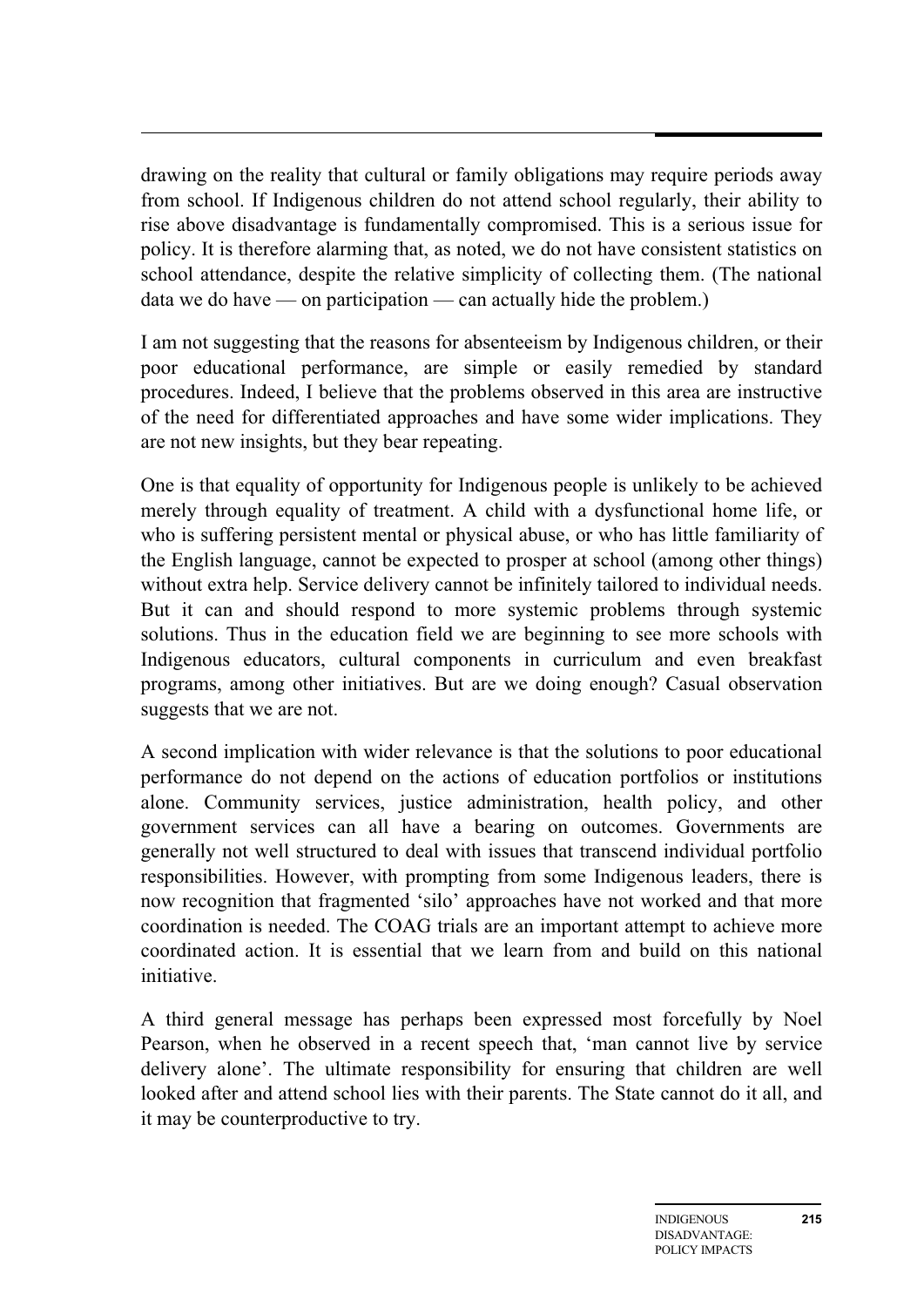The broader implication is that the quality of leadership and governance within Indigenous families and communities is likely to be central to overcoming economic and social disadvantage. A new emphasis on these matters in policy discourse is evident, and we are seeing some important initiatives within Indigenous communities. These include, in Cape York and other places, the forging of productive relationships with private industries, to develop opportunities for sustainable wealth creation and reduce reliance on public welfare.

The potentially corrosive effects of public welfare have long been recognised. How to design safety nets that do not undermine incentive and ultimately compound disadvantage represents a challenge that is wider than Indigenous policy. However, as Pearson has observed, in combination with the introduction of award wages in the pastoral industry that perversely cost many thousands of Indigenous people the opportunity to work for a living, 'passive welfare' has played a destructive role within Indigenous communities.

The CDEP program has attempted to address these problems by channelling welfare payments into the provision of work. Marcia Langton has noted that it had its origins in the Northern Territory in the early 1970s, at the suggestion of Indigenous people worried about the emerging social problems associated with their newly won entitlement to 'sit-down money'. As the scheme has evolved, it aims to provide meaningful employment and training for Indigenous people, that would not only have beneficial motivational and social spinoffs, but also increase the prospects of a progression to 'real' jobs.

I do not pretend to be in a position to make informed comment on how well CDEP has met these goals. What I can report is that there is considerable ambivalence and some criticisms within Indigenous communities (as well as by analysts such as Langton) about how the scheme is working in practice. In particular, there is little evidence of it serving as a conduit to mainstream paid employment for Indigenous people. The extent and scale of the scheme, and the significance of the welfarerelated problems that it seeks to address, are such as to invite closer scrutiny through an independent public review. It would need to consult widely and go beyond the relatively narrow remit of the Australian National Audit Office's reports, to assess CDEP's rationale and options for improving the scheme or replacing it.

More generally, governments can never be sure exactly how policies or programs will play out or what side-effects they may have. But they can reduce the potential for unexpected outcomes by a careful policy-formulation process that is clear about objectives and that tests thoroughly the pros and cons of different measures, especially with those affected. And they can follow up once policies are in place to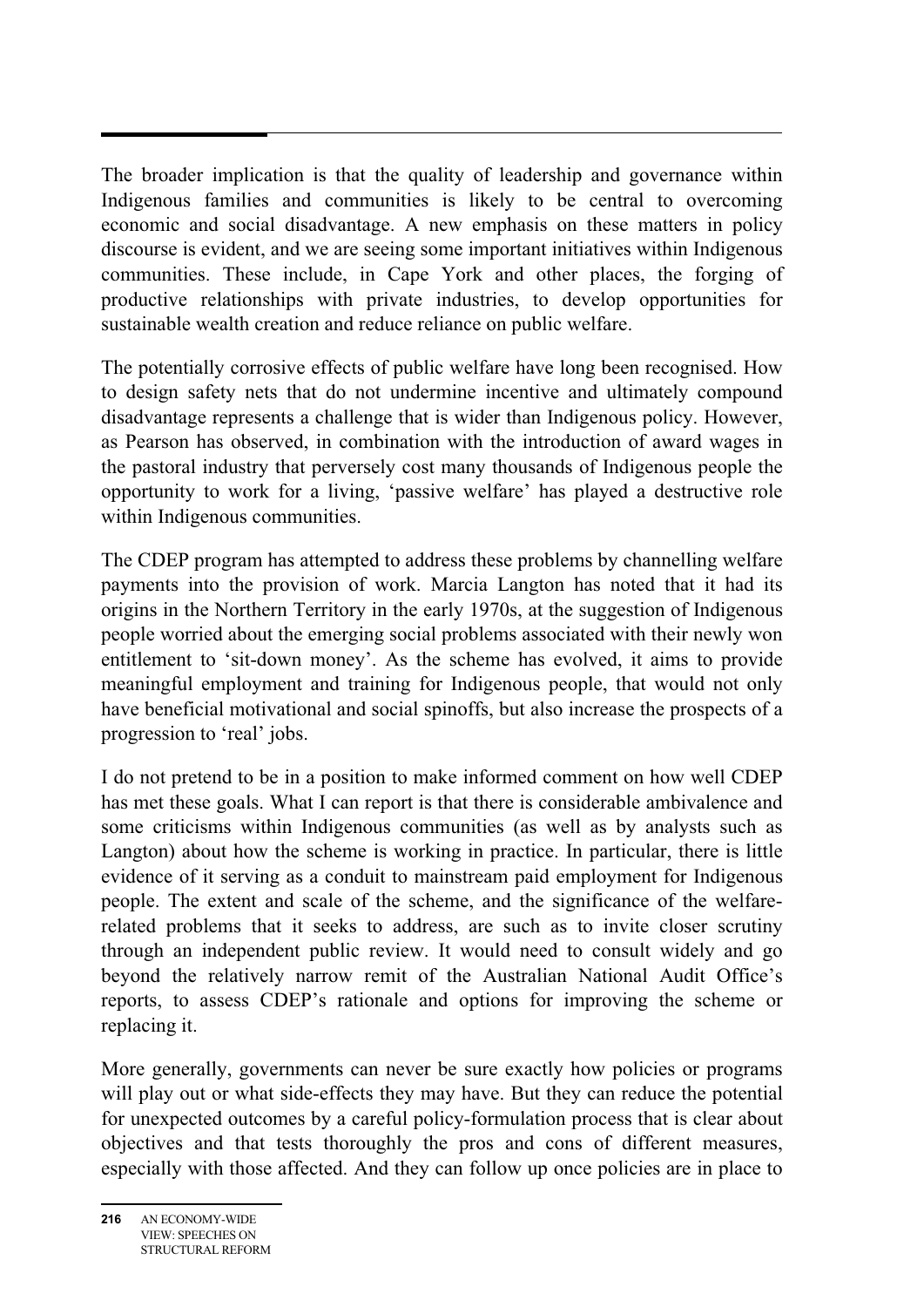ensure that they are having the intended effects. Mechanisms then need to be in place to propagate successes and, equally importantly, terminate failures.

On the evidence of this report, governments have yet to meet these demanding standards in policies towards Indigenous people. However, to end where I began, there are important signs of a new commitment by all governments, based on a new appreciation of how important it is to do better in the interests of both Indigenous people and the wider community. I hope that this report will become a useful resource in this endeavour.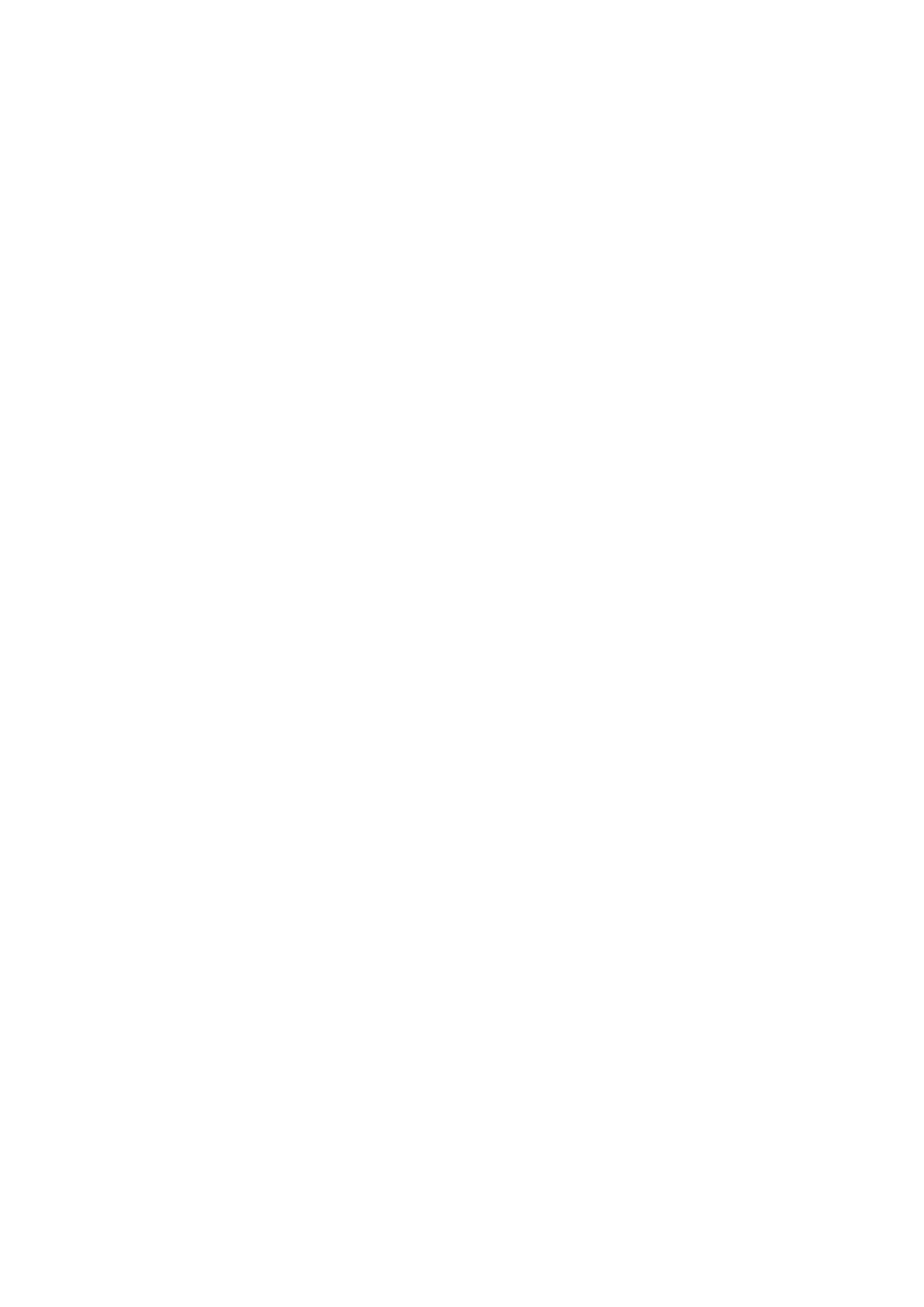# Strong Indigenous organisations show the way\*

There is a good news story about Aboriginal and Torres Strait Islander Australians. But if the past is any guide, you may not get to read much about it or see it on television. That is partly because it deals with a pretty dry topic, 'governance'. But also because it does not fit with the image of dysfunctional Indigenous communities and organisations that most Australians have been led to believe is the norm.

It has been my privilege to be on the judging panel for the 'Indigenous Governance Awards' sponsored by BHP-Billiton and Reconciliation Australia. The Productivity Commission's research for COAG on Indigenous disadvantage has convinced me of the crucial importance of good governance, and the value of supporting a venture that seeks to promote it.

This is the third set of Awards and the second with which I have been associated. My experience has been the same on each occasion: I have been bowled over twice! Each time, around 50 Indigenous organisations across diverse areas and functions stepped forward to be assessed. The majority were worthy contenders with important stories to tell. The eight finalists, with which I became more familiar, distinguished themselves as exemplary organisations.

The best among these Indigenous bodies actually outclass most mainstream organisations or enterprises in Australia. They do everything that mainstream organisations should do to reflect good governance principles and practice. They have strong leaders, clear goals, accountable boards and effective administrations. And they have sound policies for making decisions, strategic planning and dealing with disputes. But they have something more: a profound connection with community and a cultural fit that makes the best of them truly remarkable organisations.

During the 2006 Awards, Mick Dodson and I visited WuChopperen Health Service in Cairns, an essential healthcare facility established in 1979 to serve Indigenous people in the region. Since that time it has greatly surpassed its humble beginnings,

 $\overline{a}$ 

<sup>\*</sup> First published in the *Australian* on 28 August 2008. Gary Banks is on the judging panel for the BHP-Billiton/Reconciliation Australia Indigenous Governance Awards.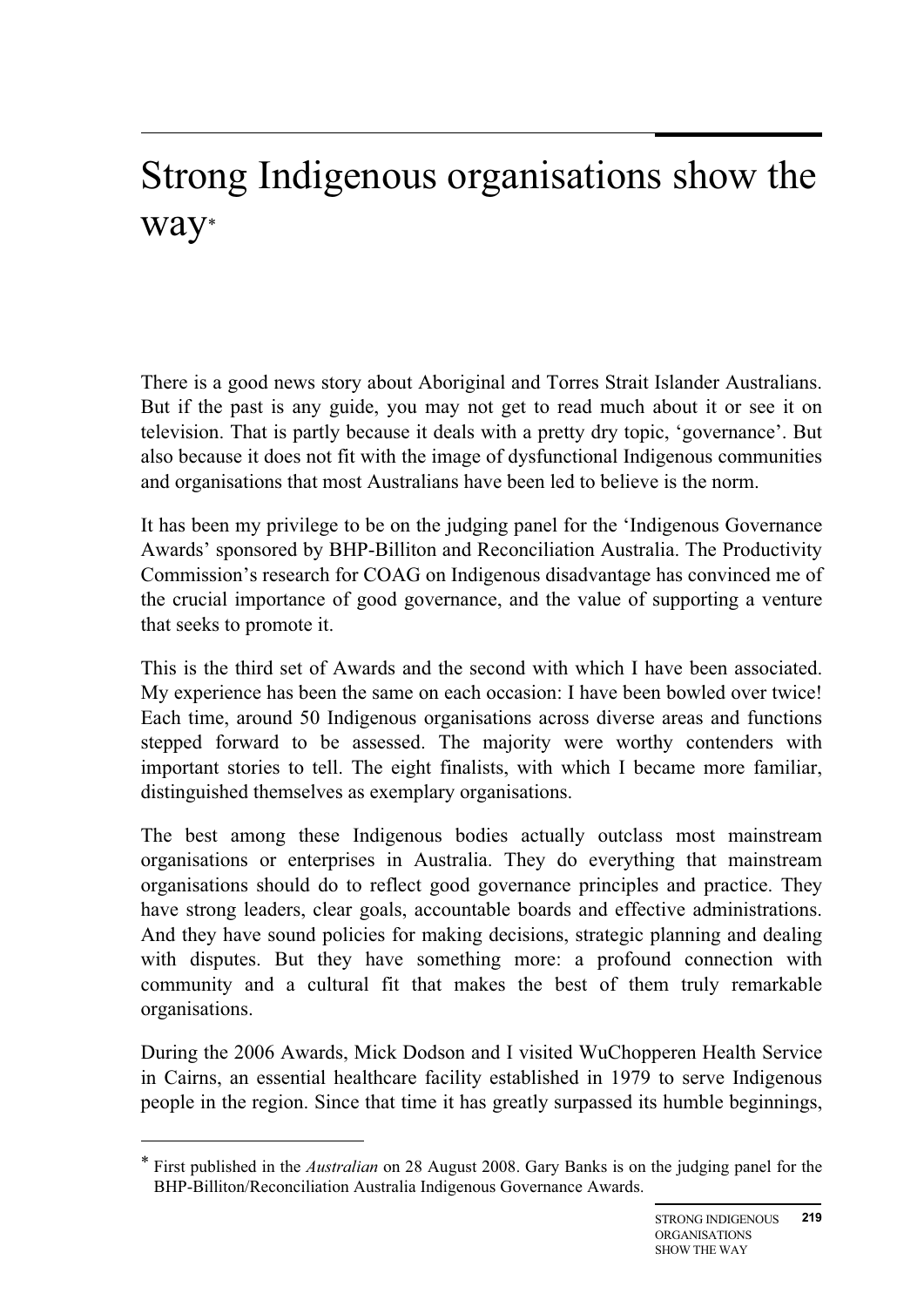providing first-rate services in a first-rate clinical setting. It is an Indigenous-run organisation, with a strong Indigenous presence among its medical and other staff. From our initial meetings with the CEO and Board, to those at the end of the day with an assembled throng of stakeholders and clients, it was clear to us that this innovative, caring organisation was achieving excellence at many levels. What stood out was the passion and commitment to serve the community, allied to the highest professional standards and impressive attention to detail in service delivery. People said they felt 'at home', and it was obvious that they did. As one patient put it: 'They take the time to listen. We have a beautiful gem.' The judges agreed, awarding WuChopperen first prize.

Another organisation, Murriajabree, at Deception Bay just north of Brisbane, could not be more different. It has only existed for a few years and still occupies a modest house owned by its Chairman, Uncle Allan. It has only a few staff and most are volunteers. In a recent visit with Professor Mick Dodson, and fellow judge Heather Ridout (from AIG), it became clear that this little organisation, whose name means 'gathering together', was achieving something very special. Its mission, to meet the social and other needs of a diverse and hitherto fractured community, was pursued not only with (unassuming) professionalism and dedication, but also with a degree of inclusiveness and community involvement well beyond what could be imagined in any organisation as successful in getting things done. This was all encapsulated for me by one person's heartfelt comment that 'Murriajabree's boomerang is bringing us all in'.

I don't pretend that such organisations have done it easily — on the contrary — or that they will not face challenges in the future. After all, they are seeking to meet a range of objectives in situations far more complex than those faced by most mainstream organisations. Yet, like other organisations, they need adequate resources and the continuing commitment of talented individuals.

What these organisations and others like them have clearly demonstrated, though, is that Indigenous organisations are achieving excellence in governance, providing examples that others can learn from. But for that to happen, the experience of those organisations needs to be accessible and shared. Despite decades of Indigenous policy development, involving a myriad of programs, governments have not done enough to encourage good Indigenous governance. Yet it is the bedrock on which the success of many other actions and policies directed at overcoming disadvantage depend.

Recognition of the importance of good governance is at last gaining momentum, drawing inspiration from the Harvard Project on American Indian Economic Development. Its work is reinforced by the Australian experience that successful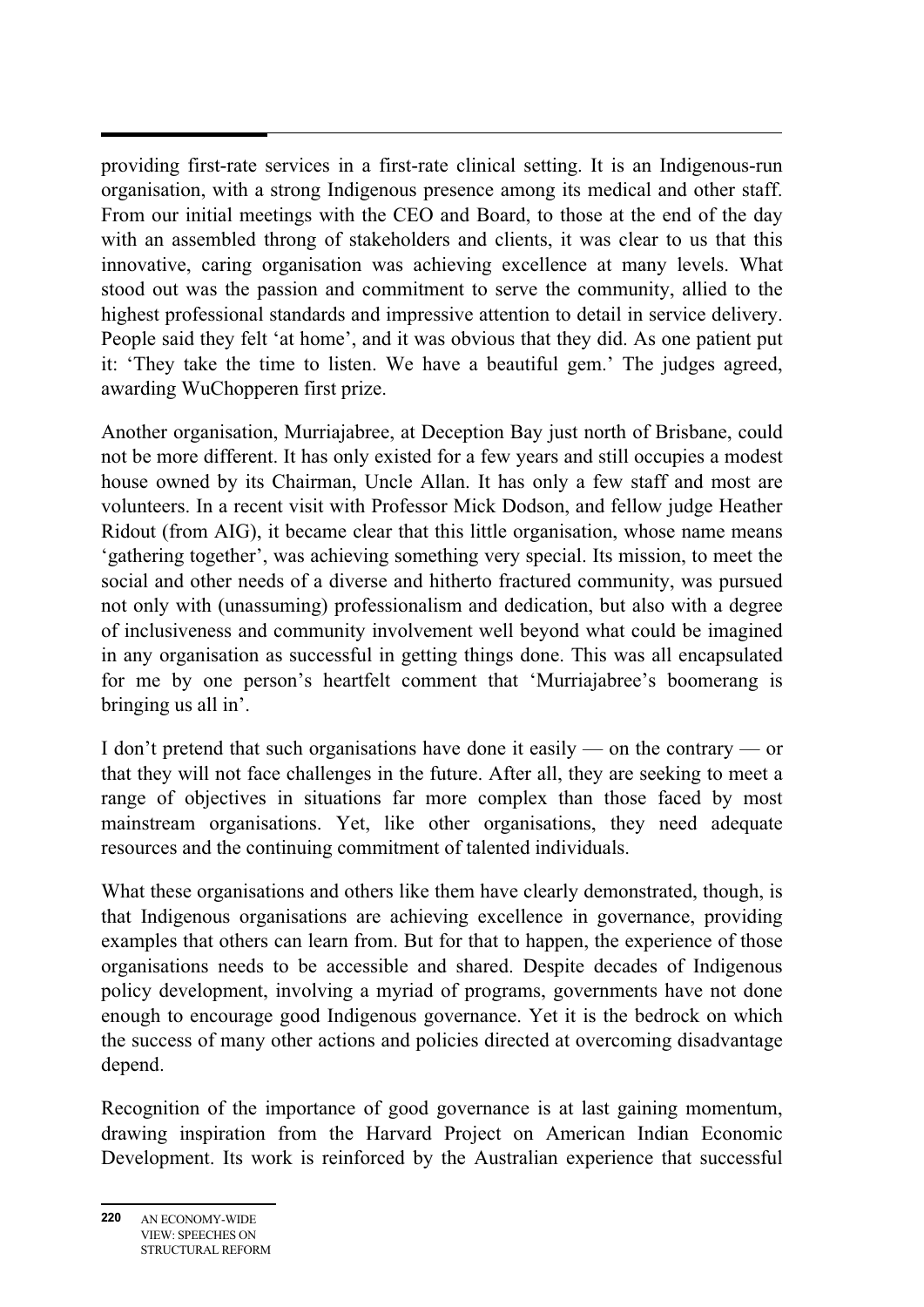$\ddot{\phantom{0}}$ institutions generally have much in common, but are also closely attuned to local circumstances and contexts.

It would be gratifying to see this and other Indigenous good news stories actually making the news. I'm not saying that the media should dwell only on the positives and ignore the negatives. But the public needs a realistic picture of both. If we choose to recognise Indigenous success more, we may just see more of it.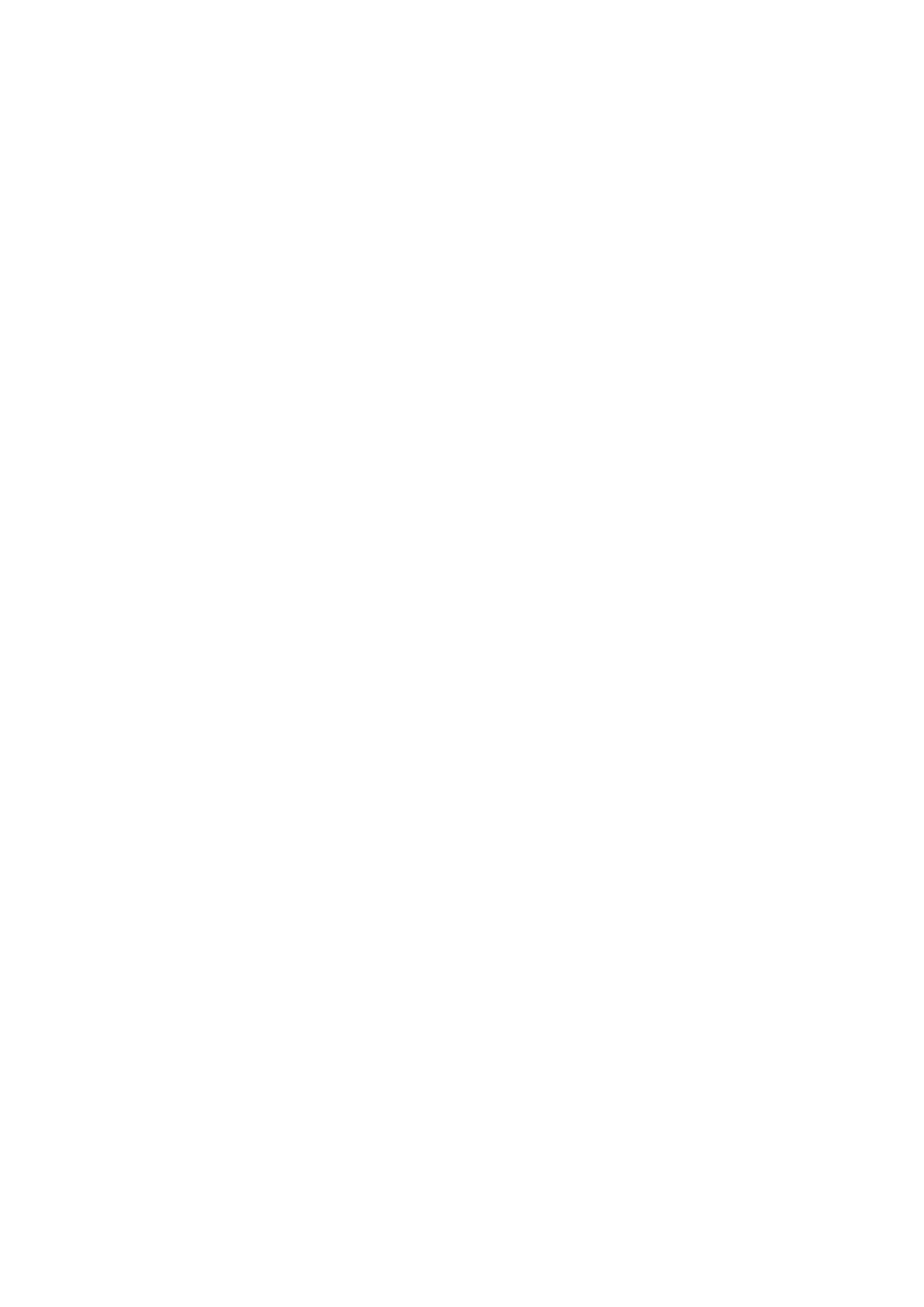# Human capital, the universities and microeconomic reform<sup>∗</sup>

*Human capital:* it is the sort of expression that can glaze the eyes of most people. But for economists, it is a useful way of characterising the productive capacity of an economy's most important resource, its people. We can think in terms of 'stocks' of human capital and about flows, or investment, in human capital — and how these are influenced by institutions and incentives.

Like physical capital, there are many types of human capital. But two broad ones deserve particular attention. These are, firstly, the ability to do things — 'specific' skills — and, secondly, the ability to think about what to do and how — analytical, discovery and communication skills — which we can call 'generic' skills. They're both important, but the second category is becoming increasingly so.

#### **The link to innovation**

 $\overline{a}$ 

Human capital is fundamental to the progress of societies and economies over the long term. As the new growth theory has demonstrated formally, knowledge generation and dissemination are inherent (endogenous) to the growth process itself. And human capital drives both the creation and the application of knowledge. In turn, technological change and the rapid obsolescence of specific skills that comes with it, puts a premium on people's receptivity and adaptability to change.

One thing that emerged from the R&D inquiry which the Commission conducted a few years ago, was an increasing recognition of the importance of *tacit* knowledge — knowing how things are done. Codified knowledge, in patents and literature and so on, is of little value without the human spark in applying it.

At the Commission, we also get a close look at the role of human capital in many of the individual firms with which we deal in our various inquiries. It comes through as a key source of competitive advantage in all sorts of ways. To give one example,

<sup>∗</sup> Edited transcript of a presentation to the Victorian Economic Society Forum on Human Capital, Melbourne, 16 September 1998. Gary Banks was a member of the Higher Education Financing and Policy Review Committee (West Review), which reported in April 1998.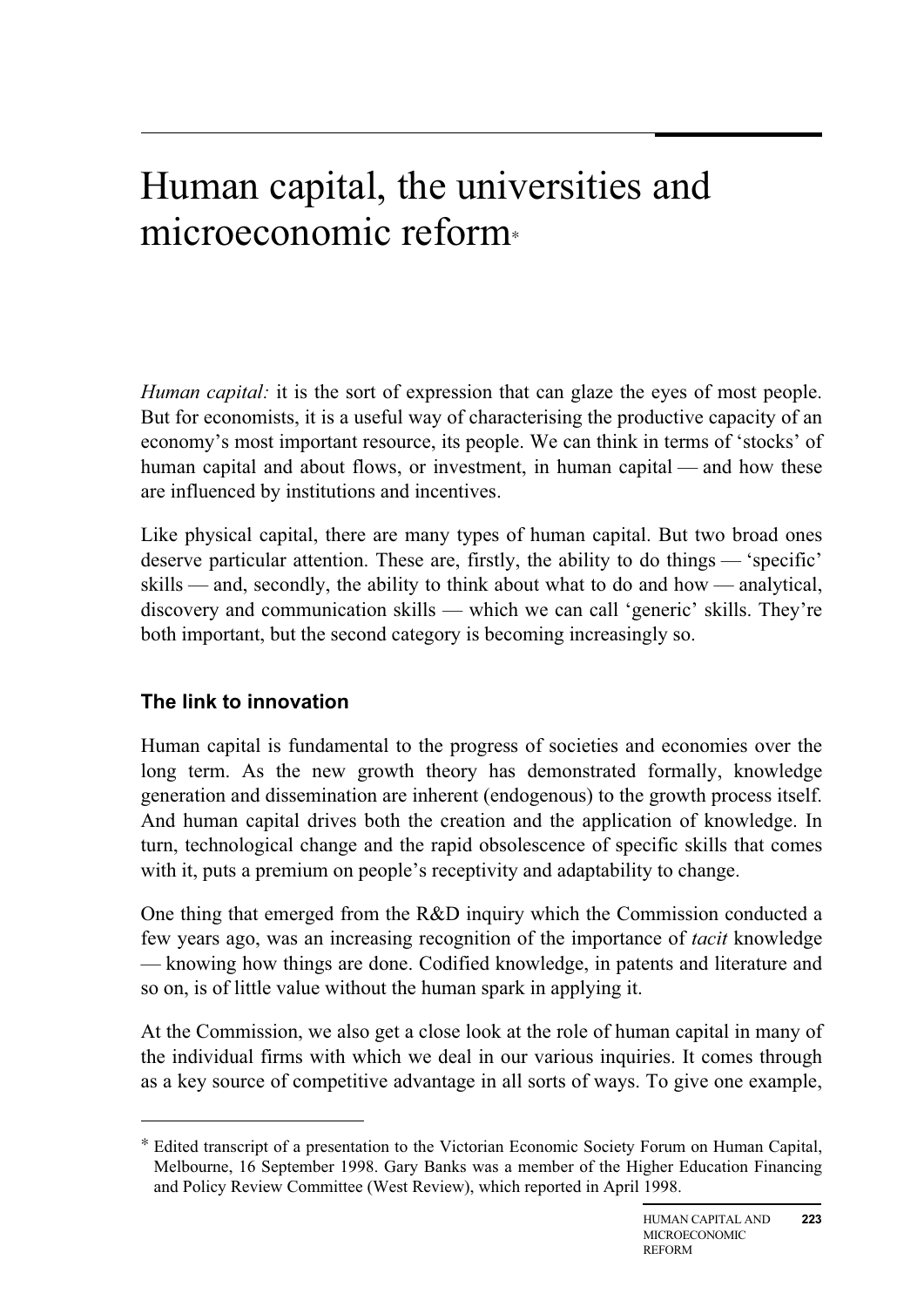the Industry Commission's TCF report showed that while only one firm in three was involved in technological innovation, those firms accounted for over 80 per cent of that sector's exports. Typically they were also the most conscious of the need for complementary training — human capital investment — within the firm (IC 1997d).

Moreover, firms that do their own R&D generally have a much greater capacity to learn or benefit from the technological advances of others. In other words, to again use economists' jargon, they're better at 'absorbing spillovers' than other firms.

But innovation is not just about R&D. As the Business Council of Australia's (BCA) path-breaking Innovation Study Commission found, the key attribute of successful enterprises is an ability to innovate in *all* its dimensions — management and production systems, marketing and other things — not just through improvements in technology. Moreover, the BCA found that the most innovative enterprises have responded to, or been prompted by, a more open Australian economy with 'a great deal of learning and relearning' and were seized by the need to 'unlock the potential of their workforces'. Few enterprises succeeded without first tapping the goodwill and creativity of their employees (Carnegie et al. 1993).

This, of course, is primarily a management responsibility. Our inward-looking economy, our protected economy, was not conducive to human capital development in that area. We have the legacy of that still — although, in more recent years, we have seen a lot more training, retraining and replacement of managers. (If we wanted an illustration of how important that particular category of human capital is for any company, we can find it in the sharp rise in the share price of BHP when its CEO departed last year.)

Investment in human capital does not just yield benefits to firms and their shareholders; it is obviously also of considerable benefit to the individuals concerned. To the extent that it implies higher productivity, it means higher incomes, more interesting jobs, jobs of choice, and less vulnerability to unemployment. The statistics indicate that university graduates have an unemployment rate that is one-third of that for people who have not been to university, despite a burgeoning in the number of university graduates in recent years. The same applies for higher-skilled over lower-skilled workers.

To cite the TCF sector again, aggregate employment fell by 12 per cent overall during the past decade. But jobs involving formal training declined by only 1 per cent, whereas other jobs declined by 26 per cent.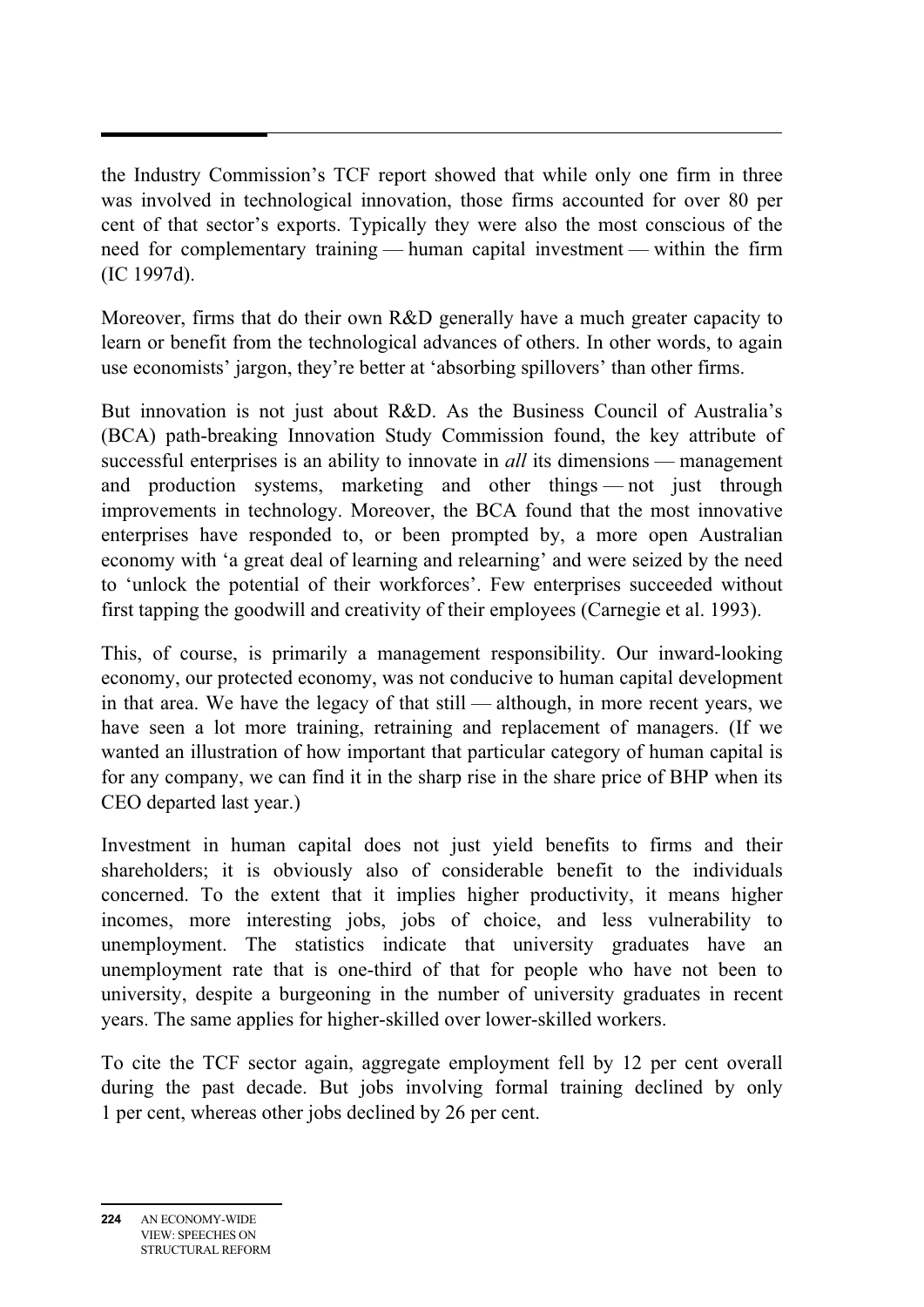#### **How are we doing?**

So, the right investment in human capital is an investment in higher incomes for Australians generally. How are we doing in this respect? The short answer is that we do not really know. This is not surprising. It is hard enough to measure the physical capital stock, let alone human capital.

There are hopeful proxy indicators such as the rapid rise in post-secondary education and training. The West Report noted that about 90 per cent of today's teenagers will find themselves in some form of post-secondary education, with about half of them in universities and half in vocational education and training (Higher Education Financing and Policy Review Committee 1998). University participation has increased by over 60 per cent in the past decade, and Australia now ranks seventh in the OECD in terms of participation of 17–34 year olds.

At the same time, we still have a situation in which only a little over half of 25–34 year olds have completed secondary school in Australia. That puts us down at about 19th in the OECD pecking order. This is an important issue not only economically, but also politically and socially. Apart from the other benefits, the ability of an electorate to resist simplistic political nostrums and to be a bit more discerning, is directly related to its level of education. In rural and remote areas, where One Nation has received most support, less than 40 per cent of the community has finished secondary school.

So participation in education is important, but so too is the *quality* of education and training actually received. Data on educational outcomes, or performance, are very poor in Australia. This remains a major gap in what otherwise has been a very successful COAG process of cooperation between the Commonwealth and the states in generating information by which to compare government service provision across different jurisdictions.

We do have data on government expenditure per student, however. Some of this raises questions about the cost effectiveness of public spending on education. For example, the Northern Territory and the ACT both spend substantially more per student than the states. But the Northern Territory has the smallest class sizes in Australia (and a large Indigenous study body) whereas the ACT has the largest.

Simply investing more public money in the education sector will not optimise the benefits from human capital development. We need the right *kinds* of investment and the right *utilisation* of human capital in the workplace. The framework that determines incentives to learn, to teach well, and to employ and use people in productive ways, is the critical thing.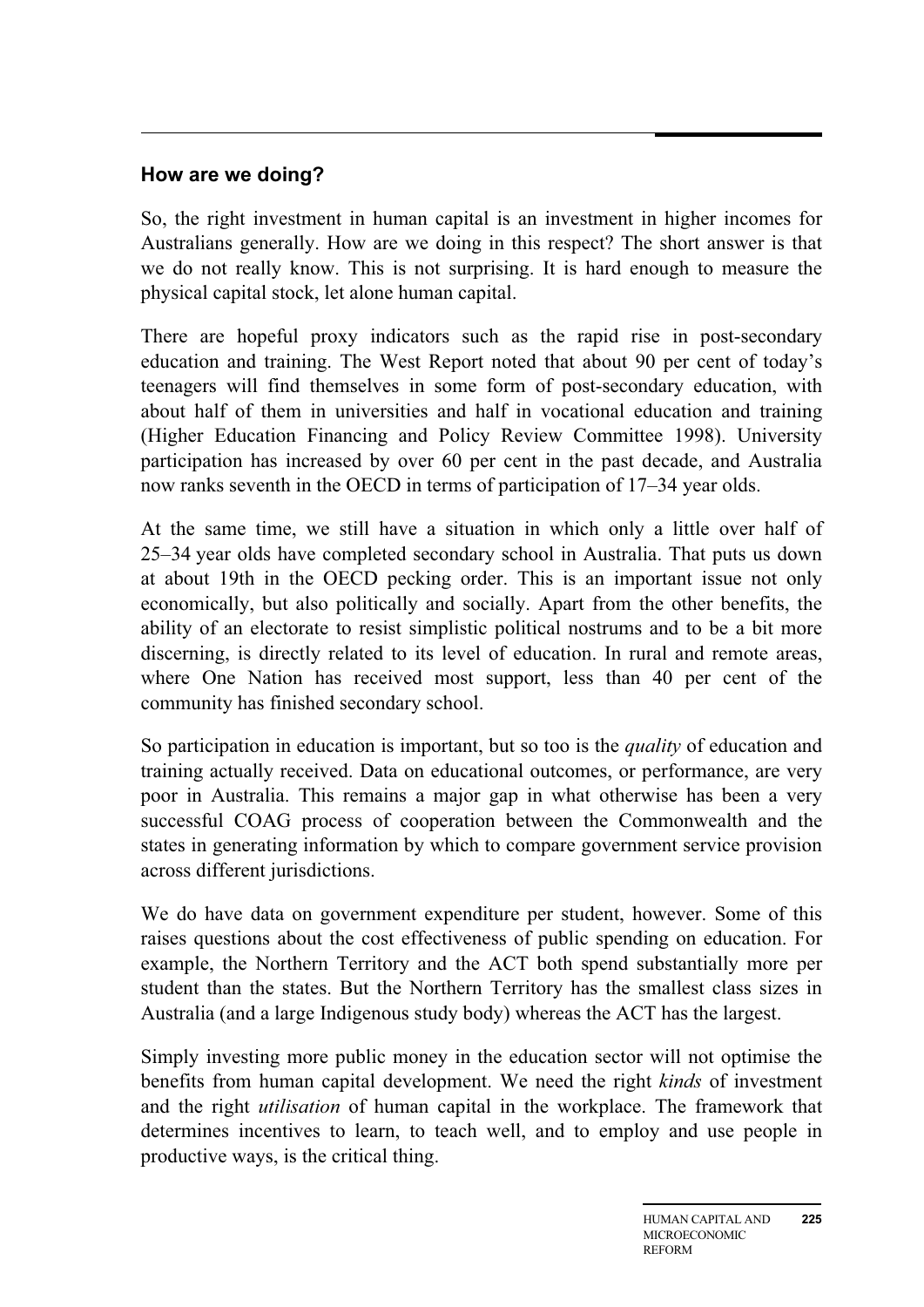#### **Reforming higher education**

This naturally brings me to the role of microeconomic reform. As the Commission noted in its *Stocktake of Microeconomic Reform* report, making the best use of Australia's human potential is fundamental to ensuring progress in a rapidly changing world (IC 1996e). It is a huge agenda, but there are two aspects in particular that are important. One relates to our education and training institutions; the second to our workplaces, and the regulatory and institutional environment in which they operate.

I think it should be obvious from my earlier remarks, that I see universities playing an increasingly important role in Australia's human capital development because of their role in building generic skills and attitudes. Critical thought and openness to new ideas are important ingredients in achieving a flexible and innovative economy in a changing world. They also provide the base for building more specific (but ever-changing) skills. This suggests an important complementary role for VET in relation to higher education. Many more people who complete a degree are availing themselves of the VET system, as well as the other way around. Clearly what we need is a responsive and diverse educational system in which that kind of movement is logical and productive.

What strikes an economist is the lack of use, or even misuse, of the market in our higher education system. There have been some changes — indeed for some, too many changes — but we still have the legacy of a centrally controlled system designed for a small elite in a relatively stable world. A system which is ill-suited to mass participation in an economy and society with diverse and rapidly changing needs.

This new world that we live in is very hard to optimise from the centre. Information requirements are extreme, involving allocation decisions among different universities, among different courses, and among large numbers of students with different capacities and needs. In the rest of the economy, it is the role of the market to sort all that out. Why not in higher education? The West Review concluded that higher education was too important *not* to make better use of market mechanisms. This was based on a pragmatic judgment about the pressures and challenges of the next 10 to 20 years, rather than any ideological position.

However, we certainly did not recommend an 'open slather' approach. As in other areas of policy with important social dimensions, the challenge is to make the most effective use of market forces in order to meet all of our objectives as a society, including both efficiency and equity.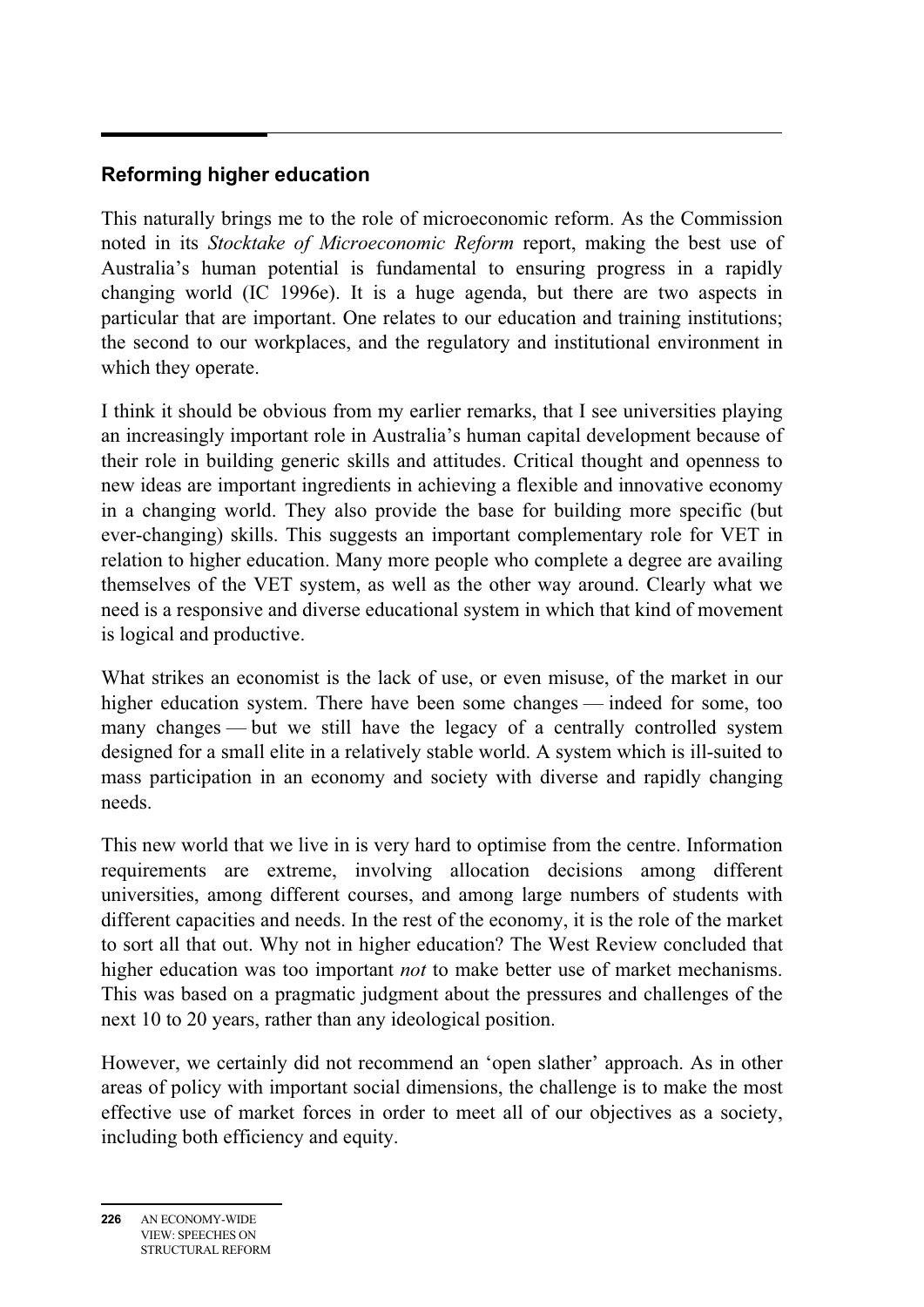For a start, we supported substantial public funding. That is despite the fact there remain major questions about the nature and extent of the societal 'spillovers', taking a purely economic perspective, and of the inducement effects of public funding. The pragmatic judgment of the West Review was that it was better to err on the upside, rather than risk *under*funding in this important area.

The second thing we strongly advocated was a direct financial relationship between universities and students, which we called 'student-centred funding' — and the newspapers simply called vouchers! Primarily the intention was to get the universities more focused on satisfying those who in any case are already paying significantly for their education through HECS fees, and who constitute the main source of external benefits that justify public funding in the first place.

We did not share the views of those who are concerned about the ability of students to be sufficiently discriminating or that they will be out-gunned informationally by the education establishment. Students showed themselves, in our discussions with them, to be discerning about what was in their interests and that of their prospective employers. We did recommend, however, regulated provision of information, as well as the establishment of complaints mechanisms to provide formal protection to students.

Thirdly, we argued for universities to be able to set prices that can reflect choices about the type and cost of courses that they offer. And that allow greater latitude in the remuneration of teaching staff. This provides the only viable mechanism in a future of continuing budgetary parsimony — to use Bruce Chapman's words — if we are to stem the otherwise inevitable brain drain. There aren't all that many choices: if we need to pay people more money to ensure quality, the money has to come from somewhere.

However, we also argued for transitional limits to such price freedoms and strongly endorsed the maintenance of a HECS-type approach, with no requirement for upfront payment of any fees.

We argued that this kind of approach — more market-based, but complemented by good regulation — would achieve a more diverse, innovative and accessible system.

Accessibility became an article of faith within the West Review very early on almost to the point where I had to ask whether we were going to *force* everybody to go to university. I still harbour some uncertainties as to whether a university education is for everyone. I think the VET system has a valuable, separate contribution to make, which is more suited to many people. But that's against my general point that increasingly over time what universities have to offer is going to be needed by many more people.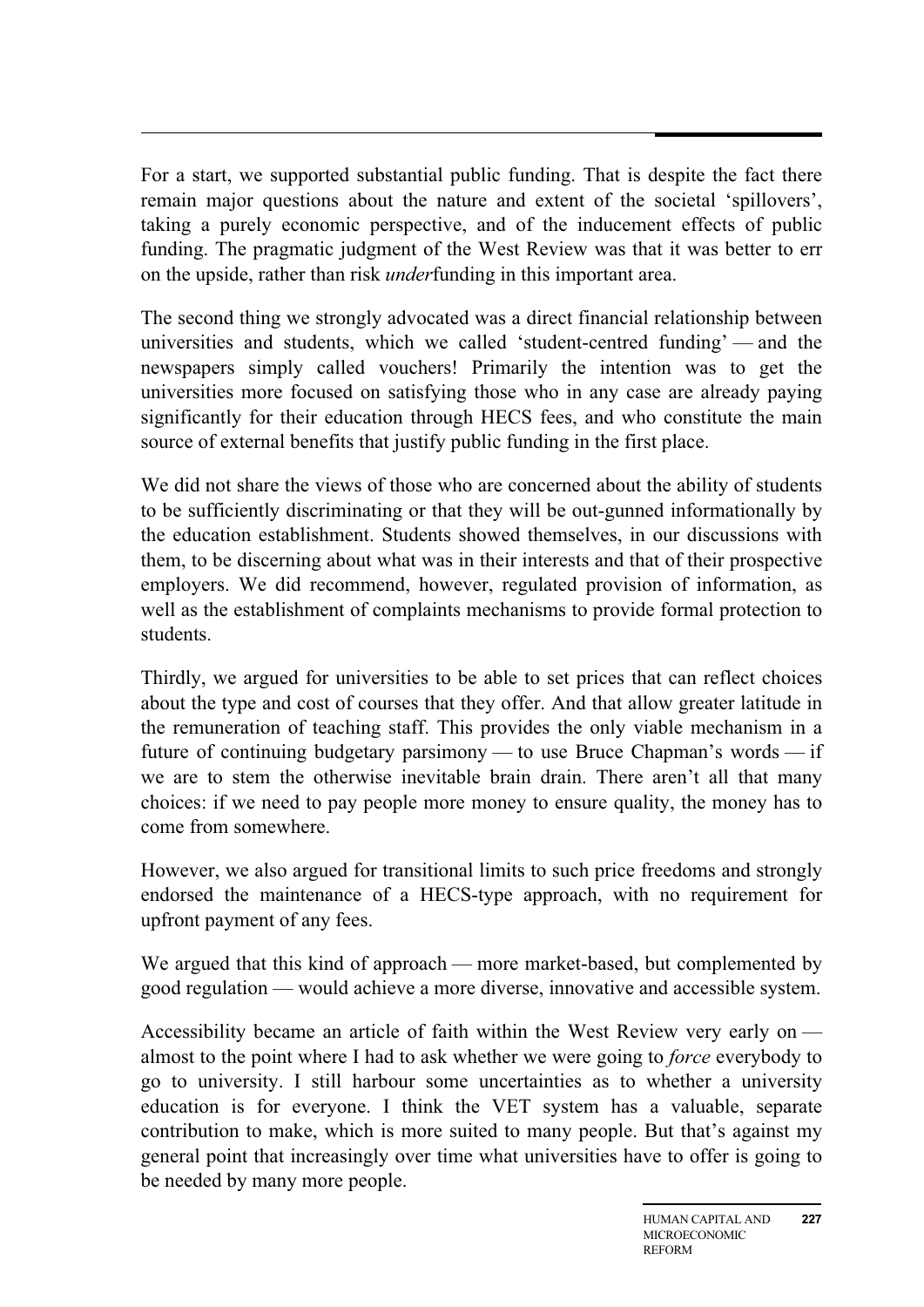Accessibility is not an issue confined to the design and funding of the higher education system alone. The under-representation of students from lower socioeconomic, Indigenous or remote region groups, is reflected very much in the point I made earlier about the low completion levels for secondary school in those areas.

There's a big issue here of the respective roles of universities and the TAFE colleges. The long term vision reflected in the West Report was of a seamless funding system in which students could move between the two areas, bringing the same source of public funding with them. VET obviously has to be directly responsive to the needs of firms, but it is questionable how directly responsive the universities should be.

#### **A learning workplace?**

This brings me to the second aspect bearing on the payoff from human capital: namely, skill development and utilisation within the workplace.

A learning organisation requires a culture of involvement and common cause from management down. Organisational culture and attitudes are greatly influenced by the market environment and by industrial relations regulation. The Commission has gained useful insights from studies that we have conducted recently at the request of the Government, looking at work arrangements in coal, stevedoring and, meat processing. We found in those areas that both the market environment and workplace regulation had constrained and distorted the development and use of human capital, and in turn had detracted from productivity at the enterprise and industry levels.

For example, we heard in the coal industry inquiry that there was a lack of effective management training and people skills, and it was easy to see why. State regulation had long prescribed the qualification and training required at all levels in a highly detailed way (PC 1998a). In stevedoring, we had a set of work arrangements with curious titles, such as 'the order of pick' and 'equalisation' of earnings, which essentially removed managerial discretion in allocating workers to particular tasks. It was hard to believe that these sort of work practices, which people in the industry spoke of as the norm, actually existed. It was not surprising, therefore, that there was little emphasis on training or, as in the case of coal, that industry had a very poor OH&S record (PC 1998c).

In the meat processing industry, the 'tally system', as prescribed in awards, was also very heavily pre-emptive of the management function (PC 1998d). Of course some managers said that they liked that kind of system. The sort of managers who grew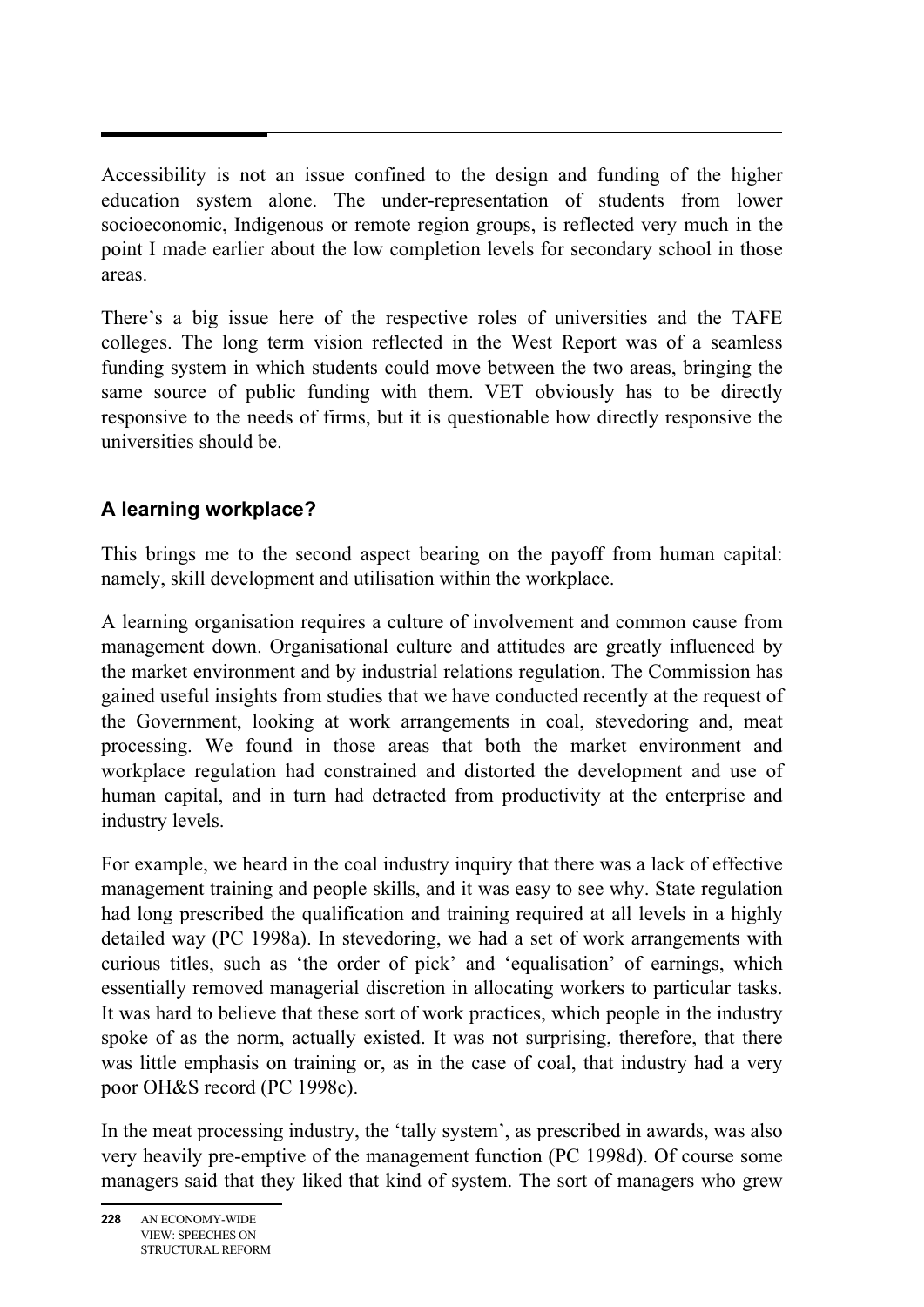up under a system that did not require much management expertise, would obviously have an inclination to stay with such a system.

In each of those three areas, we observed very poor workplace cultures: the antithesis of what the BCA, in that report I spoke of earlier, saw as the essential precondition for innovative and successful firms. In each case, we found strong unions — with almost comprehensive coverage of the workforce — weak management, and muted product competition. In fact, in all three, there was an emphasis on volume over production cost.

#### **Summing up**

In sum, human capital is clearly fundamental to economic progress. Its connection with innovation at all levels within firms, and more broadly, is especially important, and even more so in the rapidly changing world in which we live today. Generic skills and the role of universities are looming larger in this situation, with a VET system responsive to the changing specific skill needs of industry playing a complementary role.

In a complex, diverse and rapidly changing world, we need to enable more decisions about human capital investment and its use to be made by those directly involved. Flexibility and responsiveness are required both in our education institutions and in our workplaces. Policy has been heading in that direction — but not always as effectively as it might. In a highly competitive economy, which is increasingly global in its reach, we need to do better; and I think that challenge has never been greater than it is right now.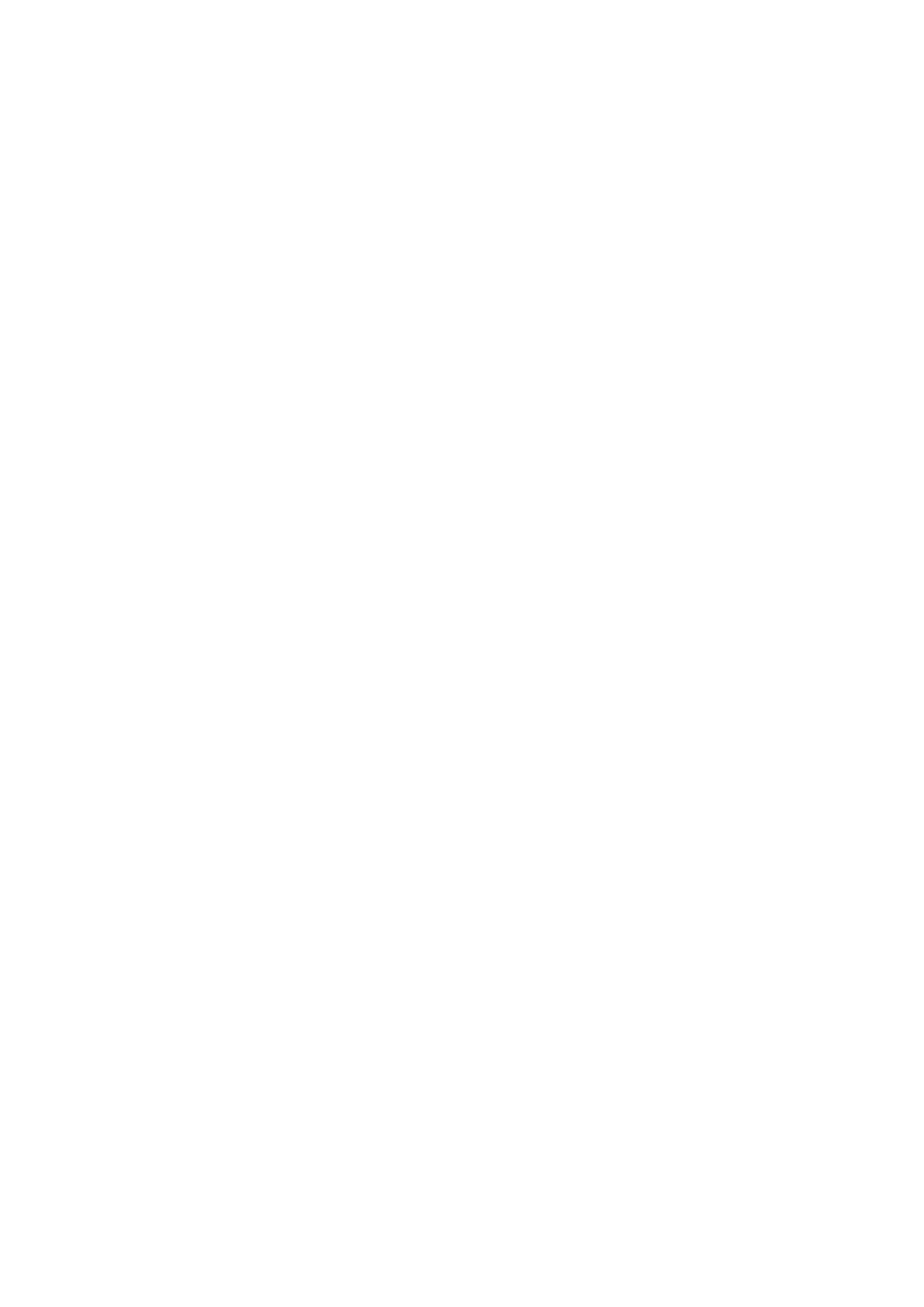### The Productivity Commission's gambling inquiry: three years on<sup>∗</sup>

It is almost three years to the day since the Productivity Commission delivered to Government its final report on Australia's gambling industries (PC 1999a). In releasing the report, and issuing his Government's initial response, the Prime Minister observed:

The Productivity Commission report is the first comprehensive investigation of gambling in Australia and it is the first time we have had a complete picture not only of the economics and regulatory structure of the gambling industries, but also of the social consequences of the recent rapid expansion of gambling in this country. (Howard 1999)

The 1000 page report was the culmination of an independent public inquiry that lasted some 16 months and attracted 320 submissions. It involved a draft report, two rounds of public hearings across all states and territories, six roundtables with interest groups and experts, and 60 meetings 'on location' with governments, the industry, community groups and individuals. The analysis in the report also drew on an extensive literature, both in Australia and overseas, supplemented by three national surveys and other original research by the Commission itself.

The report's essential message was that liberalisation of the gambling industries had generated major social costs as well as benefits. It also found that the social impacts, related to 'problem gambling', had not been adequately addressed, either in policy formulation or industry regulation.

The report evoked a variety of reactions, ranging from laudatory to hostile. There was support for, or at least acceptance of, the report by governments at all levels. And non-government organisations praised it. But the industry's reaction was mixed. Some, although critical of aspects of the report, responded constructively. Others were vehemently opposed to the report and its findings.

Since then, there has been a flurry of activity directed at ameliorating problem gambling. The Australian Government initiated a Ministerial Council on Gambling

 $\overline{a}$ 

 $*$  Keynote address to the National Association for Gambling Studies  $12<sup>th</sup>$  Annual Conference, Melbourne, 21 November 2002. This speech benefitted from research inputs by Monika Binder and Ross Wilson.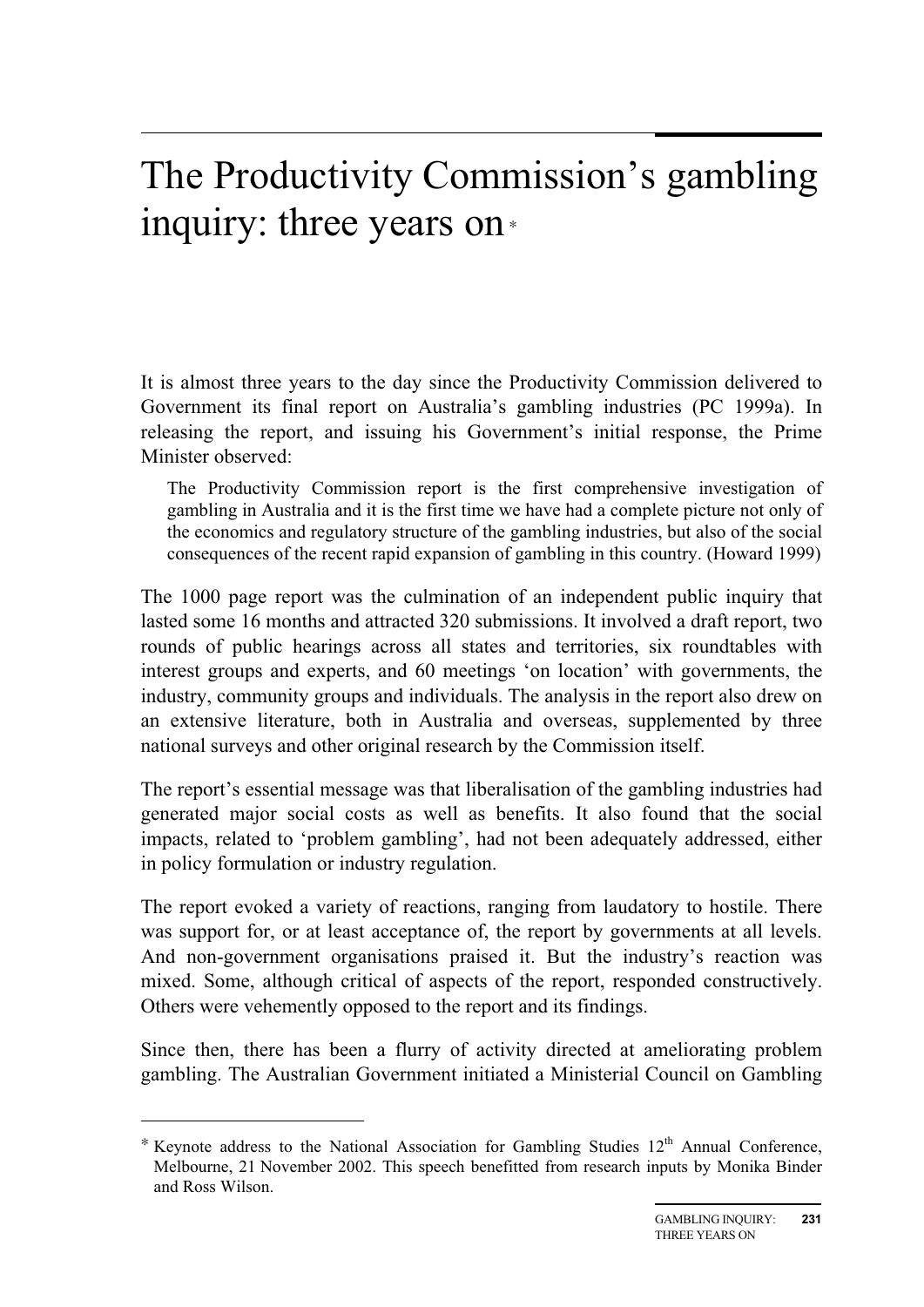and introduced legislation banning interactive gambling. Most state and territory governments introduced or proposed new 'responsible gambling' policies. And those in the industry who were initially hostile to the Commission's report, began introducing their own responsible gambling measures. Indeed, the Commission's report is increasingly being invoked as an authoritative source to support the industry's position on gambling issues, including problem gambling.

#### **How many 'problem gamblers'?**

Perhaps the most startling finding, for many people, was the Commission's estimate that nearly 300,000 Australian adults had significant problems with their gambling, with 130,000 experiencing severe problems.

These findings should not have come as a surprise, as they were consistent with a number of other studies. However, the extent of problem gambling had tended to be downplayed, by referring merely to their 1 to 2 per cent share of the total population. This is sometimes also misconstrued as 1 to 2 per cent of gamblers. However, as the Commission found from its survey, the proportion of *regular* gamblers experiencing significant problems Australia-wide was more like 15 per cent. And, because problem gamblers spend a lot more time and money at it than other ('recreational') gamblers, their prevalence in a gambling venue at any time would normally be higher again. Indeed, the Commission estimated (again consistently with some earlier studies) that problem gamblers accounted for around one-third of the industry's total revenue.

While there have been no other national surveys conducted since then, there have been a few done at the state or regional level. However, most have made significant modifications to the screening instrument, rendering comparison difficult.

The Queensland Government conducted a large sample survey in that state this year, using a recently developed screen from Canada: the Canadian Problem Gambling Index (CPGI). Like the Commission's own approach, the CPGI is based on the notion of a problem gambling 'continuum', rather than a simple yes or no categorisation. While the Queensland research found that only 0.83 per cent of adults scored above a defined problem gambling threshold, it estimated that another 2.7 per cent were in a 'moderate risk' group.

The search for an 'ideal' screening instrument is worthwhile, but we should not allow it to become a distraction. What does seem important is to apply a given test, around which there is reasonable professional agreement, consistently across jurisdictions and over time. Otherwise there is a danger of creating more confusion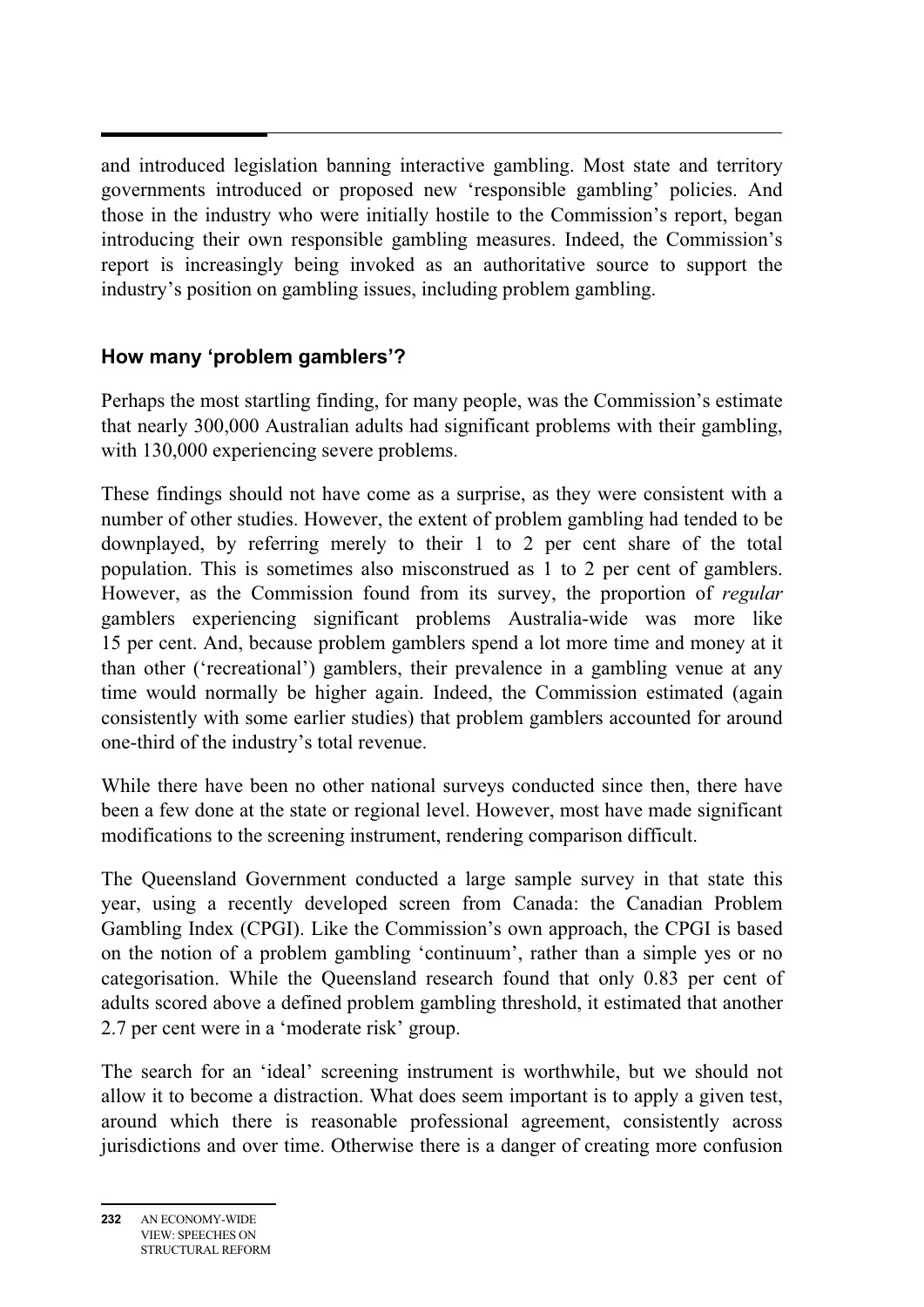than clarity about the extent of problem gambling and, importantly, whether it is actually responding to remedial measures.

Whether the actual *number* of problem gamblers, equates to 1, 2 or 3 per cent of the population, we are still talking about hundreds of thousands of Australians, and several hundred thousand more who are directly affected by their affliction. The precise number is a nicety, with little bearing on the need for effective policy action.

Anyone obsessed with decimal points should also bear in mind that *all* survey screens are likely to understate the extent of problem gambling — however they may choose to define it — simply because people have a natural reluctance to reveal the facts about such matters. That is why the estimate of gambling expenditure from the Household Expenditure Survey is one-quarter of the actual amount based on industry statistics — rendering that instrument of little use for analysis of gambling patterns or problems. The Commission asked 400 self-confessed problem gamblers in counselling how they would have responded to a survey prior to them actually seeking help. Only 29 per cent said they would have answered honestly; one-third said that they would have concealed their problems, and some 24 per cent said they would have refused even to answer the survey!

With this in mind, arguably the biggest practical challenge confronting prevalence studies is not the precise screening instrument, but rather the extent to which the design and presentation of the questionnaire can counter this inherent downward bias. The extent to which that happens in practice will hinge partly on the motives and interest of the survey sponsor, and on the skill and persistence of the interviewer.

#### **Cost and benefits of liberalising gambling**

A novel feature of the Commission's study was its attempt to quantify the (social) costs of gambling as well as the benefits. This was seen as necessary to counter the natural tendency to ignore what cannot be valued.

#### *The real benefits are to consumers*

A second source of novelty was the Commission's approach to measuring the benefits of the gambling industries. Typically, these had been seen as deriving primarily from the jobs and income associated with the industry. The Commission showed that this was a 'furphy'. Unleashing a previously constrained activity like gambling does not in practice create many new jobs. What it does do is enable people to spend more on gambling and less on other things. (The vocal complaints of retailers whenever new gambling operations set up in their vicinity bear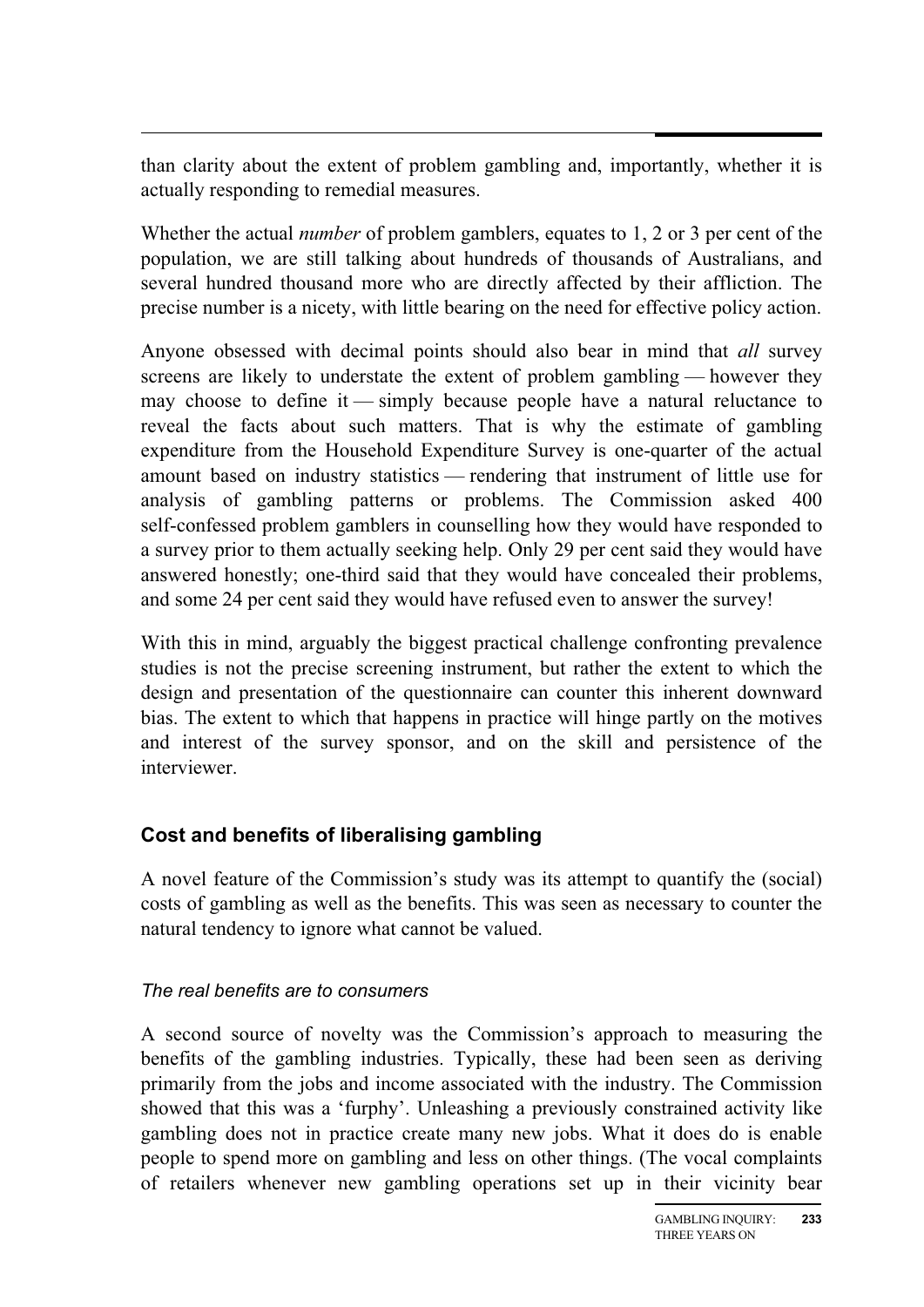testimony to this at work.) But that also means that the jobs and income created in the gambling industry have a counterpart in jobs and income destroyed in other parts of the economy. Except in depressed areas where unemployment is very high, the gambling industry's new jobs will be some other industry's existing jobs.

The real benefits from the deregulation of gambling come from people having increased access to something they like doing (better than some other things) and at a price lower than they would ultimately be prepared to pay. This 'consumer surplus' — while not without conceptual limitations — can be estimated, and it turned out to be sizeable, amounting to billions of dollars.

The industry, while puzzled and upset at the Commission's dismissal of the production-side gains from its expansion, was gratified at the discovery that there were quantifiable benefits on the *consumption* side, which had not previously been estimated. (Some members of community groups and the press, however, were not so sure.)

But where the Commission again parted company with the industry — or at least some of its consultants — was in not treating the consumption gains equally for recreational and problem gamblers, discounting them for the latter group to a level that corresponds to more normal expenditure. The fact that many problem gamblers report an inability to control their gambling, despite a desire to do so, and resort to self-exclusion and other devices to constrain themselves, provides strong support for this approach.

#### *Social costs need to be accounted for*

When it came to the *costs* of gambling, the Commission recognised that the psychic or emotional impacts on problem gamblers and their families — such as through family break-up and depression — are valid societal costs for which a value should also be assigned. That is not straightforward, of course, and it was necessary to use proxy measures and provide low and high estimates. Even then we erred on the conservative side (not attempting, for example, to place a value on the social cost of the 35 to 60 suicides attributed annually to problem gambling). As with the benefits, the costs turned out to be substantial.

The upshot was our estimate that the net impact on society of the liberalisation of gambling could be anywhere from a net loss of \$1.2 billion to a net benefit of up to \$4.3 billion. There were found to be significant differences by gambling mode, however, with lotteries showing a clear net benefit, whereas gaming machines and wagering included the prospect of a net loss. The reason for this is the much higher incidence of problem gambling for these modes.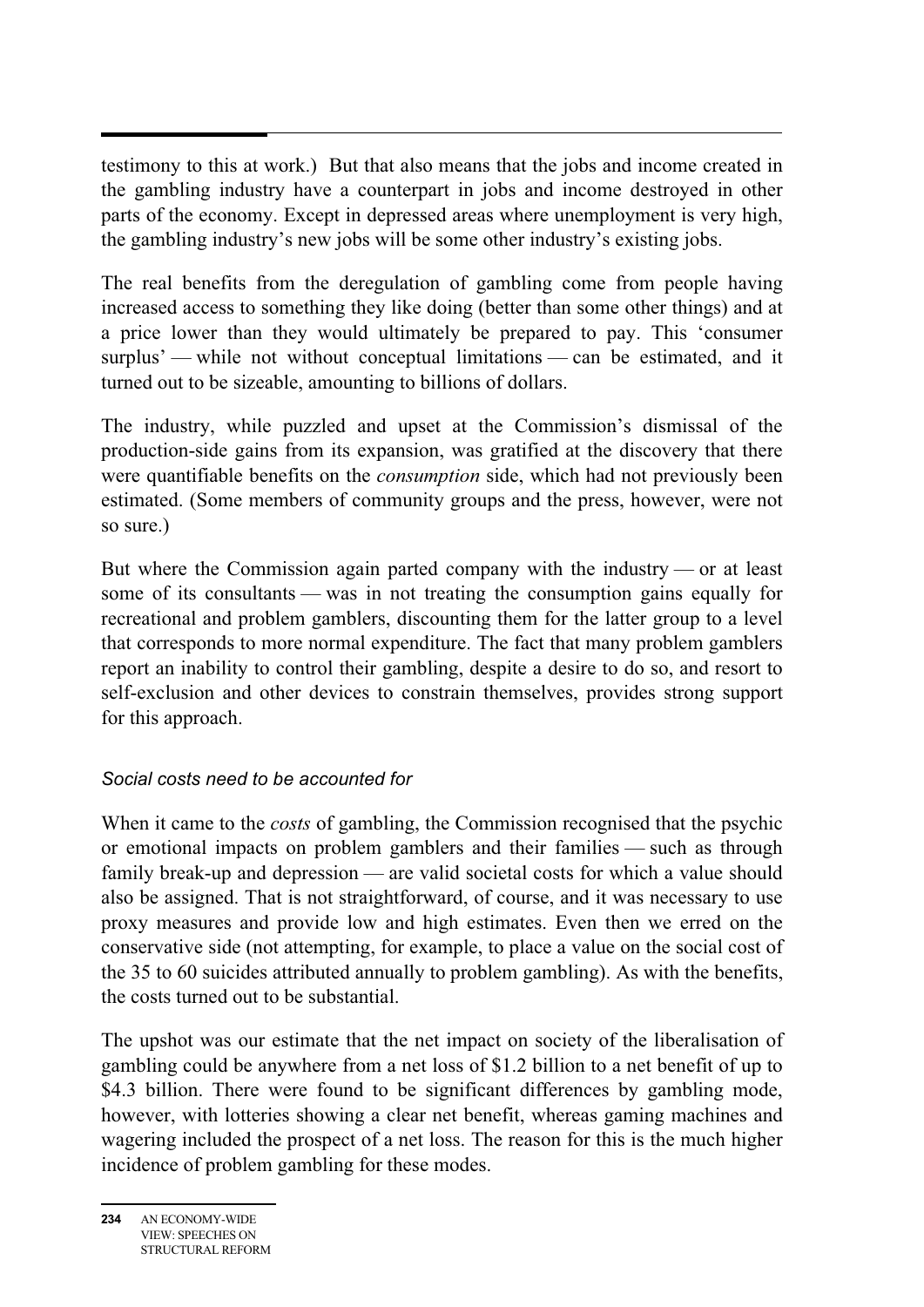$\overline{a}$ The Commission's methodology has been broadly endorsed by most (though not all) of those professional economists who have acquainted themselves with it. And, since the inquiry, there have been a number of studies on the regional impact of poker machines that have drawn on the Commission's approach.

However, some industry-sponsored studies have changed key aspects of the model to derive a lower social cost estimate. This illustrates a theme to which I will return: namely the importance of securing arrangements for independent research in this complex and highly contentious area of public policy. Otherwise we will end up with a lot of research that is mainly directed at satisfying the needs of its sponsor. (This has already become a major problem in the United States, where the 'pedigree' of a piece of gambling research has become the surest guide to its findings, and the public debate is the poorer for it.)

#### **Gambling regulations were inadequate**

The Commission recognised that its quantification exercise could only produce 'ballpark' estimates that would be of limited usefulness for policy. What the exercise did make clear, however, was that the social costs as well as the benefits of gambling were likely to be substantial. This affirmed the need for considerable care in regulating the conditions of access to gambling. It also supported the Commission's general principle that regulation should be directed at effectively limiting the costs of problem gambling, without unduly impacting on the benefits of recreational gamblers.

In practice, regulatory processes and measures in all jurisdictions were found to fall well short of that ideal. The Commission observed an 'incoherent' regulatory environment, one characterised by complexity, fragmentation and inconsistency. Regulation was found to be driven mainly by revenue-raising and probity considerations, rather than the more fundamental objectives of consumer protection and amelioration of social costs.

Deregulation had greatly expanded the availability of legal gambling — particularly gaming machines — to an extent unprecedented in the western world. But there had been little attempt to ensure that people could be adequately informed about the price and nature of the product, its risks to their wellbeing, or sources of assistance. On the contrary, advertising and promotion typically spread the message that '*everyone* can be a winner!' There was also little attention to issues such as the access of problem gamblers to cash and credit on gambling premises, or to containing potentially hazardous features of machine design (such as spending rates or bill acceptors). Moreover, mechanisms to enable problem gamblers to exclude themselves from venues were limited (or poorly implemented) and the scope to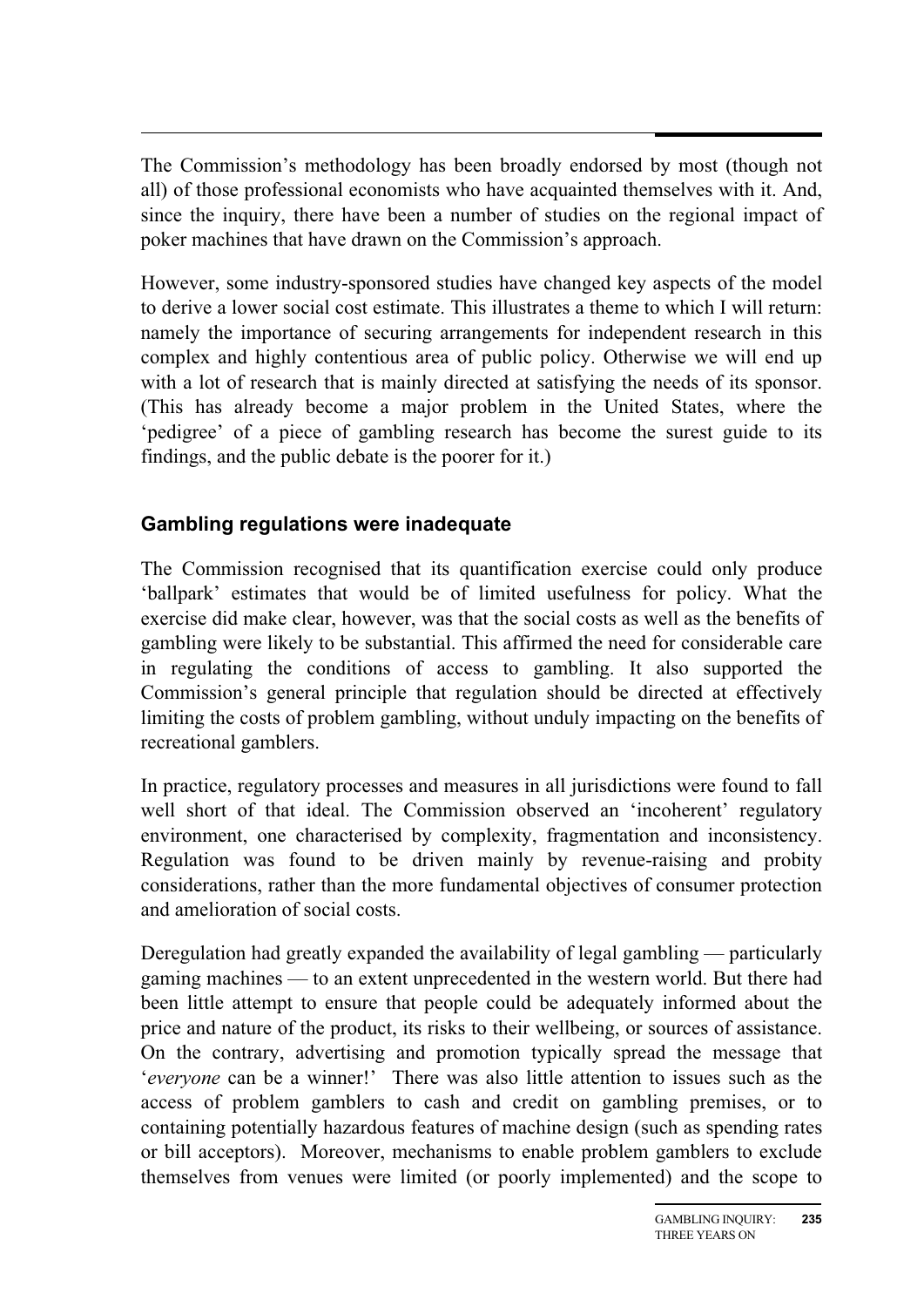provide gamblers with pre-commitment options to limit their losses had hardly been considered (other than for the emerging Internet gambling industry).

This was a pretty tough report card; however, most governments took it on the chin. From the outset of the inquiry they began to modify aspects of their regulatory frameworks to address a number of its deficiencies. (In some cases, they conducted their own supplementary reviews to facilitate this, and to provide for some differentiation in response.)

The gambling industry itself began to appreciate that its initial state of denial was not sustainable and, through the newly formed Australian Gaming Council (AGC), developed more pro-active strategies to address the social costs associated with its activities.

### **A recent tapering in 'expenditure' growth**

In the decade before the Commission's inquiry, expenditure on gambling ('losses' in common parlance) more than doubled in real terms, rising from 2 to 3 per cent of household disposable income, or an average of around \$800 for each adult in this country.

Most of this came from liberalisation of gaming machines, the number of which more than trebled, reaching some 185 000. (As the industry itself first noted, and detailed Commission research confirmed, this was about one-fifth of the number of *comparable* machines in the world at that time — and five times as many per person as in the United States). The *accessibility* of gaming machines also increased greatly, as they spread from their original stronghold in New South Wales clubs, to include pubs and clubs across all states and territories except Western Australia.

Since 1997-98, gambling expenditure has continued to rise, but its growth has slowed discernibly, largely reflecting a slowdown in gaming machine expenditure.

At face value, this might suggest that initiatives to moderate problem gambling have had some success. However, the fact that the slowdown or decline has not been consistent across jurisdictions complicates matters and — assuming that the differences cannot be attributed simply to differences in the measures taken raises the possibility of other explanations.

A plausible explanation of the different expenditure trends across jurisdictions is that they simply reflect the maturation (or emerging saturation) of the gaming machine market. The typical market growth pattern for any new good or service is one of relatively rapidly rising expenditure initially, while consumers 'come on board', followed in time by a slowing and then levelling out of expenditure (or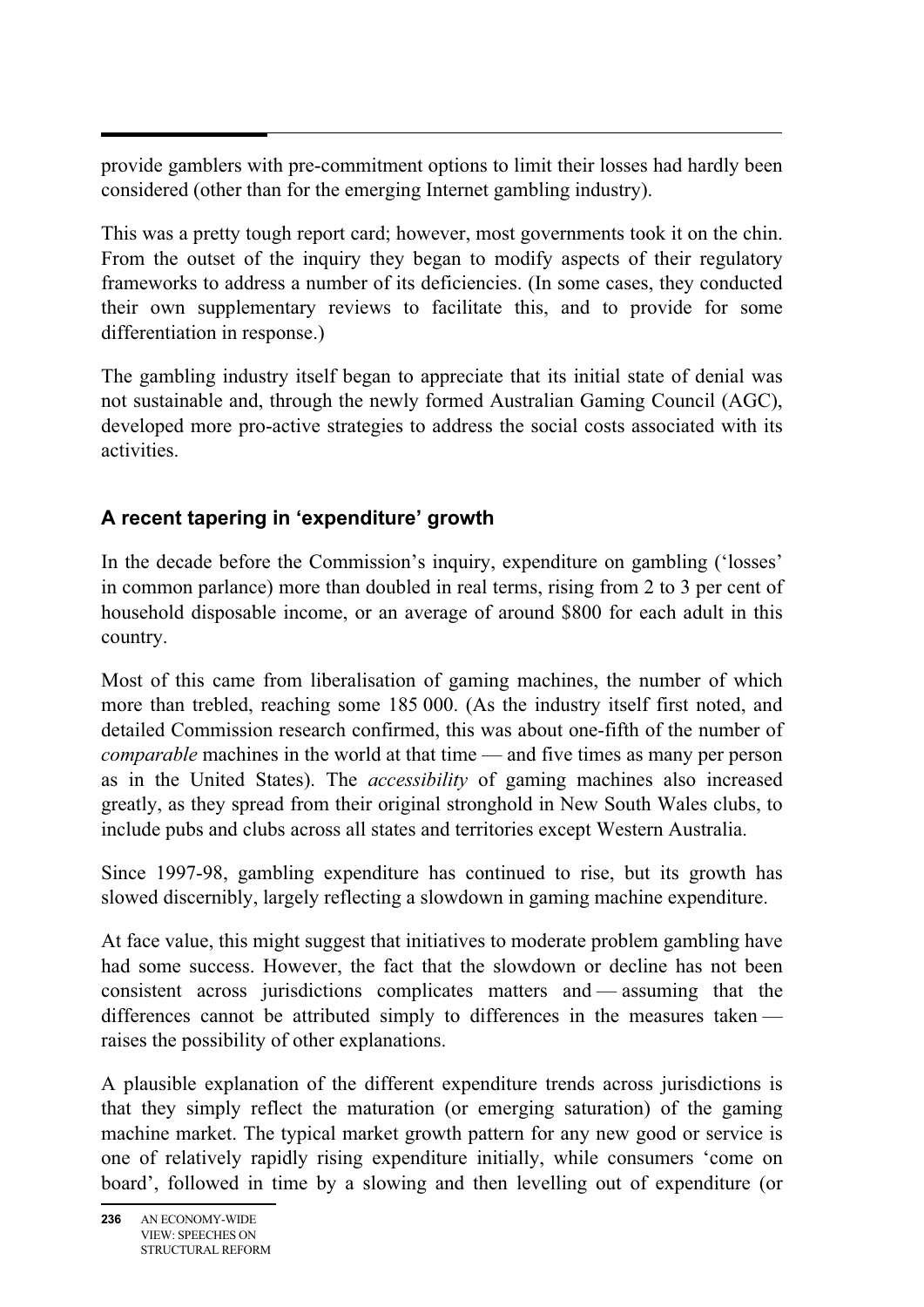proportionate expenditure) as demand becomes satisfied. The fact that the gambling market contains a special group of compulsive consumers, whose wants do not conform to the normal pattern, needs of course to be taken into account. However, there is a limit to the spending of even problem gamblers (as their frequent resort to theft and larceny illustrates) and over time many will become 'cured' and leave the pool.

Thus, we observe that the tapering of expenditure is most pronounced in New South Wales and the Australian Capital Territory, which have had access to gaming machines for longer, and it is generally also more pronounced in those jurisdictions where household spending on gambling is highest.

That the tapering of total gambling (and gaming machine) expenditure — or industry income — reflects maturing markets, particularly in the larger states, may find some additional support in stock market trends. Gambling stocks have outperformed other stocks on average for much of the past three years, suggesting that the industry's prospects have continued to look relatively good to investors. However, if we look more closely at individual gaming stocks, it is clear that the gambling enterprises in New South Wales and Victoria have recently done less well than in Queensland.

The gaming machine share of total expenditure on gambling has risen further to 57 per cent in 2000-01 from 52 per cent in 1997-98 (and only 34 per cent in 1991-92). This is relevant to the broader question of what expenditure trends may mean about the costs of problem gambling, as the social costs loom larger for this mode than for, say, lotteries, which has experienced a reduction in its share of gamblers' spending.

#### **Developments in regulation**

In its report, the Commission identified a variety of harm-minimisation or consumer-protection measures which could be taken, rating them against the principle that they needed to target sources of social cost without detracting unduly from the undoubted consumer benefits to be derived from gambling. In that way, the benefits of action were likely to exceed the costs, although there are also compliance costs to consider (which can be significant in some cases).

Apart from the important area of counselling for those problem gamblers who seek it, there are three broad categories of measures that we identified (table 1). Two of these — relating to what might be called 'informed choice' and 'consumer control' — are essentially about empowering *all* consumers, including problem gamblers, to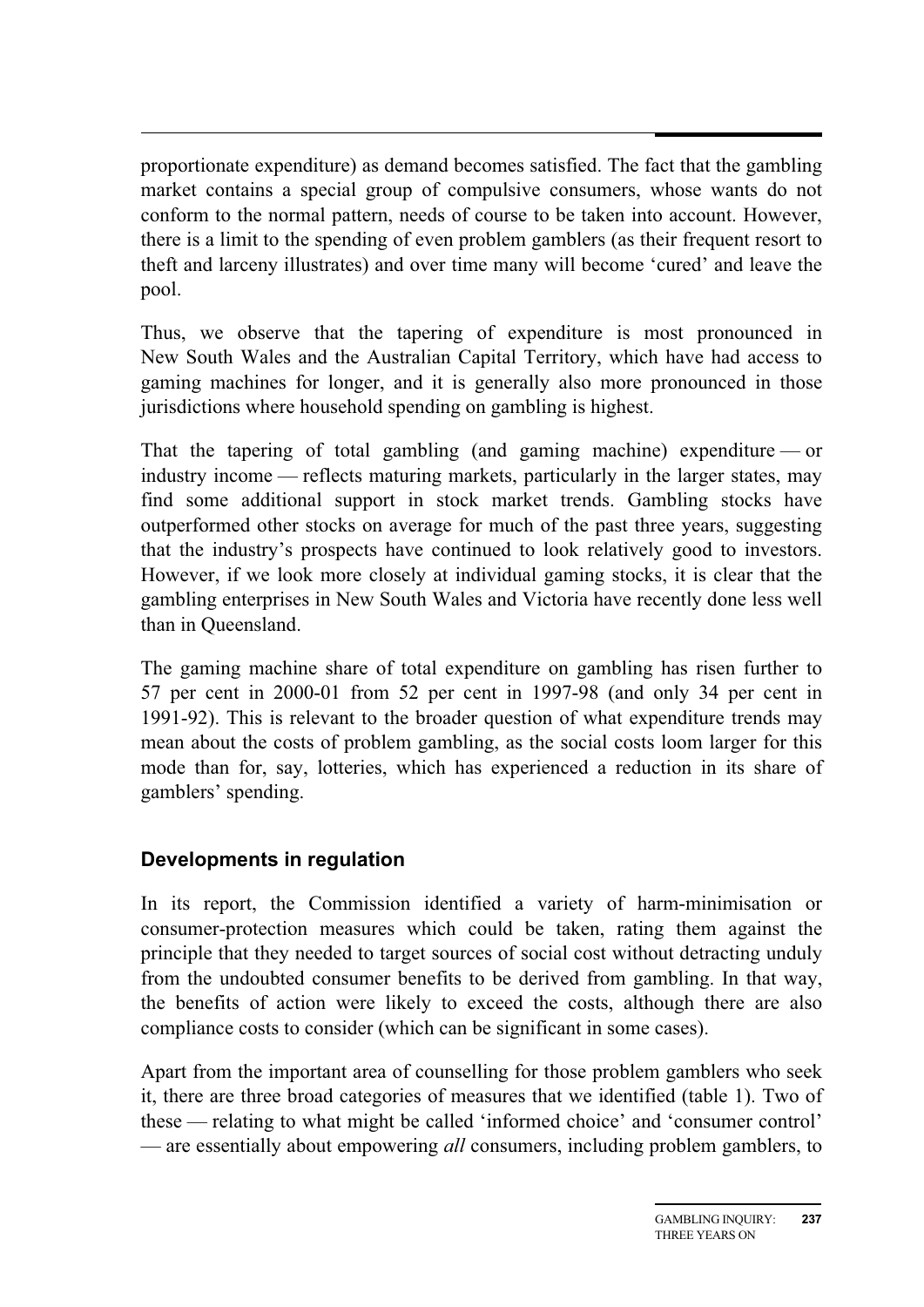make informed and deliberate choices. They are therefore likely to satisfy our guiding regulatory principle, providing win-win outcomes for all gamblers.

The third category involves constraints that would potentially benefit problem gamblers, but could also detract from the enjoyment of recreational gamblers. Such measures were therefore seen as requiring more careful assessment of their costs and benefits. Nevertheless, we considered that, at face value, restricting venuebased access to additional money, and limitations on spending rates, looked promising.

Since then, actions have been taken by both industry and government in many of these areas.

| Informed choice                                                                                                                                                 | Consumer control                                                 | Venue/games restrictions                                                                                                                                                                                                                                                |
|-----------------------------------------------------------------------------------------------------------------------------------------------------------------|------------------------------------------------------------------|-------------------------------------------------------------------------------------------------------------------------------------------------------------------------------------------------------------------------------------------------------------------------|
| • Meaningful 'price' and odds<br>information<br>• Expenditure statements<br>• Warnings<br>• Help service information<br>• Ethical promotion<br>• How games work | • Self exclusion<br>• Pre-commitment<br>– spending<br>- duration | $\bullet$ ATMS<br>- location<br>- withdrawal limits<br>• Credit restrictions<br>• Bill acceptor limits<br>• Cheque payouts<br>• Spending rates<br>• Enforced breaks<br>• Machine caps<br>• Opening hours<br>• Advertising restrictions<br>• Lighting, sounds and clocks |

Table 1 **Potential harm-minimisation and prevention measures** 

#### **Industry 'self-regulation' initiatives**

According to a recent report prepared for the AGC, some 30 voluntary codes of practice have been developed relating to gaming alone. Among the more significant of these are the AGC's own Responsible Gambling Code, the New South Wales Clubs' Clubsafe 2000, the Victorian Gaming Machine Industry Code of Practice and, most recently, Queensland's Responsible Gambling Code of Practice.

However, it is apparent that the most commonly applicable measures tend to be the 'softer' or more discretionary variety, like provision of information or warnings. Moreover, none of the codes contain processes for independent monitoring of their implementation or the collection of independent evidence of compliance rates, and few contained processes for periodic independent review and evaluation.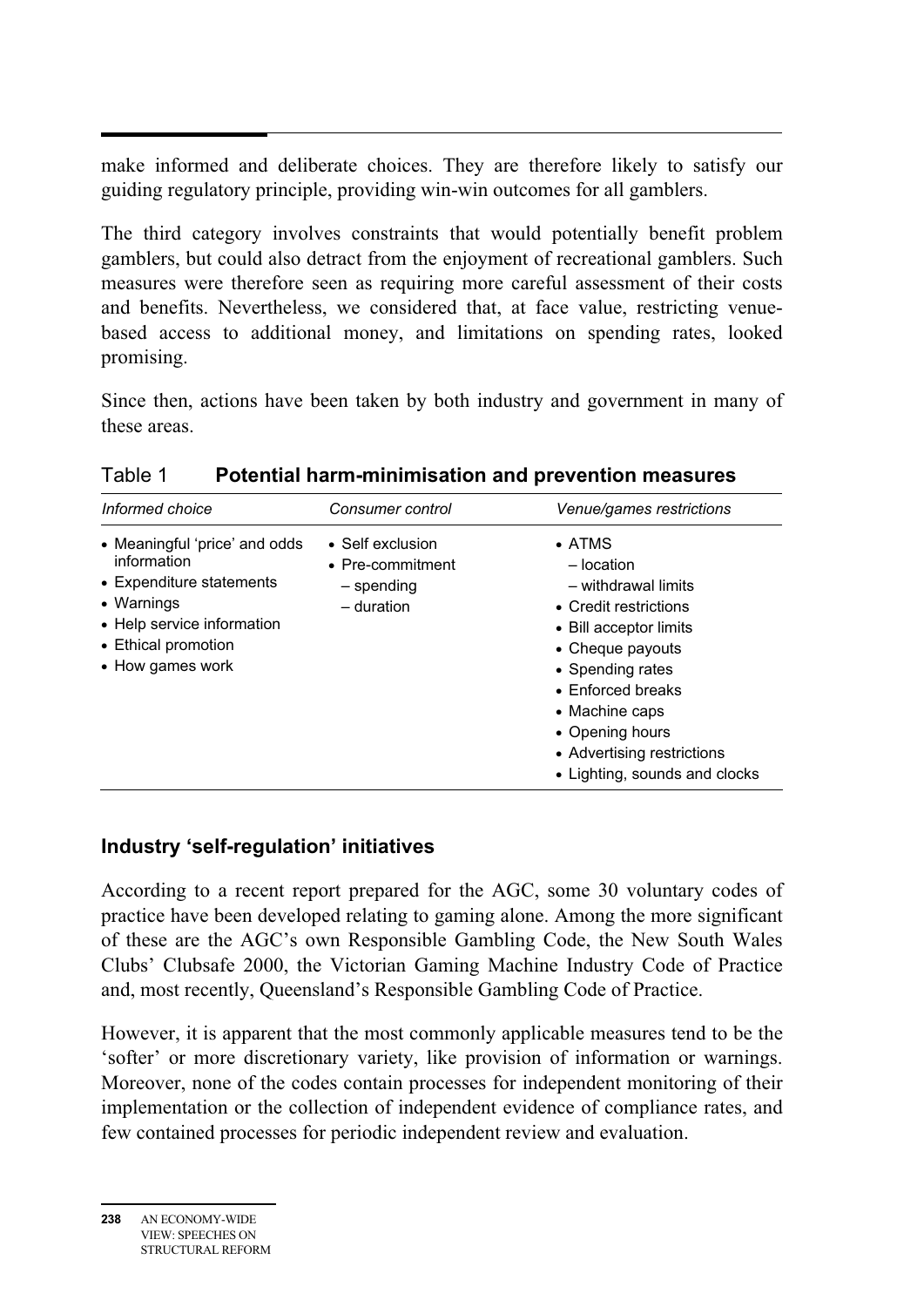$\overline{a}$ This is a significant deficiency, because as the Commission emphasised in its report, the danger of relying on such voluntary codes of behaviour is that venue operators face an inherent conflict of interest in dealing with problem gambling, given the extent to which their earnings depend on the disproportionate spending of problem gamblers. Indeed, they have a strong financial incentive to do as little as they can get away with. This is not to denigrate them. It is entirely understandable and logical.

Self-regulation works best when there are either inherent incentives to comply or external disciplines that create such incentives. The first condition clearly does not hold and, as recent test cases relating to a common law duty of care illustrate, there are currently weak external disciplines that could be brought to bear without explicit regulation.

#### **Developments in government regulation**

#### *Informed choice*

In the area of providing for more informed choice, most jurisdictions have introduced some key measures.

- Several governments now require venues to provide information to enable a reasonable understanding of the odds and to address false perceptions of how games work. Redressing such misconceptions, which experts see as contributing to problem gambling, is not straightforward and should desirably involve trials.
- Most governments have now introduced requirements for warnings about the dangers of excessive gambling, and information about the signs of an emerging problem, as well as of sources of advice and assistance.
- There are now also regulatory requirements in most jurisdictions relating to advertising and promotions.
- A requirement to provide gamblers participating in loyalty schemes with statements of their expenditure (losses) has been introduced in Victoria and New South Wales.

#### *Consumer control*

In the second category — giving problem gamblers options for self-imposed constraints on their spending — there has been a considerable extension and improvement of self-exclusion provisions. So far there is little provision for self-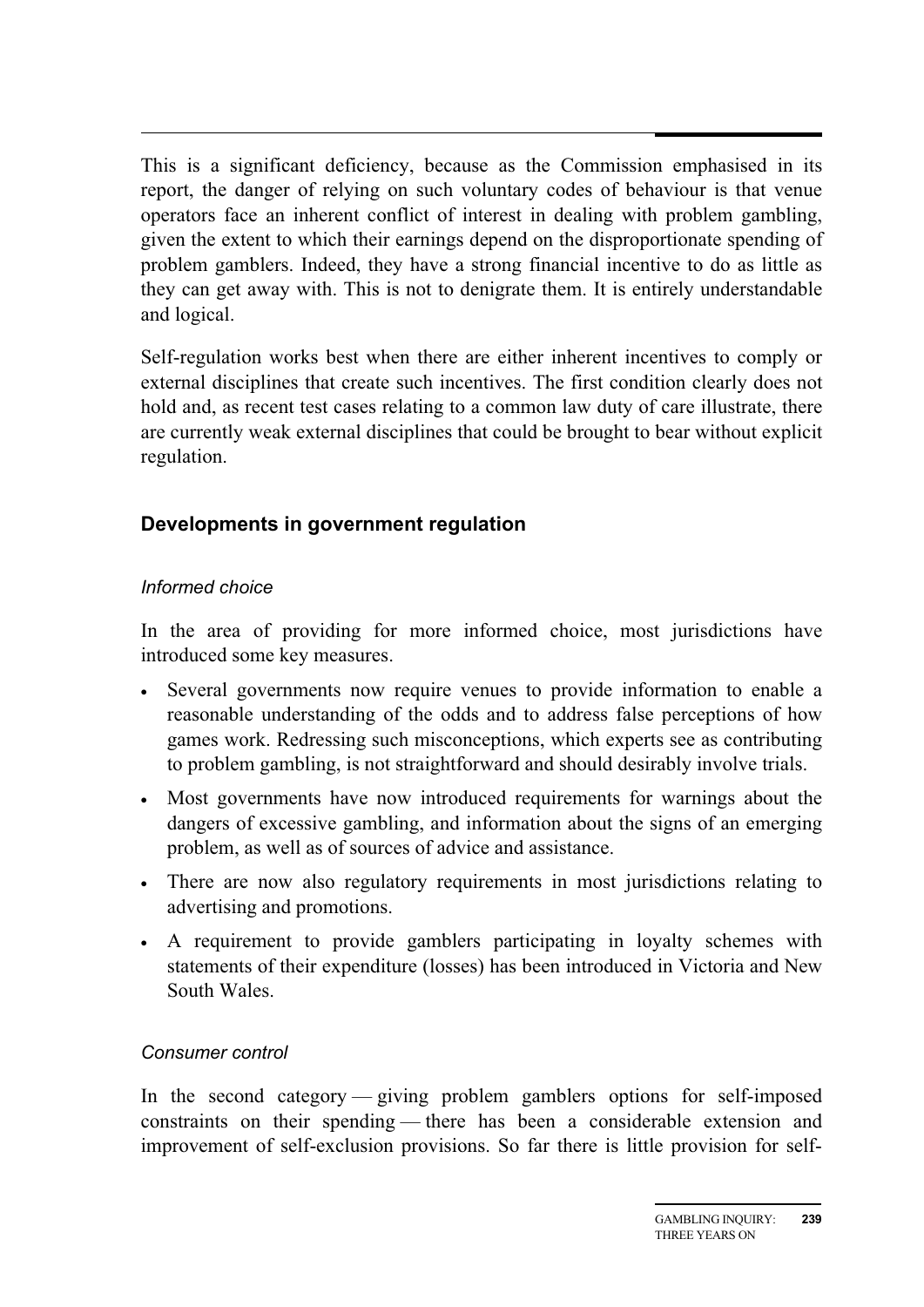exclusion to be readily extended *across* venues: an important requirement for full effectiveness.

Self-exclusion is an important option for problem gamblers, but going 'cold turkey' is an extreme measure, and possibly unsustainable for many. The Commission saw a need to explore options to enable a gambler to continue gambling, but to set selfimposed limits on his or her losses prior to commencing gambling, when good intentions are more likely to prevail. At the time, such pre-commitment mechanisms were only being developed for Internet gambling

#### *Venue and games restrictions*

With respect to the third category of measures — imposed 'constraints' — there has been considerable regulatory activity, although the cost-effectiveness of measures has not always been tested prior to their implementation.

A number of the measures which seemed less promising to the Commission — such as light and clock requirements, and (minor) modifications to venue operating hours — were generally among the first to be introduced. They have populist appeal, but their potential effectiveness has not been demonstrated

Most governments have introduced, or will soon introduce, constraints on access to cash in venues (such as ATM withdrawal limits) and prohibitions on credit or cheque cashing, as well as requirements for ATMs to be located away from gaming areas. The Commission's survey provided some compelling support for action on ATMs. Only 5 per cent of recreational gamblers reported using ATMs 'often', whereas this was the reported experience for 60 per cent of (severe) problem gamblers.

#### *Gaming machine 'caps' are widespread*

The most common imposed constraint on the gambling industry, pre-dating the Commission's inquiry, are caps on the number of machines permitted in different jurisdictions. Since the inquiry, most states and territories have introduced various changes to caps on gaming machine numbers or 'frozen' existing caps pending review.

The Commission was at best ambivalent about caps as a harm-minimisation mechanism for two reasons. One is that, if binding, they impact on the accessibility of services to recreational gamblers. The second is that their effectiveness in limiting the extent of problem gambling is unclear, depending on the size and reach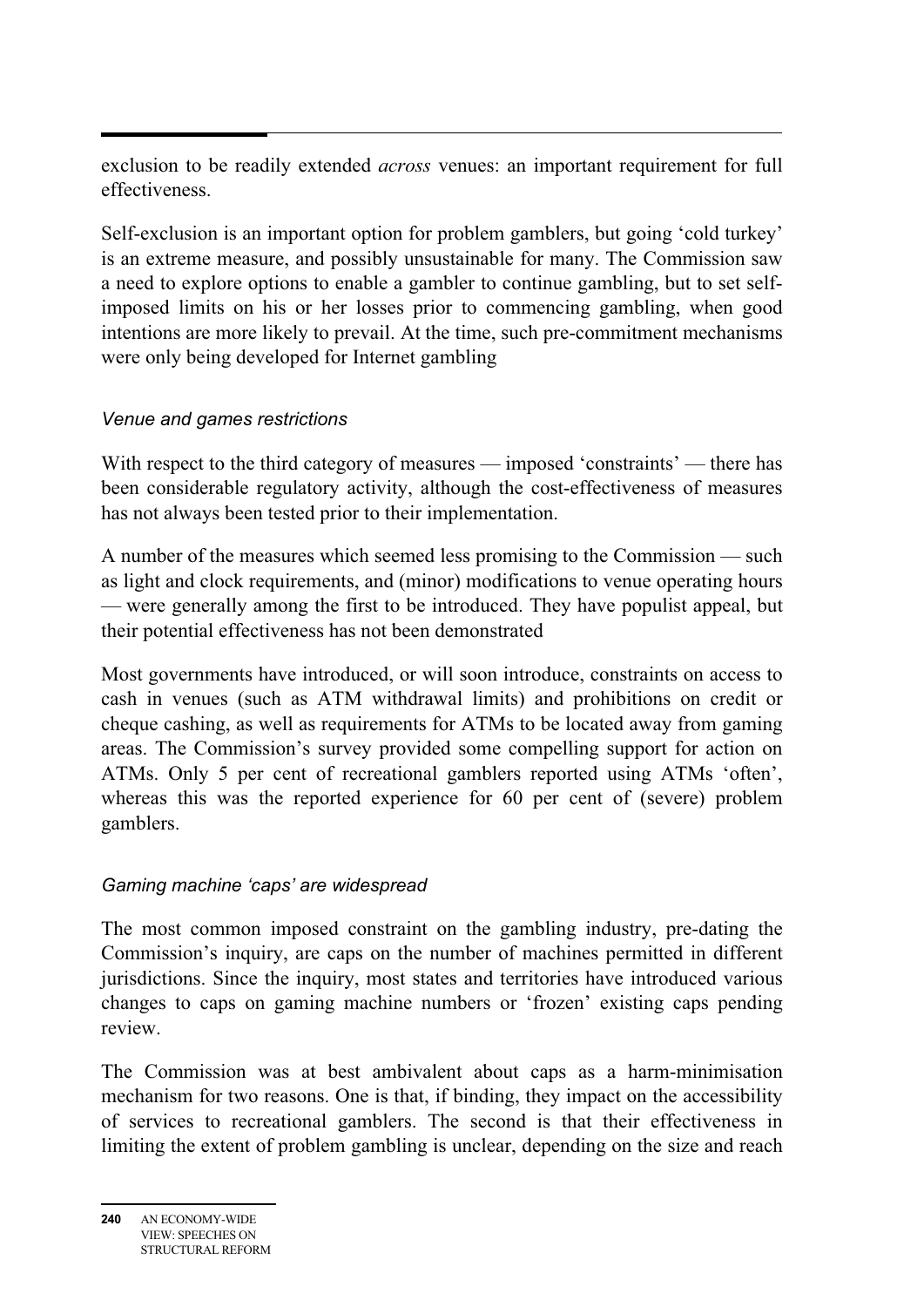of the cap. (What is effectively a zero cap in Western Australia, for example, will produce quite different results to Victoria's cap of 27 500 machines.)

One obvious problem in constraining supply is that it can place upward pressure on the 'price' of gambling (compounding problem gamblers' spending difficulties). Another is that it provides strong incentives on both the demand and supply sides for the more intensive use of available machines. Thus Victoria, with one-third the machines in New South Wales, has spending rates per machine that are twice as high — and expenditure per head is three-quarters that of New South Wales.

With geographic caps, there will be a tendency for machines to migrate to those locations and venues where they can be used most profitably. A common complaint by hotel owners in Victoria during our inquiry was that the duopolists who 'own' the machines would generally remove them from any venue that was not getting enough out of them. This can obviously exacerbate incentives for venue owners to ignore the welfare of problem gamblers.

#### **Regulatory and policy-making processes**

The Commission's review of the processes by which gambling regulation had come about (or not come about), and the regulatory structures for overseeing the industry, demonstrated why the regulatory frameworks were so deficient. Decision making was generally poorly informed about the social impacts, ad hoc and piecemeal, with poorly specified or conflicting objectives and no systematic monitoring and evaluation of outcomes. Regulatory oversight was compromised by potentially incompatible objectives, lack of clarity in reporting responsibilities, conflicts of interest and lack of transparency.

Drawing on basic principles of good government, as well as international precedent, the Commission laid out the sort of institutional framework that it believed was necessary to remedy these shortcomings — clearly separating policy making from regulatory functions, as well as providing independent mechanisms for the research needed to inform government policy.

Since then, most jurisdictions have introduced worthwhile improvements — such as the introduction of consumer-protection objectives, requirements to consider the economic and social impacts of licensing applications and greater transparency and public consultation.

But the core requirement of a truly independent regulator is still proving elusive. Moreover, in all jurisdictions, policy and regulatory responsibility currently lie either with a separate industry portfolio or with Treasury and Finance. Neither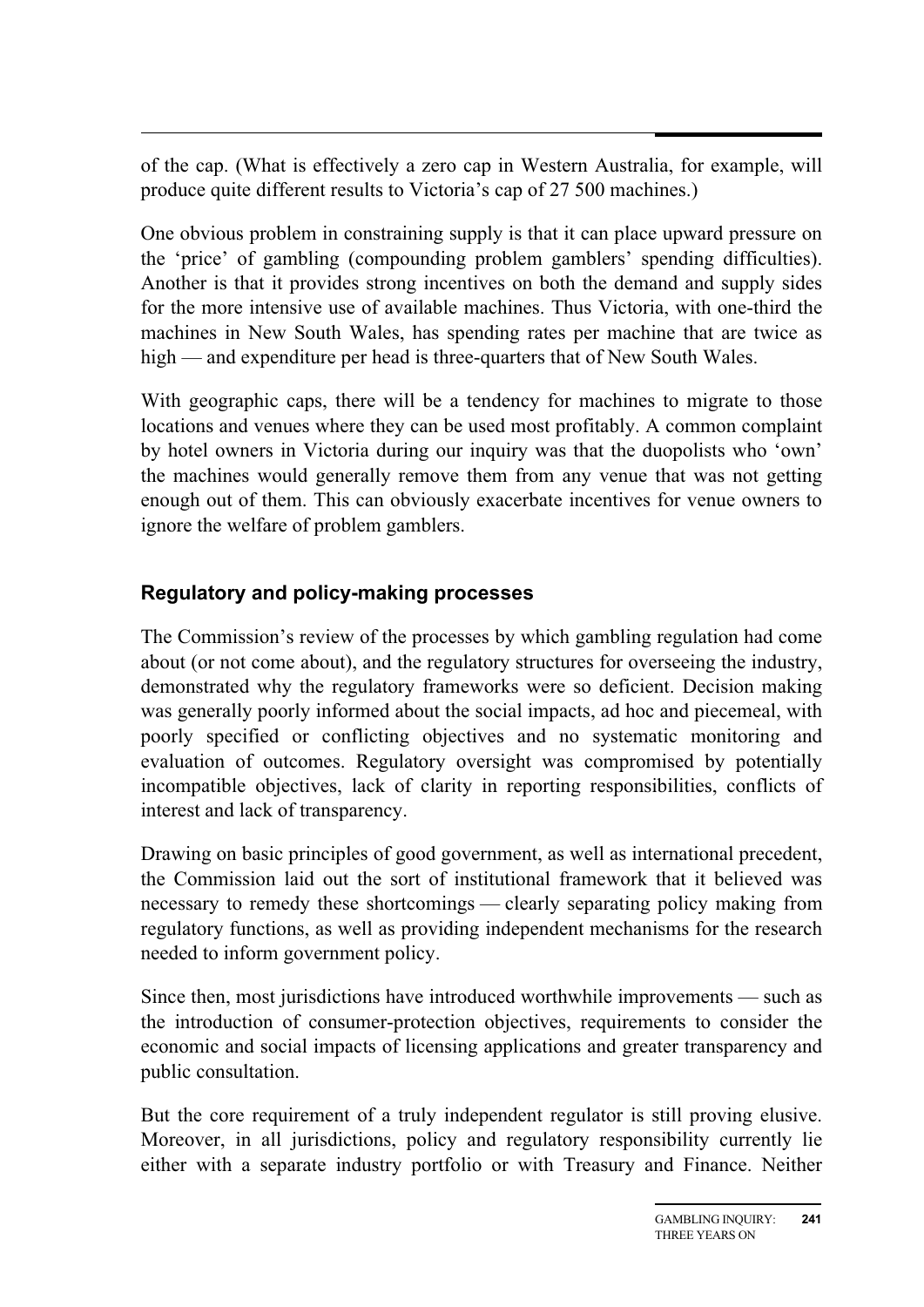arrangement is ideal, as the first is vulnerable to industry capture and the second is vulnerable to what might be called *budgetary* capture. The mooted re-location of portfolio responsibilities in Victoria from the Department of Treasury and Finance to the Department of Justice is a significant initiative, warranting serious consideration by other jurisdictions.

One possible spinoff from introducing a more 'neutral' policy and regulatory setting in each jurisdiction — apart from getting better decisions and regulatory outcomes — might be more effective coordination or cooperation among jurisdictions. While different policy approaches and regulatory 'experiments' provide desirable learning opportunities in a federal system, divergent approaches to research and information gathering do not, and this has been compounded by lack of transparency. The current balkanized approach to research is wasteful of scarce resources and missing important opportunities to apply common methodologies to explore common issues of concern (such as the effectiveness of harm-minimisation measures and treatment techniques).

In its report, the Commission favoured the establishment of a national research institute to be block funded by all governments. Apart from the useful national perspective that it could bring, it could be a key source of advice untainted by the real or perceived tensions that arise with research sponsored by special interests (whether industry, community or political).

#### **Some priorities**

Three years on from the Commission's inquiry it is apparent that significant progress has been made. Recognition that there *is* a problem is perhaps the most important change, together with acceptance by governments and industry that existing policies and practices were inadequate to deal with it. The many regulatory and self-regulatory initiatives since the inquiry began are impressive in their breadth and coverage of the industry, with some useful innovations occurring in harm-minimisation measures.

However, measured against the ultimate policy objective of maximising the net contribution of this industry, by reducing its social impacts without detracting unduly from its benefits, a number of gaps and deficiencies still stand out.

*First*, there is a burning need for more research on what actually works among the many possible harm-minimisation measures. (This is particularly important for those measures that can involve significant compliance and other costs.) If we are serious about doing things that are effective, rather than just being seen to be doing things, trialing and testing of different approaches is critical.